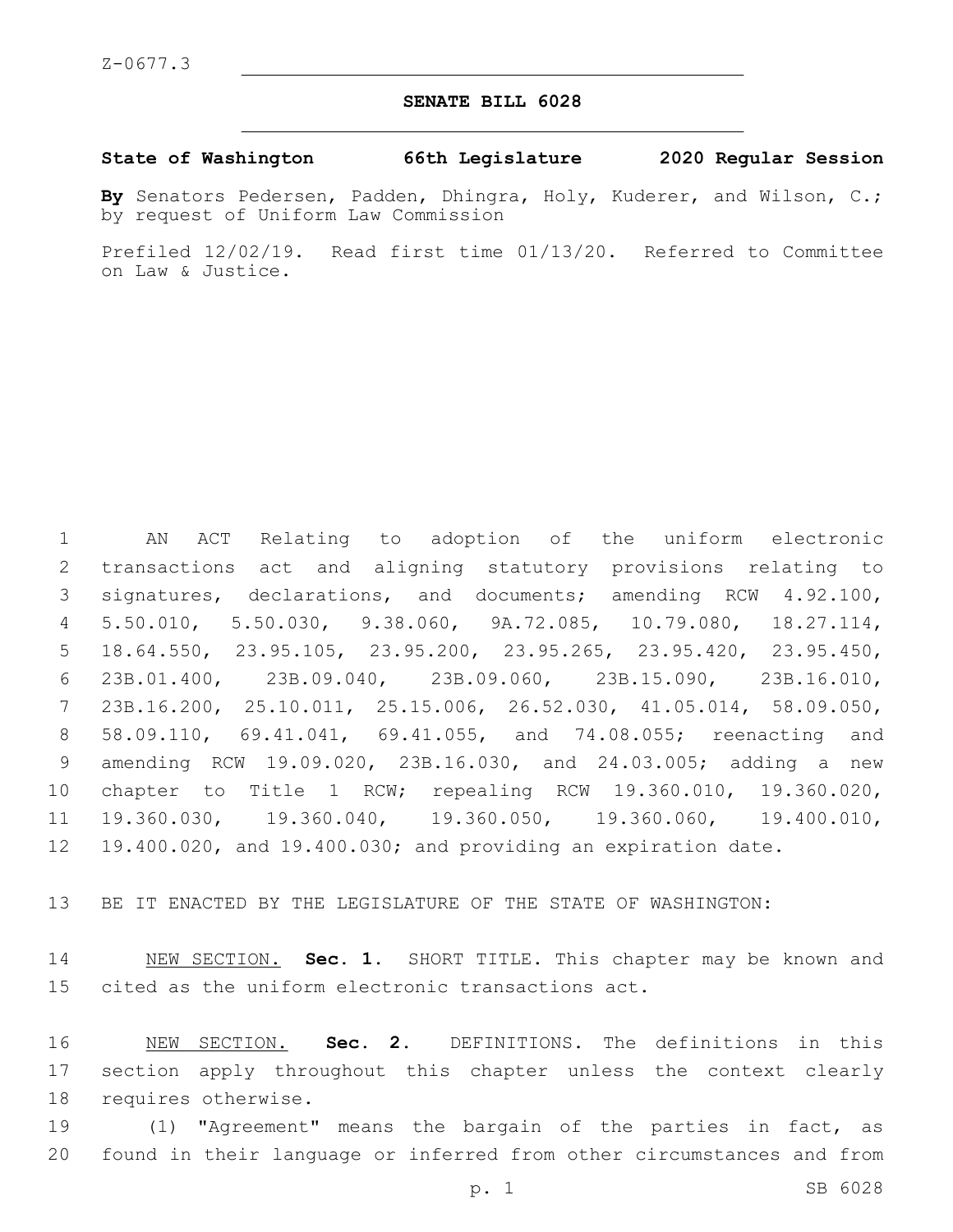rules, regulations, and procedures given the effect of agreements under laws otherwise applicable to a particular transaction.

 (2) "Automated transaction" means a transaction conducted or performed, in whole or in part, by electronic means or electronic records, in which the acts or records of one or both parties are not reviewed by an individual in the ordinary course in forming a contract, performing under an existing contract, or fulfilling an 8 obligation required by the transaction.

 (3) "Computer program" means a set of statements or instructions to be used directly or indirectly in an information processing system 11 in order to bring about a certain result.

 (4) "Contract" means the total legal obligation resulting from the parties' agreement as affected by this chapter and other 14 applicable law.

 (5) "Electronic" means relating to technology having electrical, digital, magnetic, wireless, optical, electromagnetic, or similar 17 capabilities.

 (6) "Electronic agent" means a computer program or an electronic or other automated means used independently to initiate an action or respond to electronic records or performances in whole or in part, 21 without review or action by an individual.

 (7) "Electronic record" means a record created, generated, sent, communicated, received, or stored by electronic means.

 (8) "Electronic signature" means an electronic sound, symbol, or process attached to or logically associated with a record and executed or adopted by a person with the intent to sign the record.

 (9) "Governmental agency" means an executive, legislative, or judicial agency, department, board, commission, authority, institution, or instrumentality of the federal government or of a state or of a county, municipality, or other political subdivision of 31 a state.

 (10) "Information" means data, text, images, sounds, codes, computer programs, software, databases, or the like.

 (11) "Information processing system" means an electronic system for creating, generating, sending, receiving, storing, displaying, or 36 processing information.

 (12) "Person" means an individual, corporation, business trust, estate, trust, partnership, limited liability company, association, joint venture, governmental agency, public corporation, or any other 40 legal or commercial entity.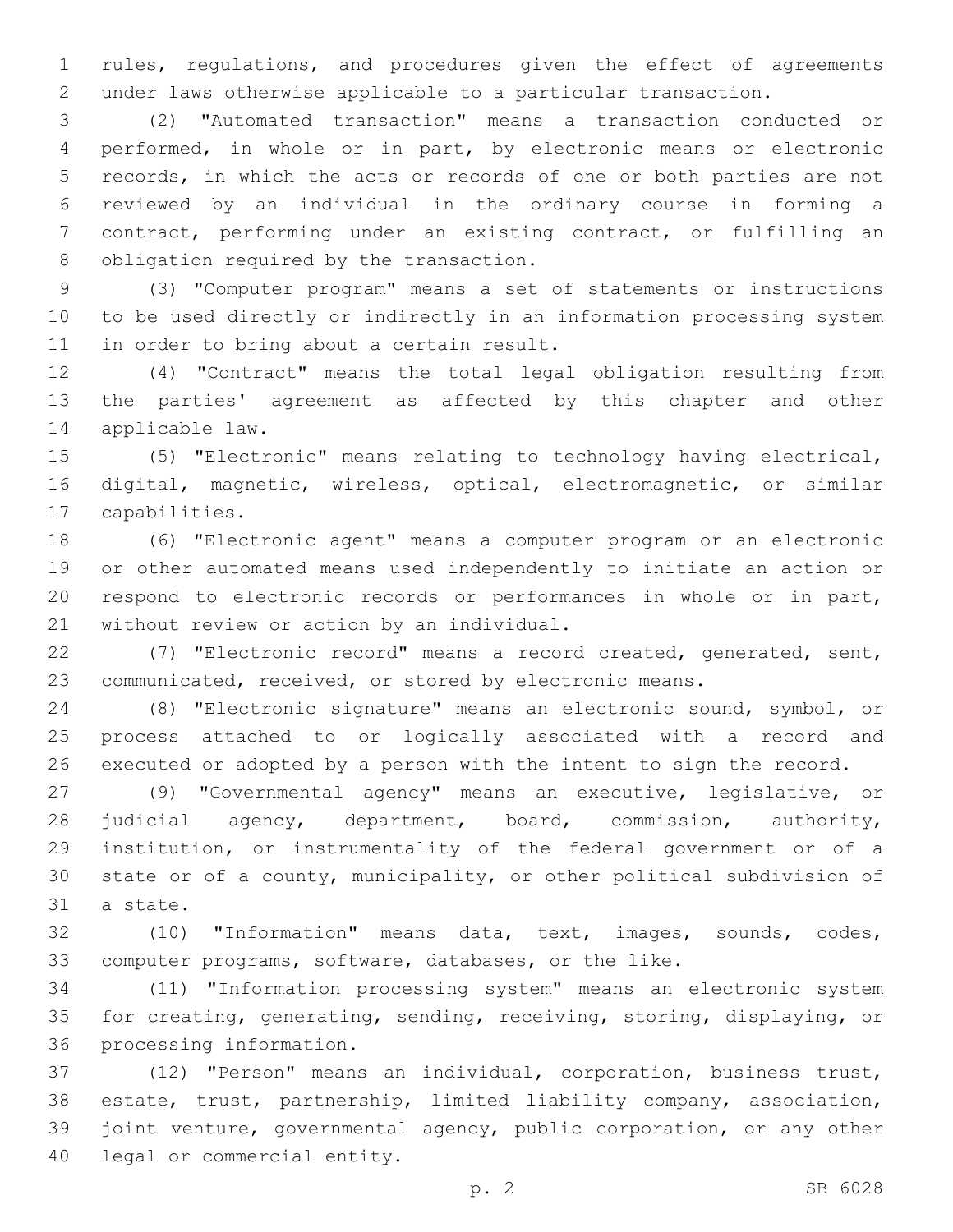(13) "Record" means information that is inscribed on a tangible medium or that is stored in an electronic or other medium and is 3 retrievable in perceivable form.

 (14) "Security procedure" means a procedure employed for the purpose of verifying that an electronic signature, record, or performance is that of a specific person or for detecting changes or errors in the information in an electronic record. The term includes a procedure that requires the use of algorithms or other codes, identifying words or numbers, encryption, or callback or other 10 acknowledgment procedures.

 (15) "State" means a state of the United States, the District of Columbia, Puerto Rico, the United States Virgin Islands, or any territory or insular possession subject to the jurisdiction of the United States. The term includes an Indian tribe or band, or Alaskan native village, which is recognized by federal law or formally 16 acknowledged by a state.

 (16) "Transaction" means an action or set of actions occurring between two or more persons relating to the conduct of business, 19 commercial, or governmental affairs.

 NEW SECTION. **Sec. 3.** SCOPE. (1) Except as otherwise provided in subsection (2) of this section, this chapter applies to electronic records and electronic signatures relating to a transaction.

 (2) This chapter does not apply to a transaction to the extent it 24 is governed by:

 (a) A law governing the creation and execution of wills, 26 codicils, or testamentary trusts;

 (b) Title 62A RCW other than RCW 62A.1-107 and 62A.1-206 and 28 chapters 62A.2 and 62A.2A RCW; and

(c) The uniform computer information transactions act.

 (3) This chapter applies to an electronic record or electronic signature otherwise excluded from the application of this chapter under subsection (2) of this section to the extent it is governed by a law other than those specified in subsection (2) of this section.

 (4) A transaction subject to this chapter is also subject to 35 other applicable substantive law.

 NEW SECTION. **Sec. 4.** PROSPECTIVE APPLICATION. This chapter applies to any electronic record or electronic signature created,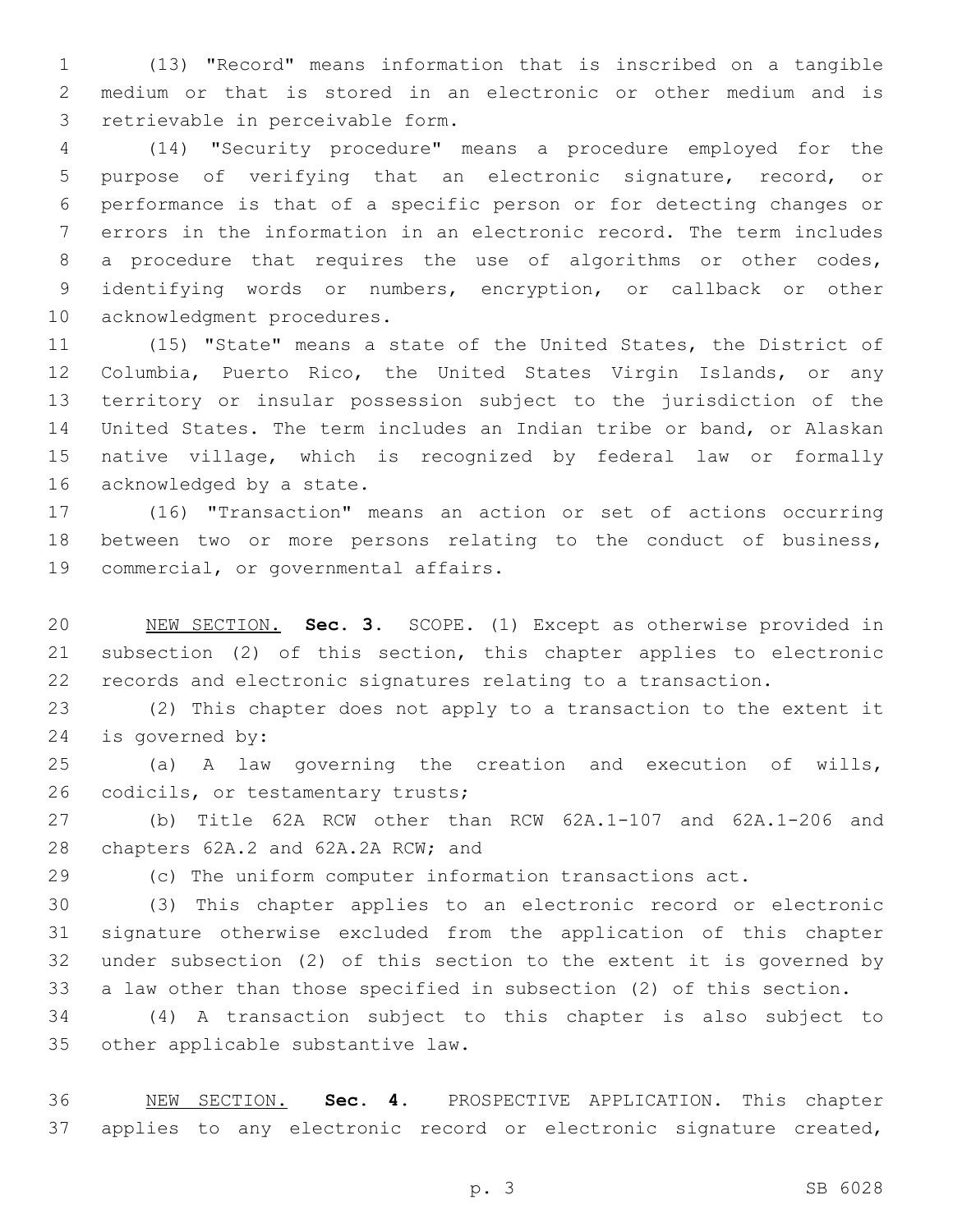generated, sent, communicated, received, or stored on or after the 2 effective date of this section.

 NEW SECTION. **Sec. 5.** USE OF ELECTRONIC RECORDS AND ELECTRONIC SIGNATURES—VARIATION BY AGREEMENT. (1) This chapter does not require a record or signature to be created, generated, sent, communicated, received, stored, or otherwise processed or used by electronic means or in electronic form.

 (2) This chapter applies only to transactions between parties each of which has agreed to conduct transactions by electronic means. Whether the parties agree to conduct a transaction by electronic means is determined from the context and surrounding circumstances, 12 including the parties' conduct.

 (3) A party that agrees to conduct a transaction by electronic means may refuse to conduct other transactions by electronic means. The right granted by this subsection may not be waived by agreement.

 (4) Except as otherwise provided in this chapter, the effect of any of its provisions may be varied by agreement. The presence in certain provisions of this chapter of the words "unless otherwise agreed," or words of similar import, does not imply that the effect of other provisions may not be varied by agreement.

 (5) Whether an electronic record or electronic signature has legal consequences is determined by this chapter and other applicable law.23

 NEW SECTION. **Sec. 6.** CONSTRUCTION AND APPLICATION. This chapter must be construed and applied:

 (1) To facilitate electronic transactions consistent with other 27 applicable law;

 (2) To be consistent with reasonable practices concerning electronic transactions and with the continued expansion of those 30 practices; and

 (3) To effectuate its general purpose to make uniform the law with respect to the subject of this chapter among states enacting it.

 NEW SECTION. **Sec. 7.** LEGAL RECOGNITION OF ELECTRONIC RECORDS, ELECTRONIC SIGNATURES, AND ELECTRONIC CONTRACTS. (1) A record or signature may not be denied legal effect or enforceability solely because it is in electronic form.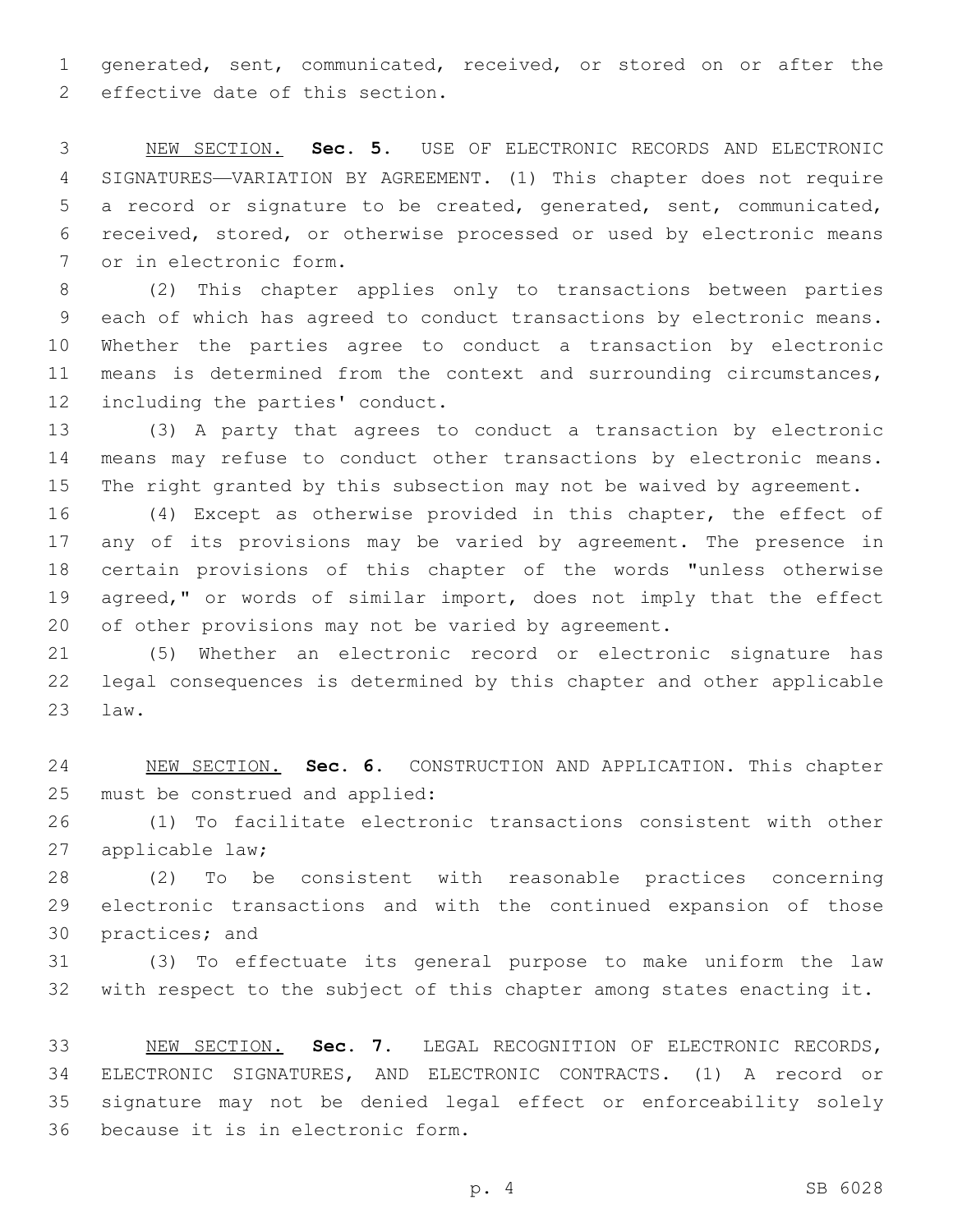(2) A contract may not be denied legal effect or enforceability solely because an electronic record was used in its formation.

 (3) If a law requires a record to be in writing, an electronic 4 record satisfies the law.

 (4) If a law requires a signature, an electronic signature 6 satisfies the law.

 NEW SECTION. **Sec. 8.** PROVISION OF INFORMATION IN WRITING— PRESENTATION OF RECORDS. (1) If parties have agreed to conduct a transaction by electronic means and a law requires a person to provide, send, or deliver information in writing to another person, the requirement is satisfied if the information is provided, sent, or delivered, as the case may be, in an electronic record capable of retention by the recipient at the time of receipt. An electronic record is not capable of retention by the recipient if the sender or its information processing system inhibits the ability of the recipient to print or store the electronic record.

 (2) If a law other than this chapter requires a record (a) to be posted or displayed in a certain manner, (b) to be sent, communicated, or transmitted by a specified method, or (c) to contain information that is formatted in a certain manner, the following 21 rules apply:

 (i) The record must be posted or displayed in the manner 23 specified in the other law.

 (ii) Except as otherwise provided in subsection (4)(b) of this section, the record must be sent, communicated, or transmitted by the 26 method specified in the other law.

 (iii) The record must contain the information formatted in the 28 manner specified in the other law.

 (3) If a sender inhibits the ability of a recipient to store or print an electronic record, the electronic record is not enforceable 31 against the recipient.

 (4) The requirements of this section may not be varied by 33 agreement, but:

 (a) To the extent a law other than this chapter requires information to be provided, sent, or delivered in writing but permits that requirement to be varied by agreement, the requirement under subsection (1) of this section that the information be in the form of an electronic record capable of retention may also be varied by 39 agreement; and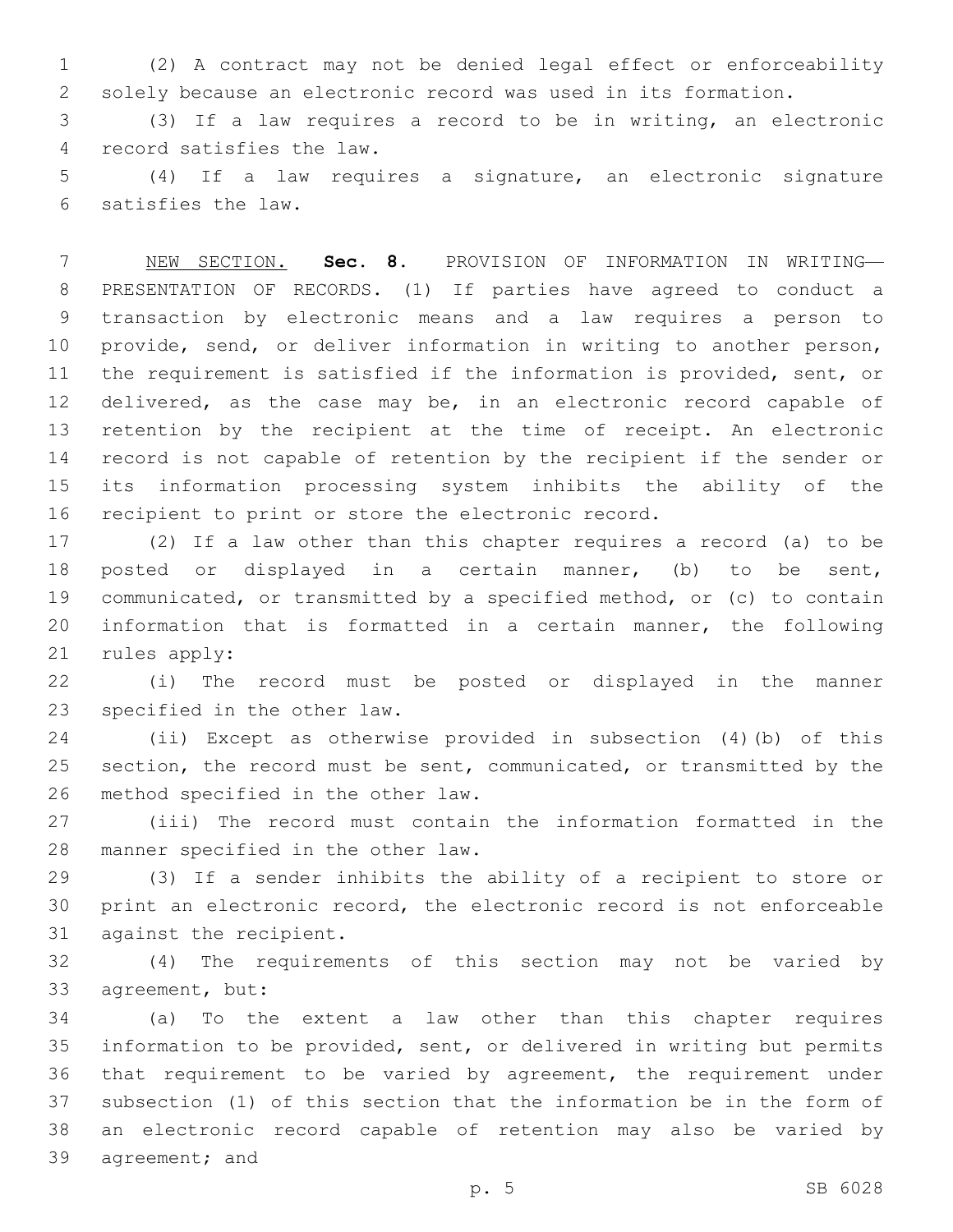(b) A requirement under a law other than this chapter to send, communicate, or transmit a record by regular United States mail may be varied by agreement to the extent permitted by the other law.

 NEW SECTION. **Sec. 9.** ATTRIBUTION AND EFFECT OF ELECTRONIC RECORD AND ELECTRONIC SIGNATURE. (1) An electronic record or electronic signature is attributable to a person if it was the act of 7 the person. The act of the person may be shown in any manner, including a showing of the efficacy of any security procedure applied to determine the person to which the electronic record or electronic signature was attributable.

 (2) The effect of an electronic record or electronic signature attributed to a person under subsection (1) of this section is determined from the context and surrounding circumstances at the time 14 of its creation, execution, or adoption, including the parties' 15 agreement, if any, and otherwise as provided by law.

 NEW SECTION. **Sec. 10.** EFFECT OF CHANGE OR ERROR. If a change or error in an electronic record occurs in a transmission between parties to a transaction, the following rules apply:

 (1) If the parties have agreed to use a security procedure to detect changes or errors and one party has conformed to the procedure, but the other party has not, and the nonconforming party would have detected the change or error had that party also conformed, the conforming party may avoid the effect of the changed 24 or erroneous electronic record.

 (2) In an automated transaction involving an individual, the individual may avoid the effect of an electronic record that resulted from an error made by the individual in dealing with the electronic agent of another person if the electronic agent did not provide an opportunity for the prevention or correction of the error and, at the time the individual learns of the error, the individual:

 (a) Promptly notifies the other person of the error and that the individual did not intend to be bound by the electronic record 33 received by the other person;

 (b) Takes reasonable steps, including steps that conform to the other person's reasonable instructions, to return to the other person 36 or, if instructed by the other person, to destroy the consideration received, if any, as a result of the erroneous electronic record; and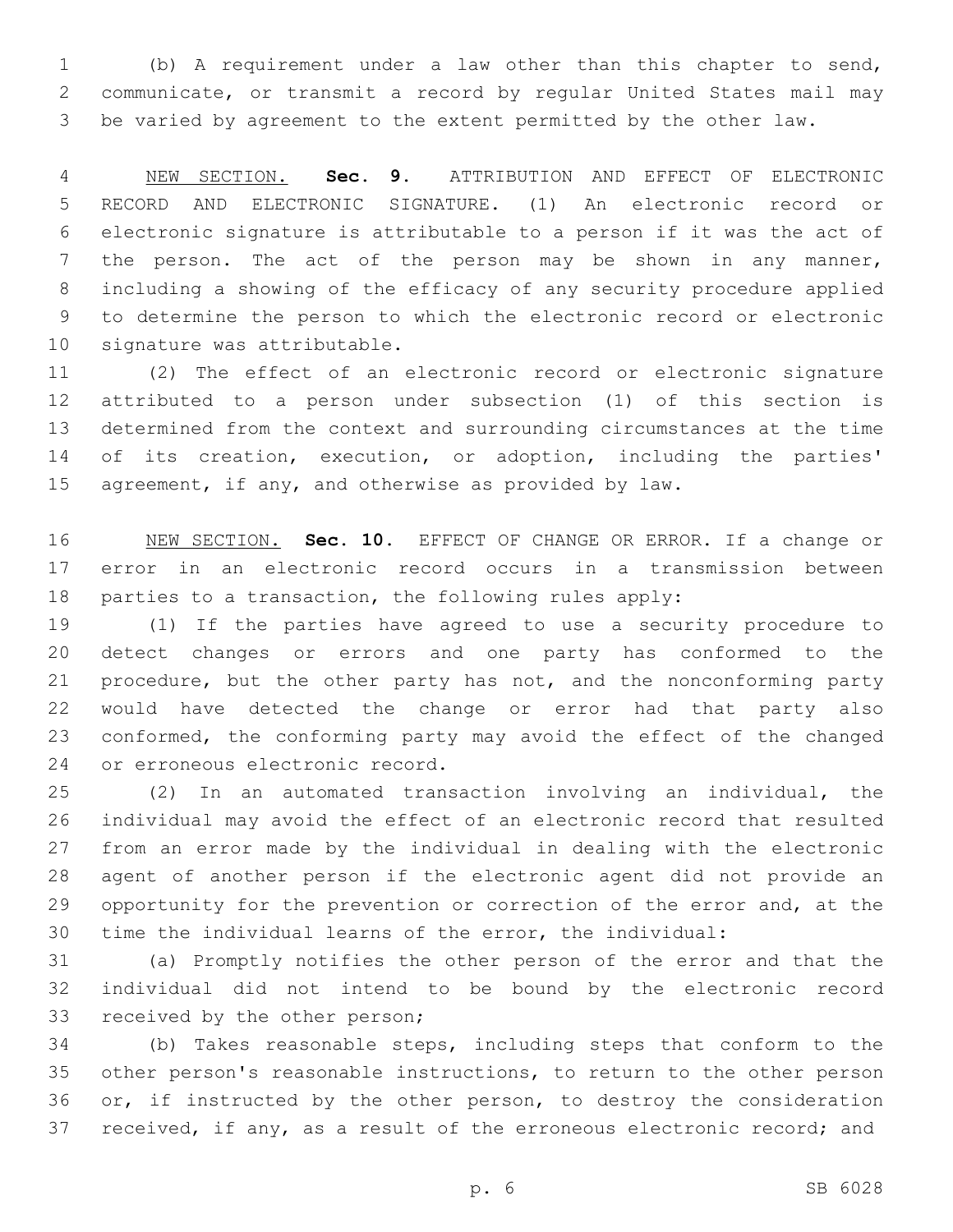(c) Has not used or received any benefit or value from the consideration, if any, received from the other person.

 (3) If neither subsection (1) of this section nor subsection (2) of this section applies, the change or error has the effect provided by other law, including the law of mistake, and the parties' 6 contract, if any.

 (4) Subsections (2) and (3) of this section may not be varied by 8 agreement.

 NEW SECTION. **Sec. 11.** NOTARIZATION AND ACKNOWLEDGMENT. If a law requires a signature or record to be notarized, acknowledged, verified, or made under oath, the requirement is satisfied if the electronic signature of the person authorized to perform those acts, together with all other information required to be included by other applicable law, is attached to or logically associated with the signature or record.

 NEW SECTION. **Sec. 12.** RETENTION OF ELECTRONIC RECORDS— ORIGINALS. (1) If a law requires that a record be retained, the requirement is satisfied by retaining an electronic record of the information in the record which:

 (a) Accurately reflects the information set forth in the record after it was first generated in its final form as an electronic 22 record or otherwise; and

23 (b) Remains accessible for later reference.

 (2) A requirement to retain a record in accordance with subsection (1) of this section does not apply to any information the sole purpose of which is to enable the record to be sent, 27 communicated, or received.

 (3) A person may satisfy subsection (1) of this section by using the services of another person if the requirements of that subsection 30 are satisfied.

 (4) If a law requires a record to be presented or retained in its original form, or provides consequences if the record is not presented or retained in its original form, that law is satisfied by an electronic record retained in accordance with subsection (1) of 35 this section.

 (5) If a law requires retention of a check, that requirement is satisfied by retention of an electronic record of the information on

p. 7 SB 6028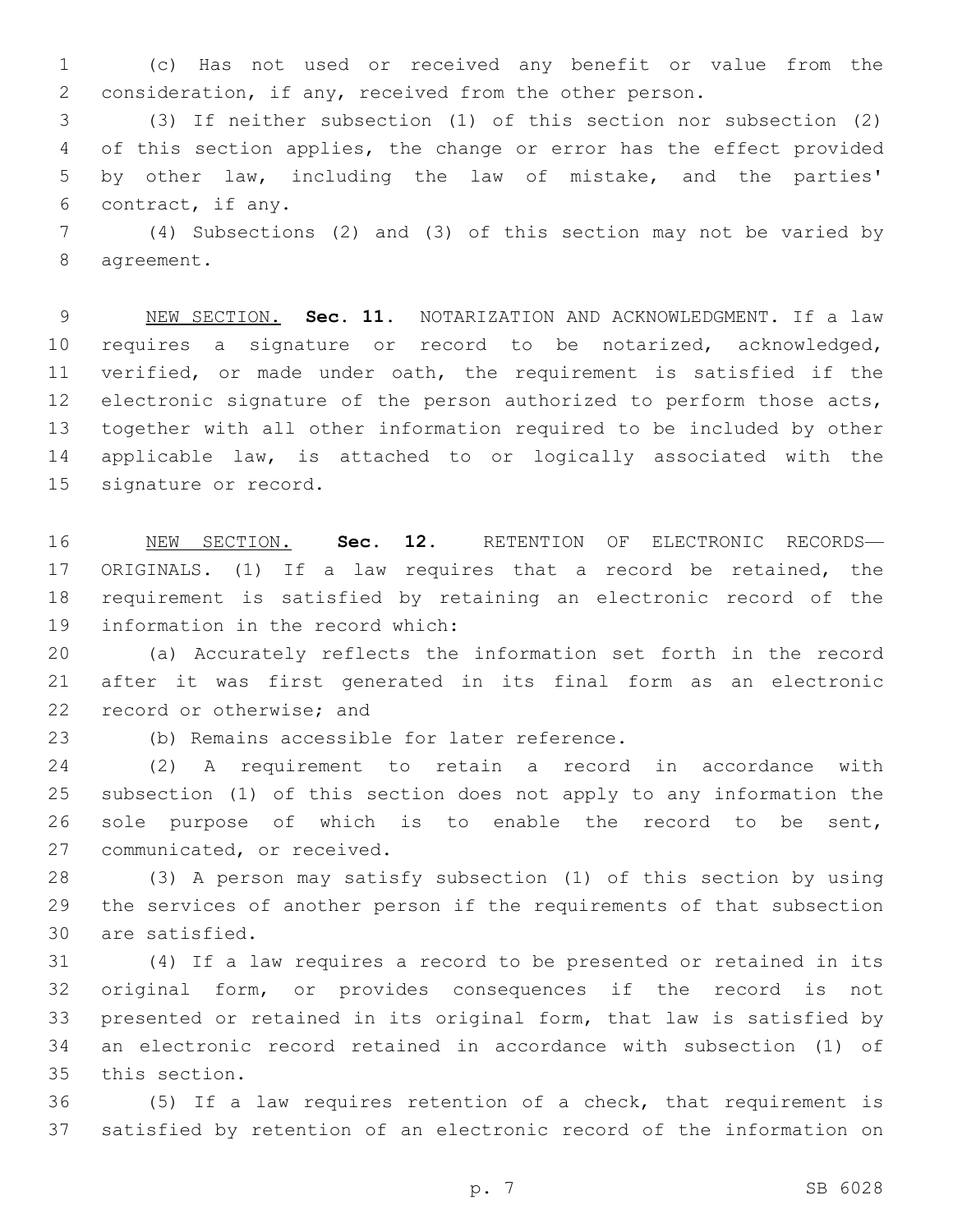the front and back of the check in accordance with subsection (1) of 2 this section.

 (6) A record retained as an electronic record in accordance with subsection (1) of this section satisfies a law requiring a person to retain a record for evidentiary, audit, or like purposes, unless a law enacted after the effective date of this section specifically prohibits the use of an electronic record for the specified purpose.

 (7) This section does not preclude a governmental agency of this state from specifying additional requirements for the retention of a 10 record subject to the agency's jurisdiction.

 NEW SECTION. **Sec. 13.** ADMISSIBILITY IN EVIDENCE. In a proceeding, evidence of a record or signature may not be excluded solely because it is in electronic form.

 NEW SECTION. **Sec. 14.** AUTOMATED TRANSACTION. In an automated transaction, the following rules apply:

 (1) A contract may be formed by the interaction of electronic agents of the parties, even if no individual was aware of or reviewed the electronic agents' actions or the resulting terms and agreements.

 (2) A contract may be formed by the interaction of an electronic agent and an individual, acting on the individual's own behalf or for another person, including by an interaction in which the individual performs actions that the individual is free to refuse to perform and which the individual knows or has reason to know will cause the electronic agent to complete the transaction or performance.

 (3) The terms of the contract are determined by the substantive 26 law applicable to it.

 NEW SECTION. **Sec. 15.** TIME AND PLACE OF SENDING AND RECEIPT. (1) Unless otherwise agreed between the sender and the recipient, an electronic record is sent when it:

 (a) Is addressed properly or otherwise directed properly to an information processing system that the recipient has designated or uses for the purpose of receiving electronic records or information of the type sent and from which the recipient is able to retrieve the 34 electronic record;

(b) Is in a form capable of being processed by that system; and

 (c) Enters an information processing system outside the control of the sender or of a person that sent the electronic record on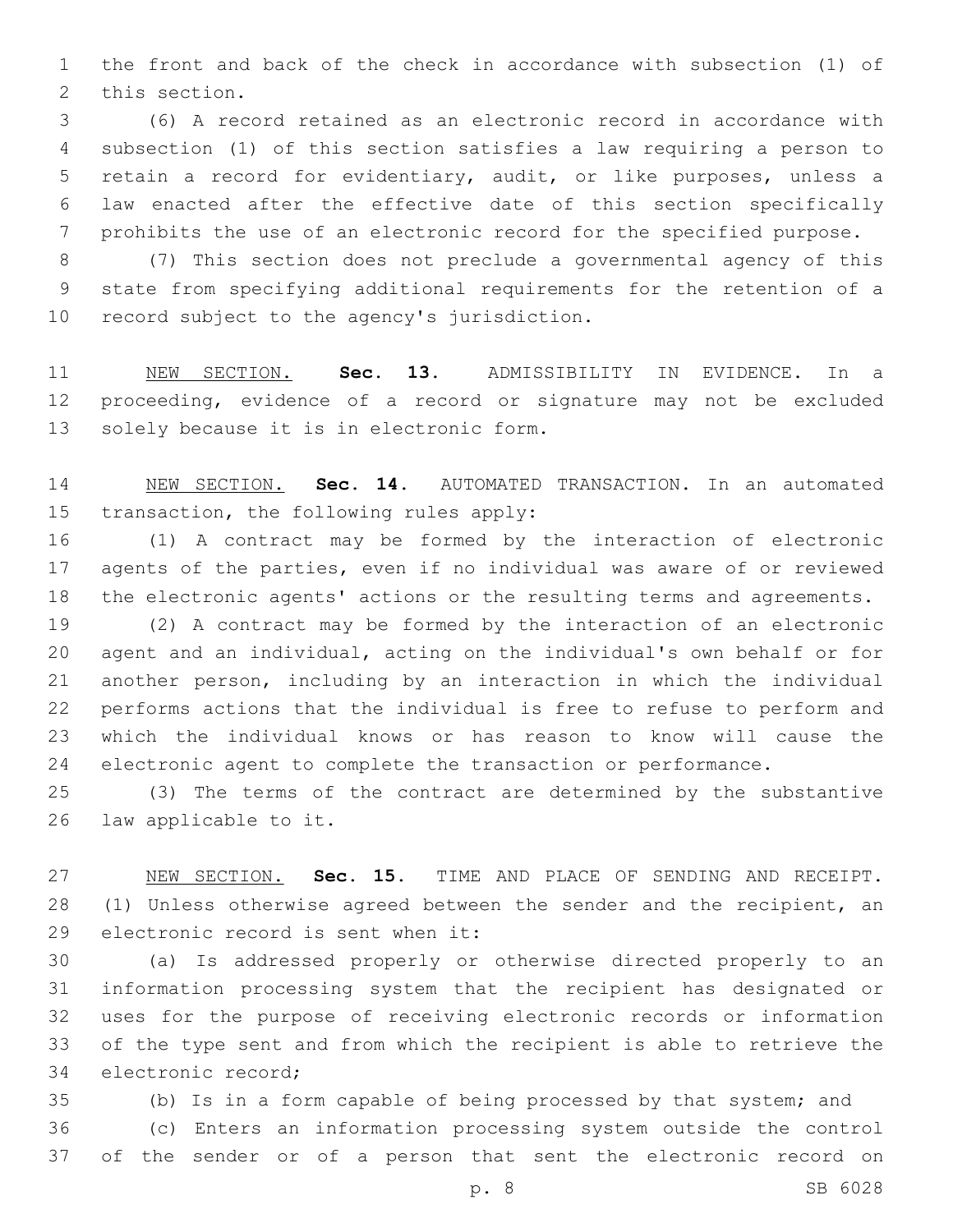behalf of the sender or enters a region of the information processing system designated or used by the recipient which is under the control 3 of the recipient.

 (2) Unless otherwise agreed between a sender and the recipient, 5 an electronic record is received when:

 (a) It enters an information processing system that the recipient has designated or uses for the purpose of receiving electronic records or information of the type sent and from which the recipient 9 is able to retrieve the electronic record; and

(b) It is in a form capable of being processed by that system.

 (3) Subsection (2) of this section applies even if the place the information processing system is located is different from the place the electronic record is deemed to be received under subsection (4) 14 of this section.

 (4) Unless otherwise expressly provided in the electronic record 16 or agreed between the sender and the recipient, an electronic record is deemed to be sent from the sender's place of business and to be received at the recipient's place of business. For purposes of this 19 subsection, the following rules apply:

 (a) If the sender or recipient has more than one place of business, the place of business of that person is the place having the closest relationship to the underlying transaction.

 (b) If the sender or the recipient does not have a place of business, the place of business is the sender's or recipient's 25 residence, as the case may be.

 (5) An electronic record is received under subsection (2) of this section even if no individual is aware of its receipt.

 (6) Receipt of an electronic acknowledgment from an information processing system described in subsection (2) of this section establishes that a record was received but, by itself, does not establish that the content sent corresponds to the content received.

 (7) If a person is aware that an electronic record purportedly sent under subsection (1) of this section, or purportedly received under subsection (2) of this section, was not actually sent or received, the legal effect of the sending or receipt is determined by other applicable law. Except to the extent permitted by the other law, the requirements of this subsection may not be varied by 38 agreement.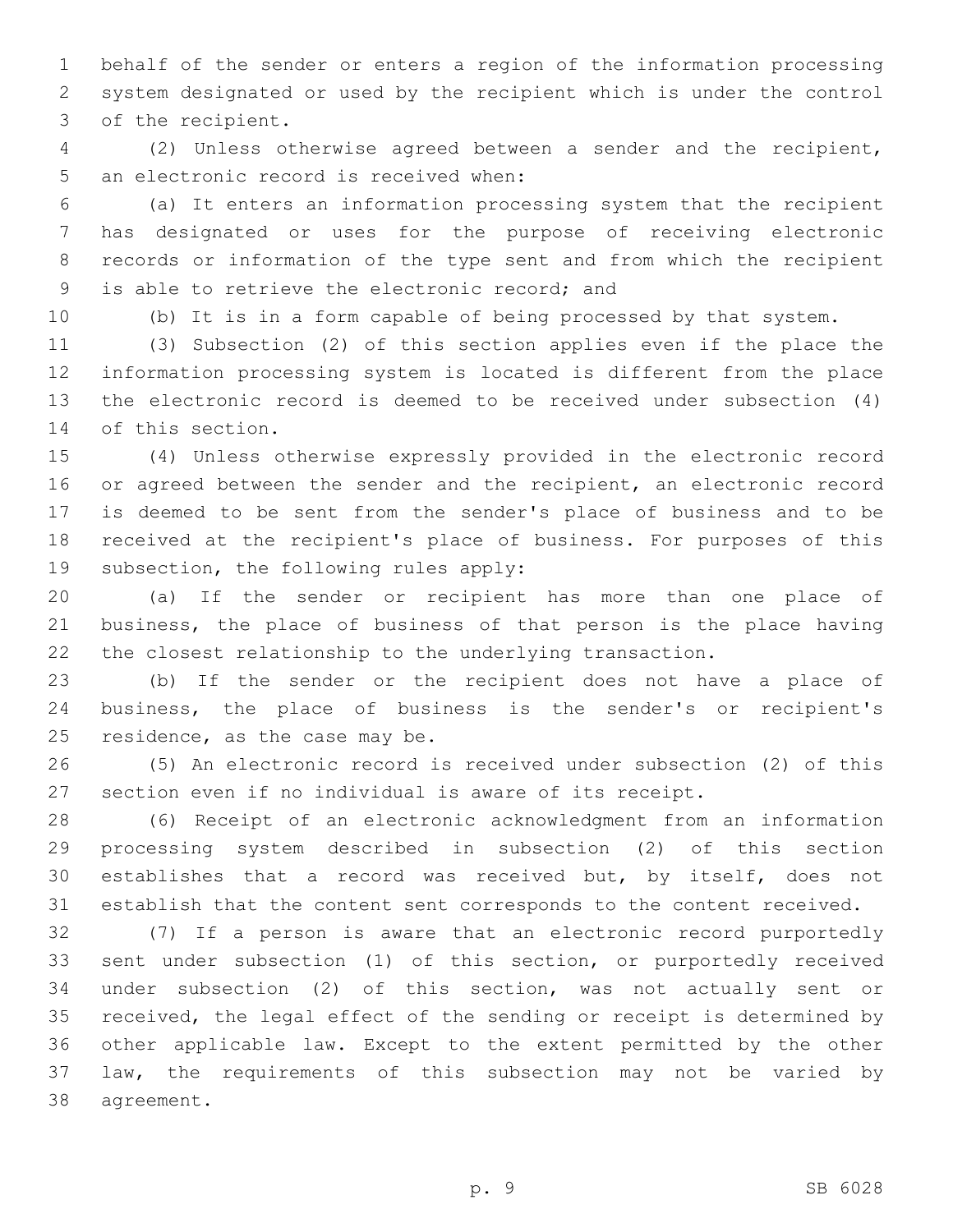NEW SECTION. **Sec. 16.** TRANSFERABLE RECORDS. (1) In this section, "transferable record" means an electronic record that:

 (a) Would be a note under chapter 62A.3 RCW or a document under chapter 62A.7 RCW if the electronic record were in writing; and

 (b) The issuer of the electronic record expressly has agreed is a transferable record.6

 (2) A person has control of a transferable record if a system employed for evidencing the transfer of interests in the transferable record reliably establishes that person as the person to which the 10 transferable record was issued or transferred.

 (3) A system satisfies subsection (2) of this section, and a person is deemed to have control of a transferable record, if the transferable record is created, stored, and assigned in such a manner 14 that:

 (a) A single authoritative copy of the transferable record exists which is unique, identifiable, and, except as otherwise provided in (d), (e), and (f) of this subsection, unalterable;

 (b) The authoritative copy identifies the person asserting 19 control as:

(i) The person to which the transferable record was issued; or

 (ii) If the authoritative copy indicates that the transferable record has been transferred, the person to which the transferable 23 record was most recently transferred;

 (c) The authoritative copy is communicated to and maintained by 25 the person asserting control or its designated custodian;

 (d) Copies or revisions that add or change an identified assignee of the authoritative copy can be made only with the consent of the 28 person asserting control;

 (e) Each copy of the authoritative copy and any copy of a copy is readily identifiable as a copy that is not the authoritative copy; 31 and

 (f) Any revision of the authoritative copy is readily 33 identifiable as authorized or unauthorized.

 (4) Except as otherwise agreed, a person having control of a transferable record is the holder, as defined in RCW 62A.1-201(b)(21), of the transferable record and has the same rights and defenses as a holder of an equivalent record or writing under the uniform commercial code including, if the applicable statutory requirements under RCW 62A.3-302(a), 62A.7-501, or 62A.9A-308 are satisfied, the rights and defenses of a holder in due course, a

p. 10 SB 6028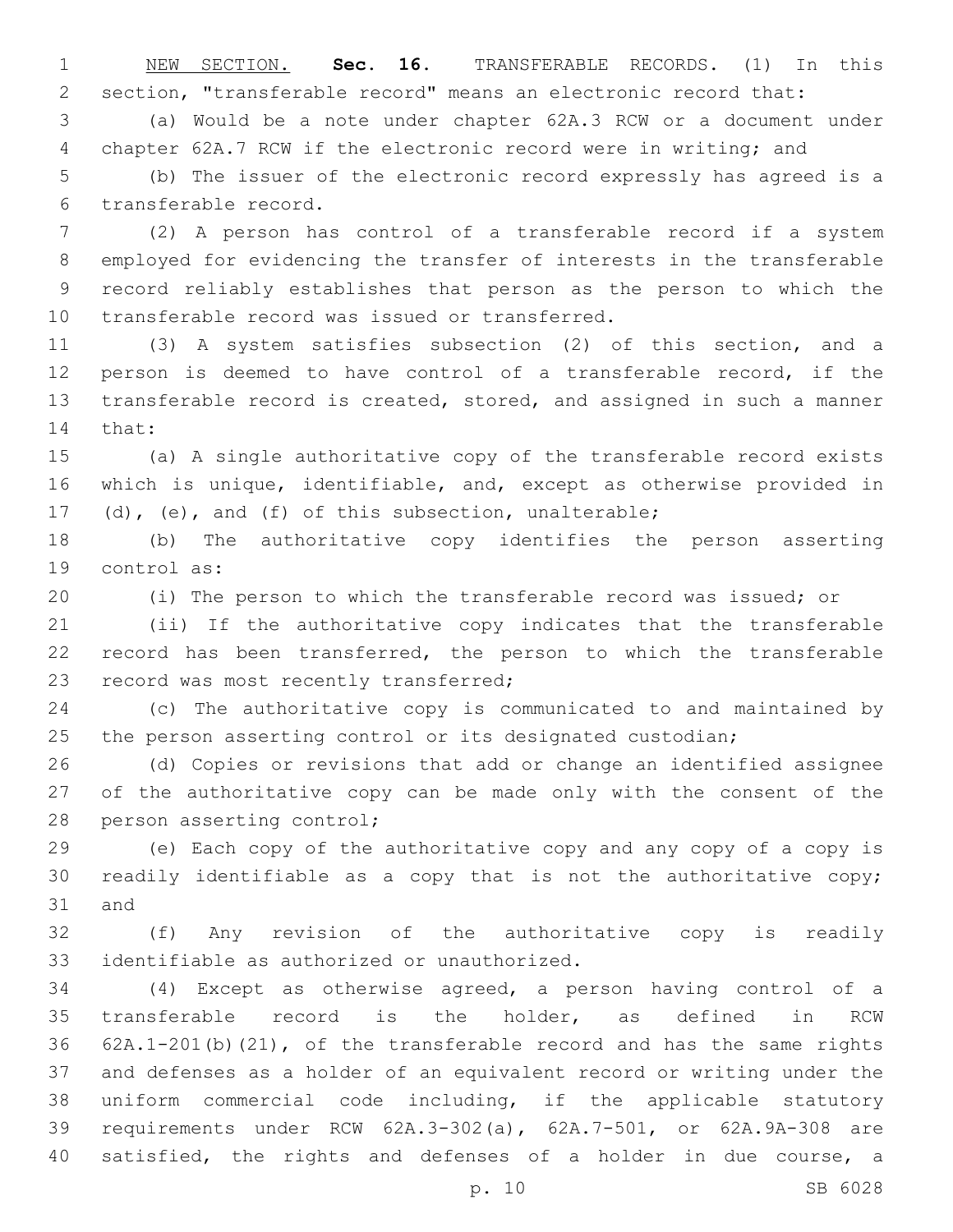holder to which a negotiable document of title has been duly negotiated, or a purchaser, respectively. Delivery, possession, and endorsement are not required to obtain or exercise any of the rights under this subsection.4

 (5) Except as otherwise agreed, an obligor under a transferable record has the same rights and defenses as an equivalent obligor under equivalent records or writings under the uniform commercial 8 code.

 (6) If requested by a person against which enforcement is sought, the person seeking to enforce the transferable record shall provide reasonable proof that the person is in control of the transferable record. Proof may include access to the authoritative copy of the transferable record and related business records sufficient to review the terms of the transferable record and to establish the identity of the person having control of the transferable record.

 NEW SECTION. **Sec. 17.** CREATION AND RETENTION OF ELECTRONIC RECORDS AND CONVERSION OF WRITTEN RECORDS BY GOVERNMENTAL AGENCIES. Each governmental agency of this state shall determine whether, and the extent to which, a governmental agency will create and retain electronic records and convert written records to electronic records.

 NEW SECTION. **Sec. 18.** ACCEPTANCE AND DISTRIBUTION OF ELECTRONIC RECORDS BY GOVERNMENTAL AGENCIES. (1) Except as otherwise provided in 23 section 12(6) of this act, each governmental agency of this state shall determine whether, and the extent to which, a governmental agency will send and accept electronic records and electronic 26 signatures to and from other persons and otherwise create, generate, 27 communicate, store, process, use, and rely upon electronic records and electronic signatures.

 (2) To the extent that a governmental agency uses electronic records and electronic signatures under subsection (1) of this section, the governmental agency, giving due consideration to 32 security, may specify:

 (a) The manner and format in which the electronic records must be created, generated, sent, communicated, received, and stored and the 35 systems established for those purposes;

 (b) If electronic records must be signed by electronic means, the type of electronic signature required, the manner and format in which the electronic signature must be affixed to the electronic record,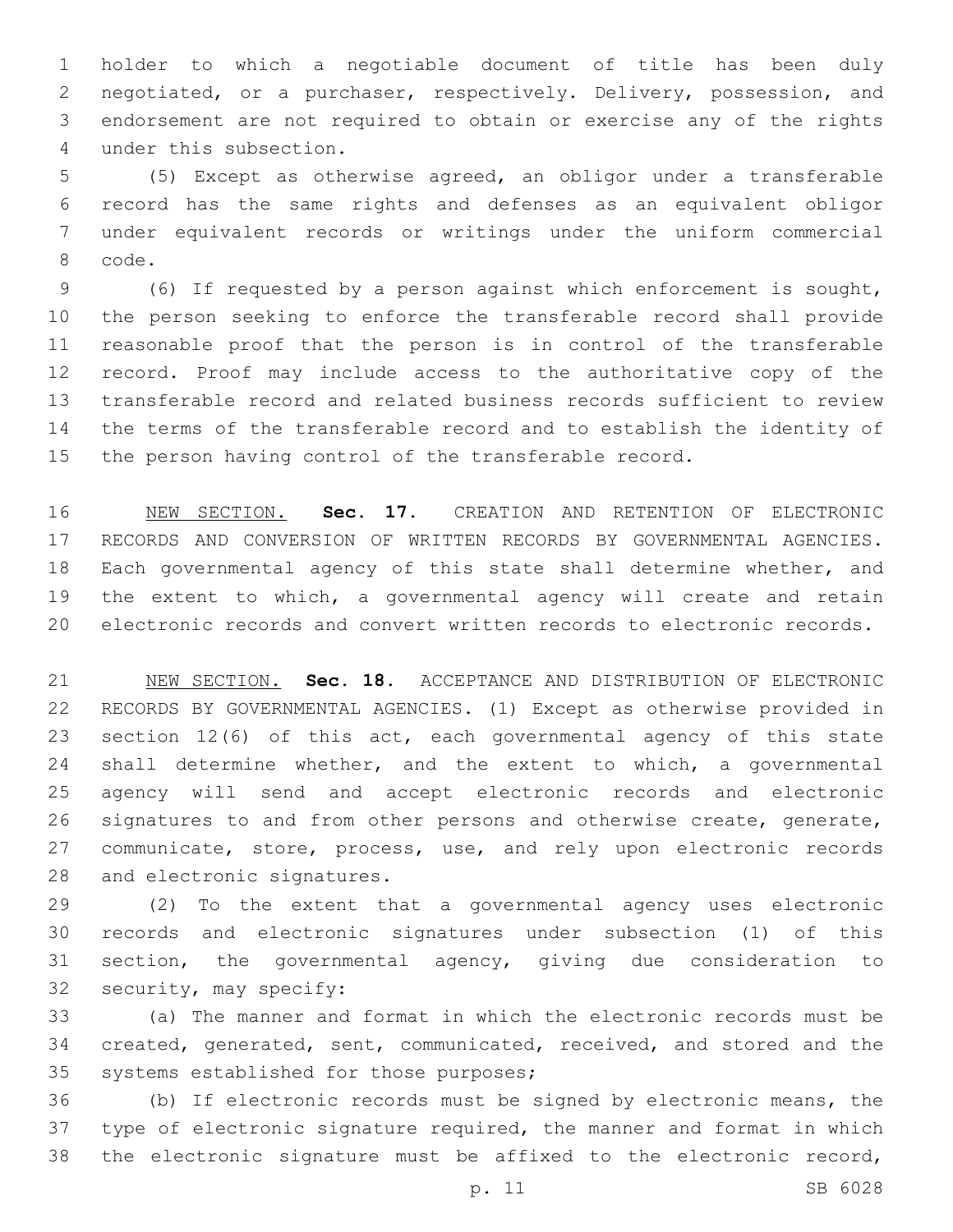1 and the identity of, or criteria that must be met by, any third party used by a person filing a document to facilitate the process;

 (c) Control processes and procedures as appropriate to ensure adequate preservation, disposition, integrity, security, confidentiality, and auditability of electronic records; and

 (d) Any other required attributes for electronic records which are specified for corresponding nonelectronic records or reasonably 8 necessary under the circumstances.

 (3) Except as otherwise provided in section 12(6) of this act, this chapter does not require a governmental agency of this state to use or permit the use of electronic records or electronic signatures.

 NEW SECTION. **Sec. 19.** INTEROPERABILITY. The governmental agency of this state which adopts standards pursuant to section 18 of this act may encourage and promote consistency and interoperability with similar requirements adopted by other governmental agencies of this and other states and the federal government and nongovernmental persons interacting with governmental agencies of this state. If appropriate, those standards may specify differing levels of standards from which governmental agencies of this state may choose in implementing the most appropriate standard for a particular application.

 NEW SECTION. **Sec. 20.** RELATION TO ELECTRONIC SIGNATURES IN GLOBAL AND NATIONAL COMMERCE ACT. This chapter modifies, limits, and supersedes the electronic signatures in global and national commerce act, 15 U.S.C. Sec. 7001 et seq., but does not modify, limit, or supersede section 101(c) of that act, 15 U.S.C. Sec. 7001(c), or authorize electronic delivery of any of the notices described in section 103(b) of that act, 15 U.S.C. Sec. 7003(b).

 **Sec. 21.** RCW 4.92.100 and 2013 c 188 s 1 are each amended to read as follows:30

 (1) All claims against the state, or against the state's officers, employees, or volunteers, acting in such capacity, for damages arising out of tortious conduct, must be presented to the office of risk management. A claim is deemed presented when the claim form is delivered in person or by regular mail, registered mail, or certified mail, with return receipt requested, or as an attachment to 37 ((electronic mail)) email or by fax, to the office of risk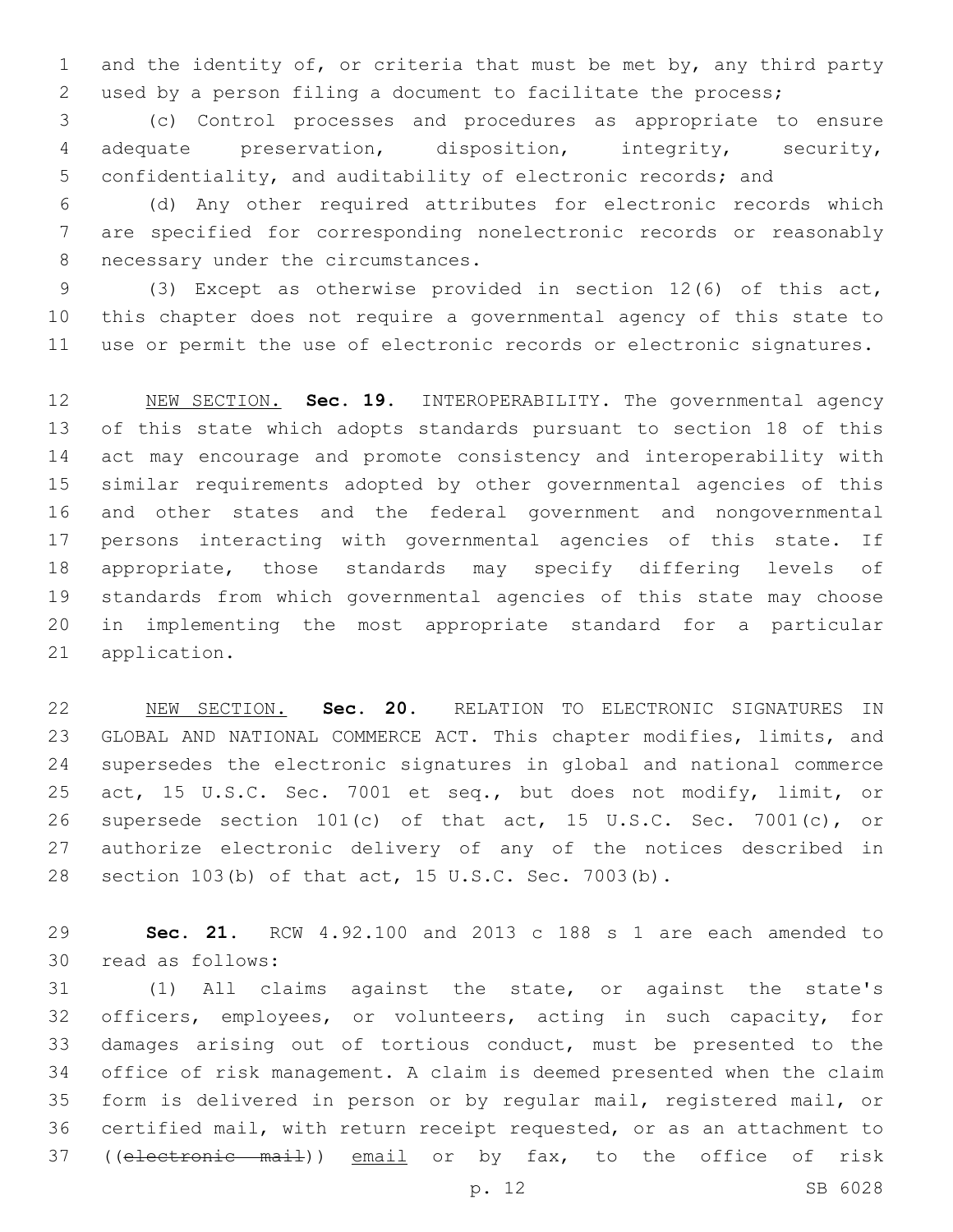management. For claims for damages presented after July 26, 2009, all claims for damages must be presented on the standard tort claim form that is maintained by the office of risk management. The standard tort claim form must be posted on the department of enterprise 5 services' web site. (a) The standard tort claim form must, at a minimum, require the 7 following information: (i) The claimant's name, date of birth, and contact information; (ii) A description of the conduct and the circumstances that 10 brought about the injury or damage; 11 (iii) A description of the injury or damage; (iv) A statement of the time and place that the injury or damage 13 occurred; (v) A listing of the names of all persons involved and contact 15 information, if known; (vi) A statement of the amount of damages claimed; and (vii) A statement of the actual residence of the claimant at the time of presenting the claim and at the time the claim arose.

(b)(i) The standard tort claim form must be signed either:

(A) By the claimant, verifying the claim;20

 (B) Pursuant to a written power of attorney, by the attorney-in-22 fact for the claimant;

 (C) By an attorney admitted to practice in Washington state on 24 the claimant's behalf; or

 (D) By a court-approved guardian or guardian ad litem on behalf 26 of the claimant.

 (ii) For the purpose of this subsection (1)(b), when the claim form is presented electronically it must bear an electronic signature 29 in lieu of a written original signature. ((An electronic signature means a facsimile of an original signature that is affixed to the claim form and executed or adopted by the person with the intent to sign the document.))

 (iii) When an electronic signature is used and the claim is 34 submitted as an attachment to ((electronic mail)) email, the conveyance of that claim must include the date, time the claim was presented, and the internet provider's address from which it was sent. The attached claim form must be a format approved by the office 38 of risk management.

 (iv) When an electronic signature is used and the claim is submitted via a facsimile machine, the conveyance must include the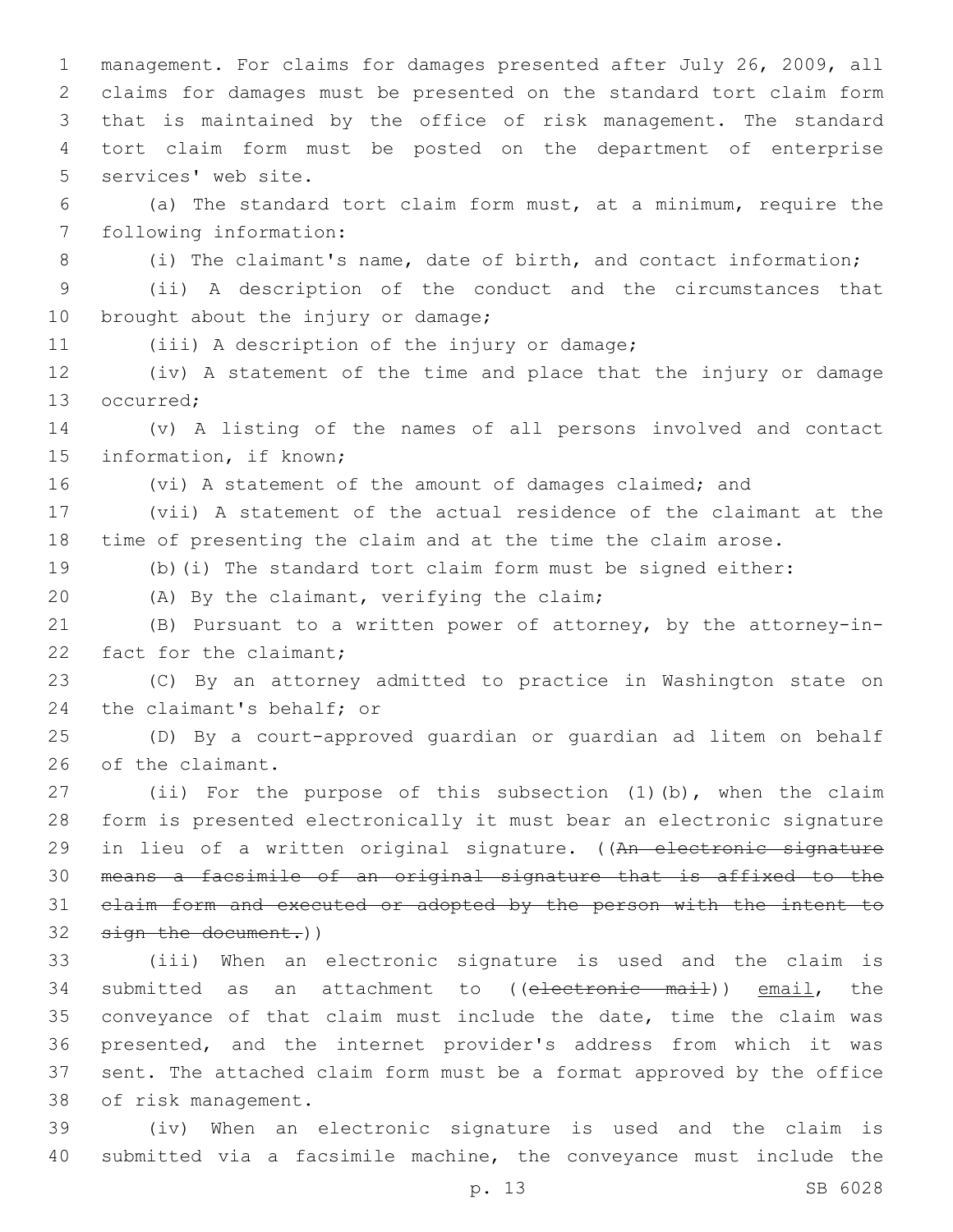1 date, time the claim was submitted, and the fax number from which it 2 was sent.

3 (v) In the event of a question on an electronic signature, the 4 claimant shall have an opportunity to cure and the cured notice shall 5 relate back to the date of the original filing.

6 (c) The amount of damages stated on the claim form is not 7 admissible at trial.

 (2) The state shall make available the standard tort claim form described in this section with instructions on how the form is to be presented and the name, address, and business hours of the office of risk management. The standard tort claim form must not list the claimant's social security number and must not require information not specified under this section. The claim form and the instructions for completing the claim form must provide the United States mail, physical, and electronic addresses and numbers where the claim can be 16 presented.

 (3) With respect to the content of claims under this section and all procedural requirements in this section, this section must be liberally construed so that substantial compliance will be deemed 20 satisfactory.

21 **Sec. 22.** RCW 5.50.010 and 2019 c 232 s 1 are each amended to 22 read as follows:

23 In this chapter:

24 (1) "Law" includes a statute, judicial decision or order, rule of 25 court, executive order, and administrative rule, regulation, or 26 order.

27 (2) "Record" means information that is inscribed on a tangible 28 medium or that is stored in an electronic or other medium and is 29 retrievable in perceivable form.

30 (3) "Sign" means, with present intent to authenticate or adopt a 31 record:

32 (a) To execute or adopt a tangible symbol;

33 (b) To attach to or logically associate with the record an 34 electronic symbol, sound, or process;

35 (c) To affix or place the declarant's signature as defined in RCW 36 9A.04.110 on the record;

37 (d) ((To attach or logically associate the declarant's digital 38 signature or electronic signature as defined in RCW 19.34.020 to the 39 record;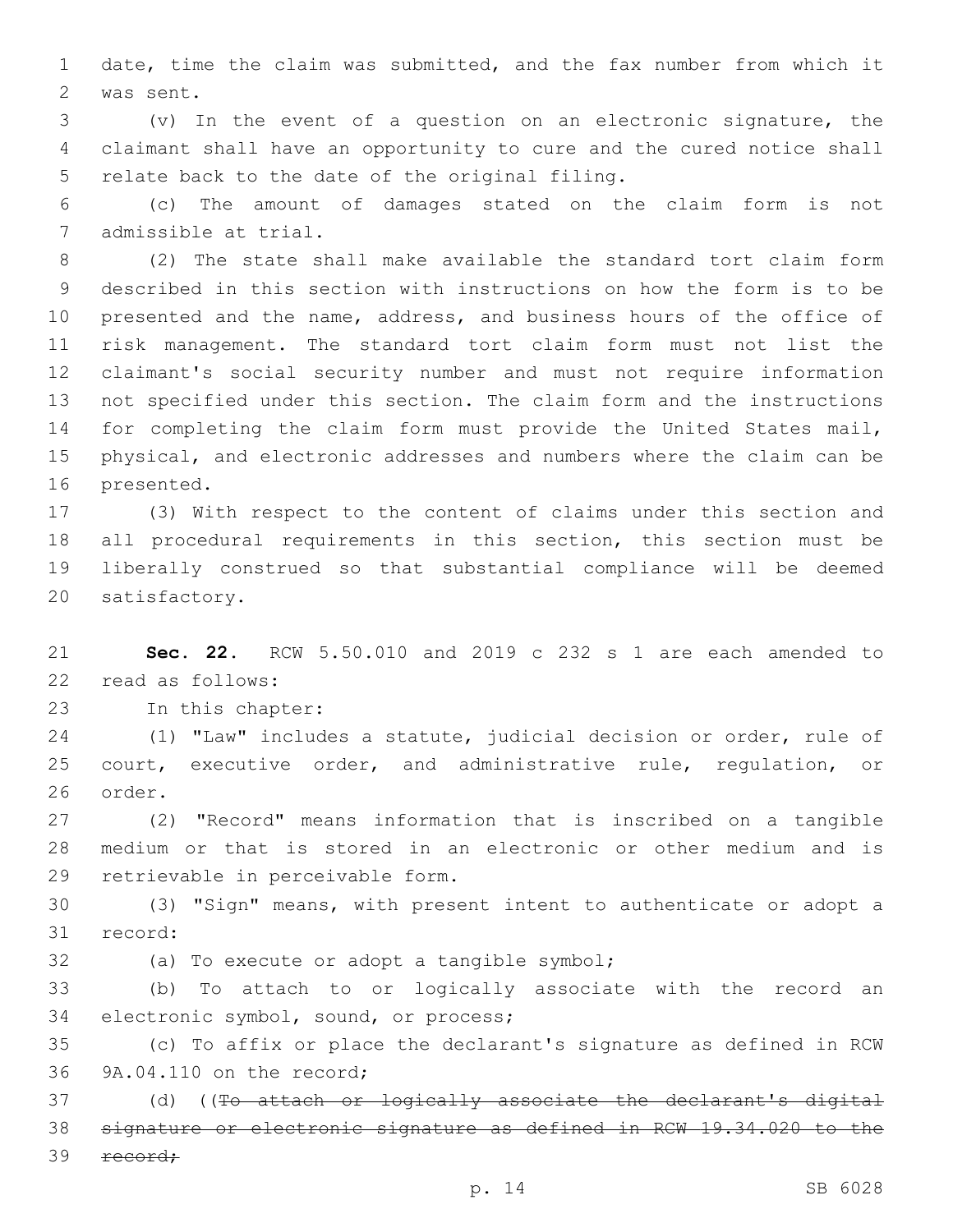$(1 + e)$ ) To affix or logically associate the declarant's signature in the manner described in general rule 30 to the record if he or she 3 is a licensed attorney; or

 (( $(f)$ )) (e) To affix or logically associate the declarant's full name, department or agency, and badge or personnel number to any record that is electronically submitted to a court, a prosecutor, or a magistrate from an electronic device that is owned, issued, or maintained by a criminal justice agency if the declarant is a law 9 enforcement officer.

 (4) "Sworn declaration" means a declaration in a signed record given under oath. The term includes a sworn statement, verification, 12 certificate, and affidavit.

 (5) "Unsworn declaration" means a declaration in a signed record not given under oath but given under penalty of perjury. The term includes an unsworn statement, verification, and certificate.

 **Sec. 23.** RCW 5.50.030 and 2011 c 22 s 4 are each amended to read as follows:17

 (1) Except as otherwise provided in subsection (2) of this section, if a law of this state requires or permits use of a sworn declaration, an unsworn declaration meeting the requirements of this chapter has the same effect as a sworn declaration.

22 (2) This chapter does not apply to:

(a) A deposition;23

24 (b) An oath of office;

 (c) An oath required to be given before a specified official 26 other than a notary public; or

 (d) A declaration to be recorded pursuant to Title 64 or 65 28 RCW( $\left(\frac{1}{\epsilon_0}\right)$ 

29 (e) An oath required by RCW 11.20.020)).

 **Sec. 24.** RCW 9.38.060 and 2019 c 132 s 1 are each amended to 31 read as follows:

 (1) A person shall not knowingly misrepresent the person's identity or authorization to obtain a public key certificate used to reference a private key for creating a digital signature.

 (2) A person shall not knowingly forge ((a)) an electronic or 36 digital signature.

 (3) A person shall not knowingly present a public key certificate for which the person is not the owner of the corresponding private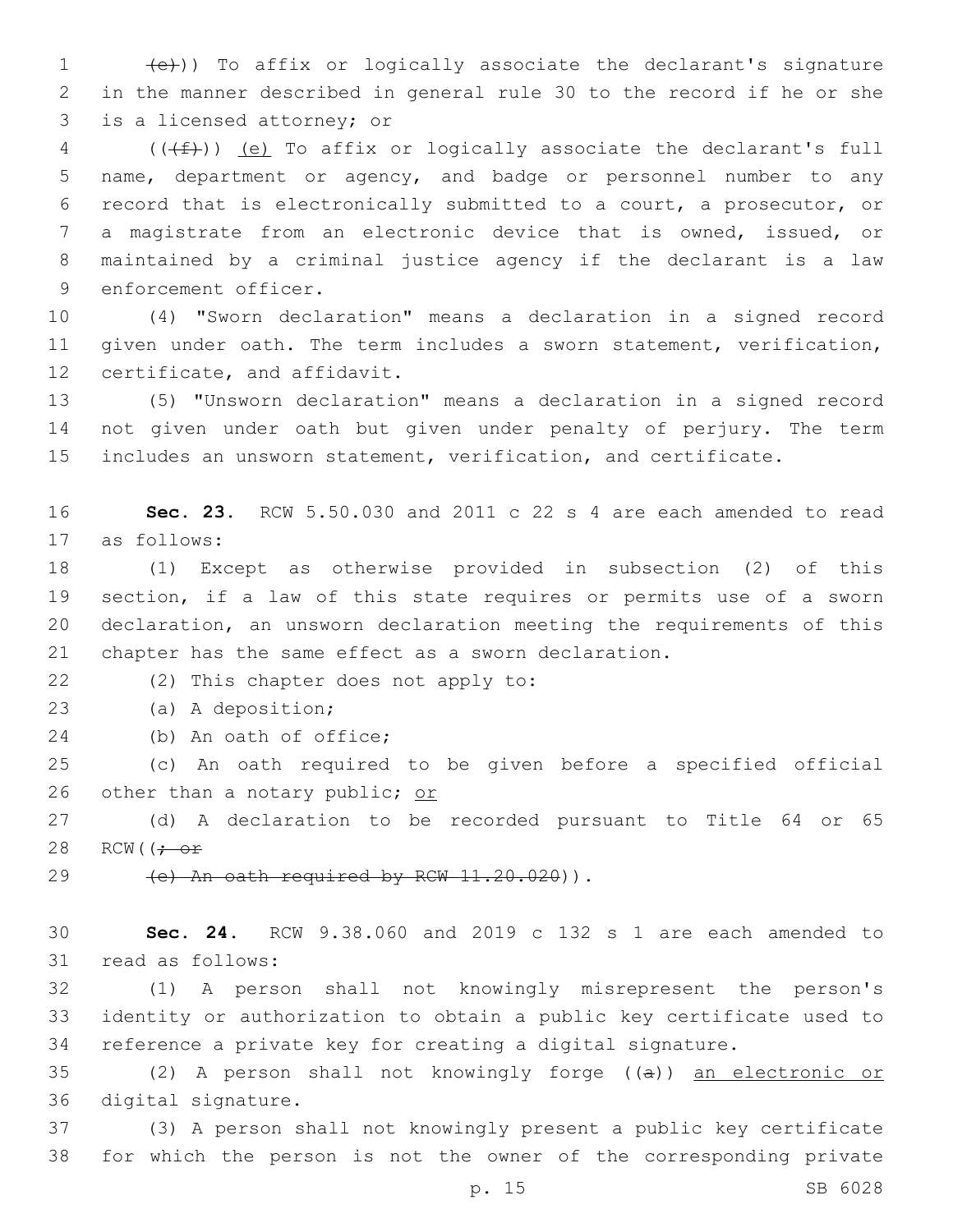1 key in order to obtain unauthorized access to information or engage 2 in an unauthorized transaction.

3 (4) A person who violates this section is guilty of a class C 4 felony punishable under chapter 9A.20 RCW.

 (5)(a) "Digital signature" means an electronic signature that is a transformation of a message using an asymmetric cryptosystem such that a person who has the initial message and the signer's public key 8 can accurately determine whether the:

9  $((+a))$  (i) Transformation was created using the private key that 10 corresponds to the signer's public key; and

11 (((b))) (ii) Initial message has been altered since the 12 transformation was made.

13 (b) "Electronic signature" has the meaning provided in section 2 14 of this act.

15 **Sec. 25.** RCW 9A.72.085 and 2019 c 132 s 2 are each amended to 16 read as follows:

 (1) Whenever, under any law of this state or under any rule, 18 order, or requirement made under the law of this state, any matter in an official proceeding is required or permitted to be supported, evidenced, established, or proved by a person's sworn written statement, declaration, verification, certificate, oath, or 22 affidavit, the matter may with like force and effect be supported, evidenced, established, or proved in the official proceeding by an unsworn written statement, declaration, verification, or certificate, 25 which:

26 (a) Recites that it is certified or declared by the person to be 27 true under penalty of perjury;

28 (b) Is subscribed by the person;

29 (c) States the date and place of its execution; and

30 (d) States that it is so certified or declared under the laws of 31 the state of Washington.

32 (2) The certification or declaration may be in substantially the following form:33

| 34  | "I certify (or declare) under penalty of perjury under    |
|-----|-----------------------------------------------------------|
| 35  | the laws of the State of Washington that the foregoing is |
| 36  | true and correct":                                        |
| 37  | .                                                         |
| -38 | (Date and Place)<br>(Signature)                           |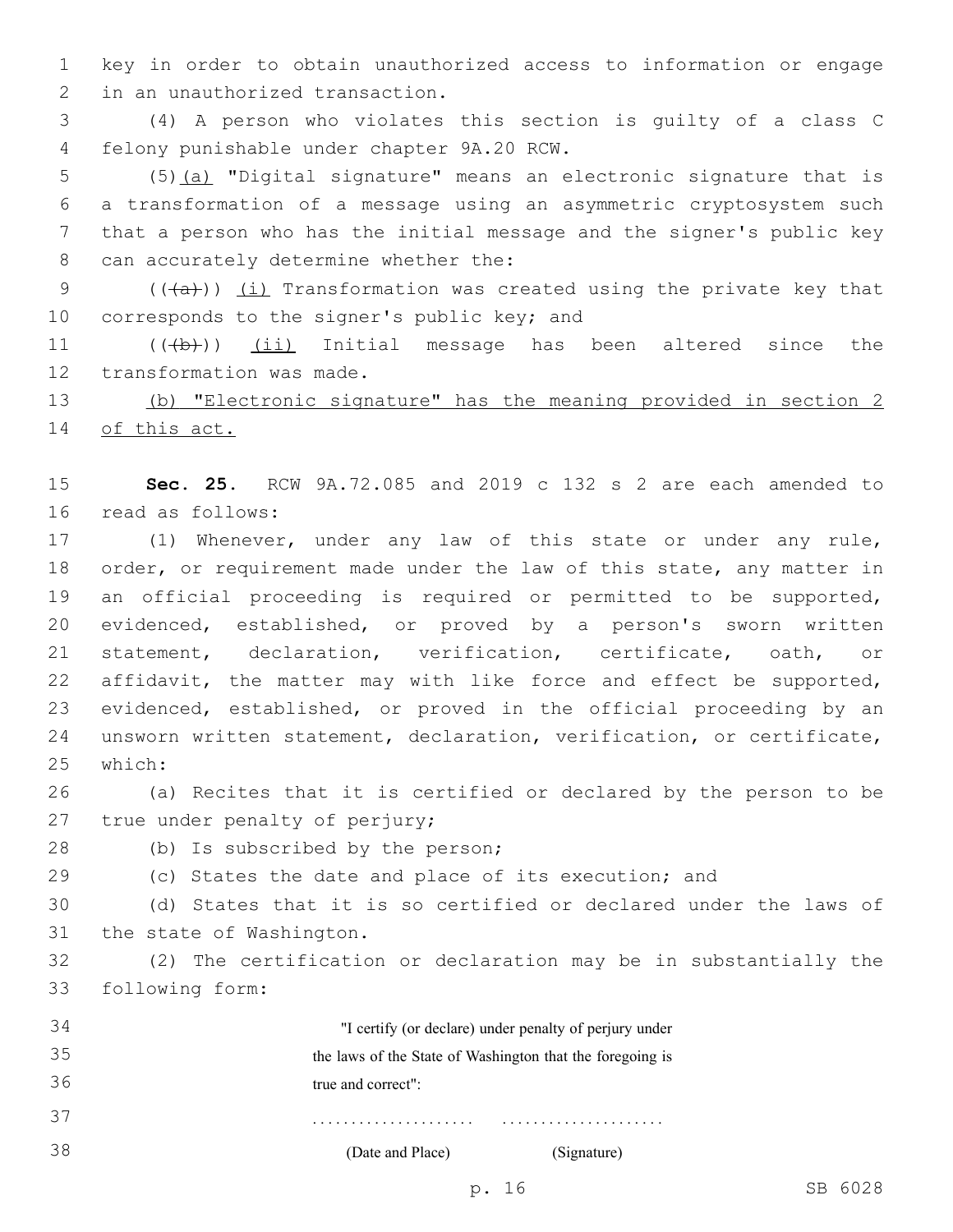(3) For purposes of this section, a person subscribes to an unsworn written statement, declaration, verification, or certificate 3 by:

 (a) Affixing or placing his or her signature as defined in RCW 5 9A.04.110 on the document;

 (b) Attaching or logically associating his or her ((digital signature or)) electronic signature to the document;

 (c) Affixing or logically associating his or her signature in the manner described in general rule 30 to the document if he or she is a 10 licensed attorney; or

 (d) Affixing or logically associating his or her full name, department or agency, and badge or personnel number to any document that is electronically submitted to a court, a prosecutor, or a magistrate from an electronic device that is owned, issued, or maintained by a criminal justice agency if he or she is a law 16 enforcement officer.

 (4) This section does not apply to writings requiring an acknowledgment, depositions, oaths of office, or oaths required to be taken before a special official other than a notary public.

 (((5) "Digital signature" means an electronic signature that is a 21 transformation of a message using an asymmetric cryptosystem such that a person who has the initial message and the signer's public key 23 can accurately determine whether the:

 (a) Transformation was created using the private key that 25 corresponds to the signer's public key; and

 (b) Initial message has been altered since the transformation was made.

 (6) "Electronic signature" has the same meaning as in RCW  $29 \quad 19.360.030.)$ 

 **Sec. 26.** RCW 10.79.080 and 1983 1st ex.s. c 42 s 3 are each 31 amended to read as follows:

 (1) No person may be subjected to a body cavity search by or at the direction of a law enforcement agency unless a search warrant is 34 issued pursuant to superior court criminal rules.

 (2) No law enforcement officer may seek a warrant for a body cavity search without first obtaining specific authorization for the body cavity search from the ranking shift supervisor of the law enforcement authority. Authorization for the body cavity search may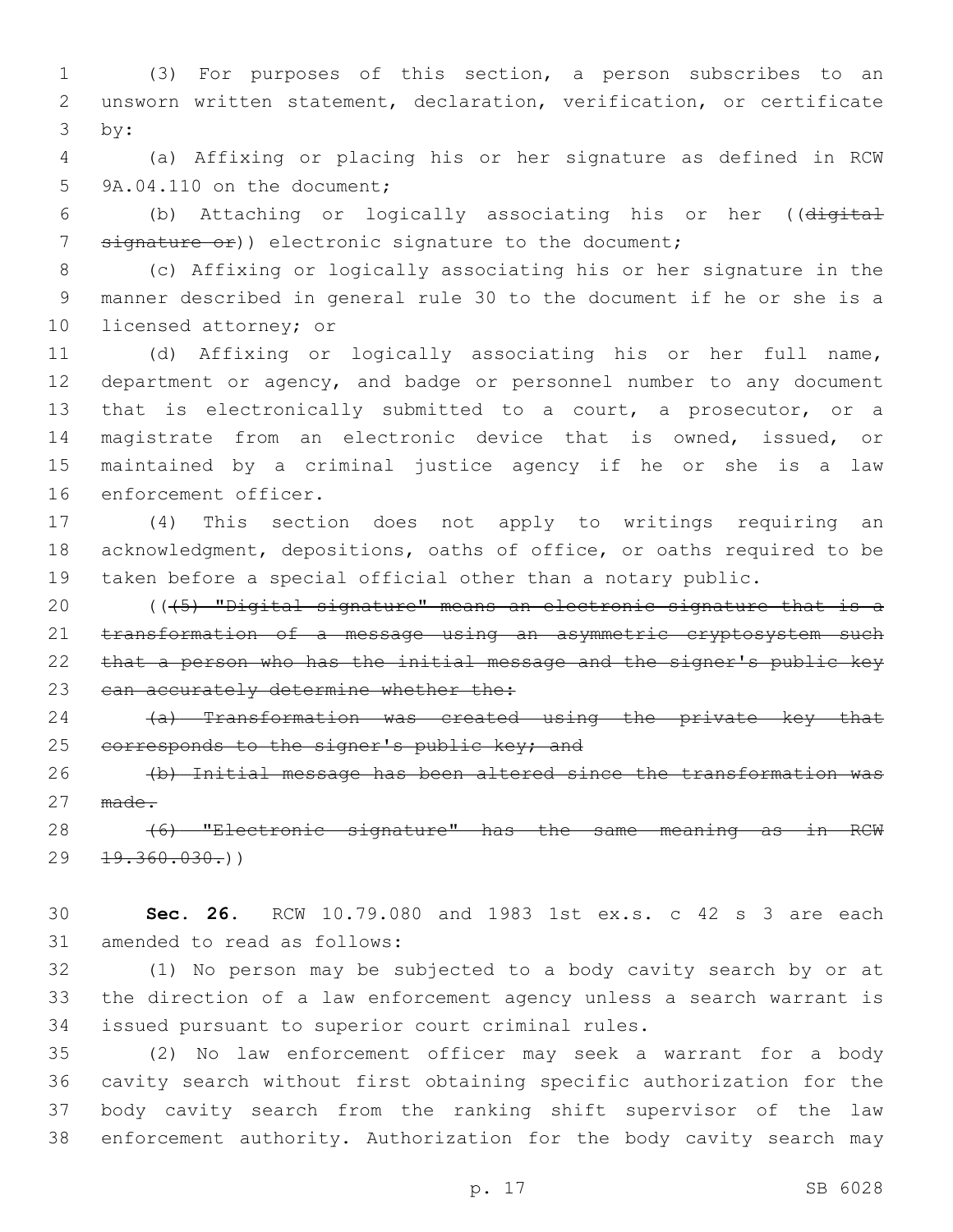1 be obtained electronically((: PROVIDED, That such electronic authorization shall be reduced to writing by the law enforcement officer seeking the authorization and signed by the ranking 4 supervisor as soon as possible thereafter)).

 (3) Before any body cavity search is authorized or conducted, a thorough pat-down search, a thorough electronic metal-detector search, and a thorough clothing search, where appropriate, must be used to search for and seize any evidence of a crime, contraband, fruits of crime, things otherwise criminally possessed, weapons, or other things by means of which a crime has been committed or reasonably appears about to be committed. No body cavity search shall be authorized or conducted unless these other methods do not satisfy the safety, security, or evidentiary concerns of the law enforcement 14 agency.

 (4) A law enforcement officer requesting a body cavity search shall prepare and sign a report regarding the body cavity search. The 17 report shall include:

 (a) A copy of the written authorization required under subsection 19 (2) of this section;

 (b) A copy of the warrant and any supporting documents required 21 under subsection (1) of this section;

 (c) The name and sex of all persons conducting or observing the 23 search;

(d) The time, date, place, and description of the search; and

 (e) A statement of the results of the search and a list of any items removed from the person as a result of the search.

 The report shall be retained as part of the law enforcement 28 agency's records.

 **Sec. 27.** RCW 18.27.114 and 2007 c 436 s 8 are each amended to 30 read as follows:

 (1) Any contractor agreeing to perform any contracting project: (a) For the repair, alteration, or construction of four or fewer residential units or accessory structures on such residential property when the bid or contract price totals one thousand dollars or more; or (b) for the repair, alteration, or construction of a commercial building when the bid or contract price totals one thousand dollars or more but less than sixty thousand dollars, must provide the customer with the following disclosure statement in substantially the following form using lower case and upper case

p. 18 SB 6028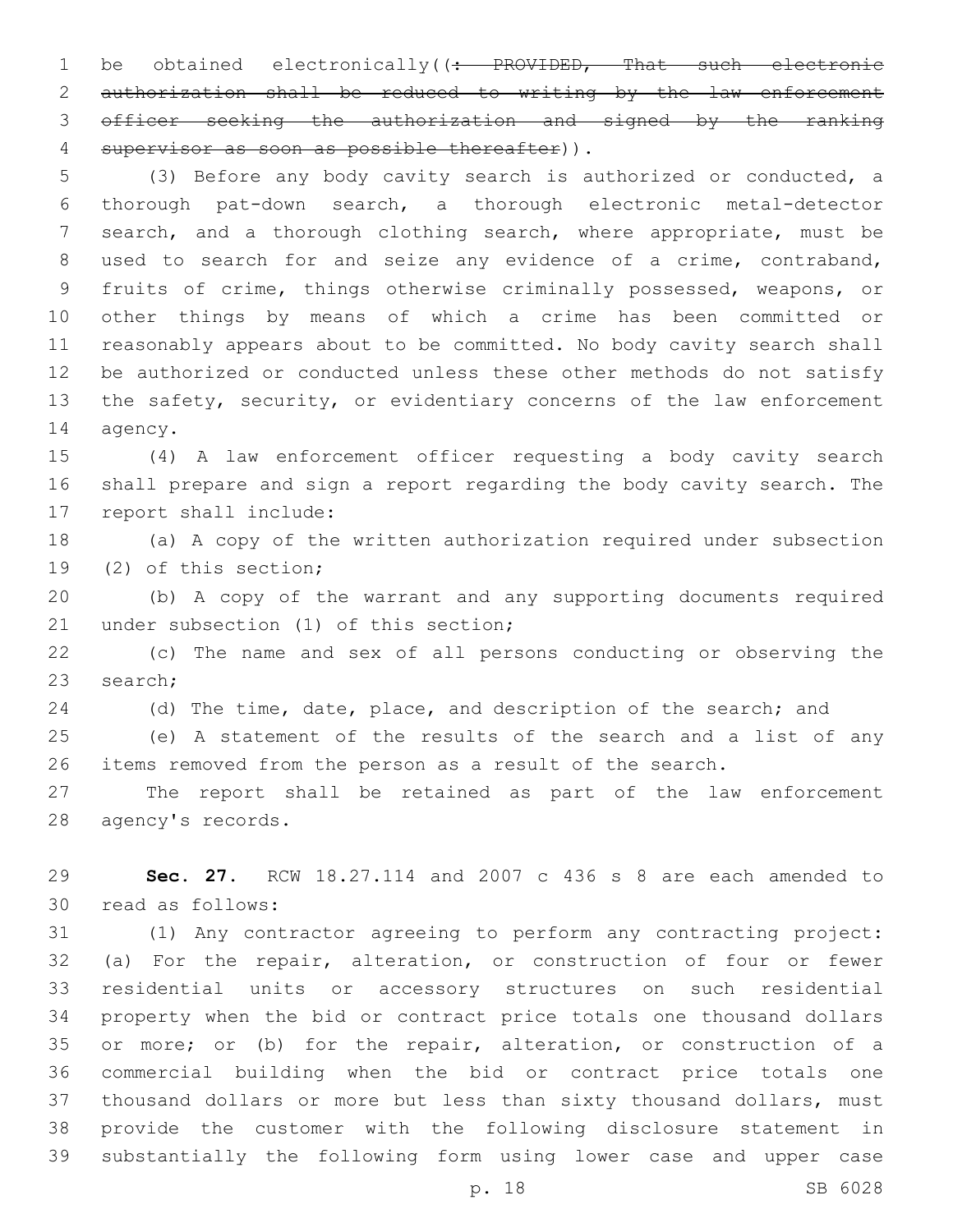twelve-point and bold type where appropriate, prior to starting work 2 on the project:

## 3 STRINGER TO CUSTOMER TO CUSTOMER

 This contractor is registered with the state of Washington, registration no. . . ., and has posted with the state a bond or deposit of . . . . . for the purpose of satisfying claims against the contractor for breach of contract including negligent or improper work in the conduct of the contractor's business. The expiration date of this contractor's 10 registration is . . . . . .

## **THIS BOND OR DEPOSIT MIGHT NOT BE SUFFICIENT TO COVER A CLAIM THAT MIGHT ARISE FROM THE WORK DONE UNDER YOUR CONTRACT.**

- This bond or deposit is not for your exclusive use because it covers all work performed by this contractor. The bond or deposit is intended to pay valid claims up to . . . . . that you and other customers, suppliers, subcontractors, or taxing 17 authorities may have.
- **FOR GREATER PROTECTION YOU MAY WITHHOLD A PERCENTAGE OF YOUR CONTRACT.**
- You may withhold a contractually defined percentage of your construction contract as retainage for a stated period of time to provide protection to you and help insure that your project will be completed as required by your contract.
- **YOUR PROPERTY MAY BE LIENED.**

 If a supplier of materials used in your construction project or an employee or subcontractor of your contractor or subcontractors is not paid, your property may be liened to force payment and you could pay twice for the same work.

 **FOR ADDITIONAL PROTECTION, YOU MAY REQUEST THE CONTRACTOR TO PROVIDE YOU WITH ORIGINAL "LIEN RELEASE" DOCUMENTS FROM EACH SUPPLIER OR SUBCONTRACTOR ON YOUR PROJECT.**

- The contractor is required to provide you with further information about lien release documents if you request it. General information is also available from the state 35 Department of Labor and Industries.
- I have received a copy of this disclosure statement.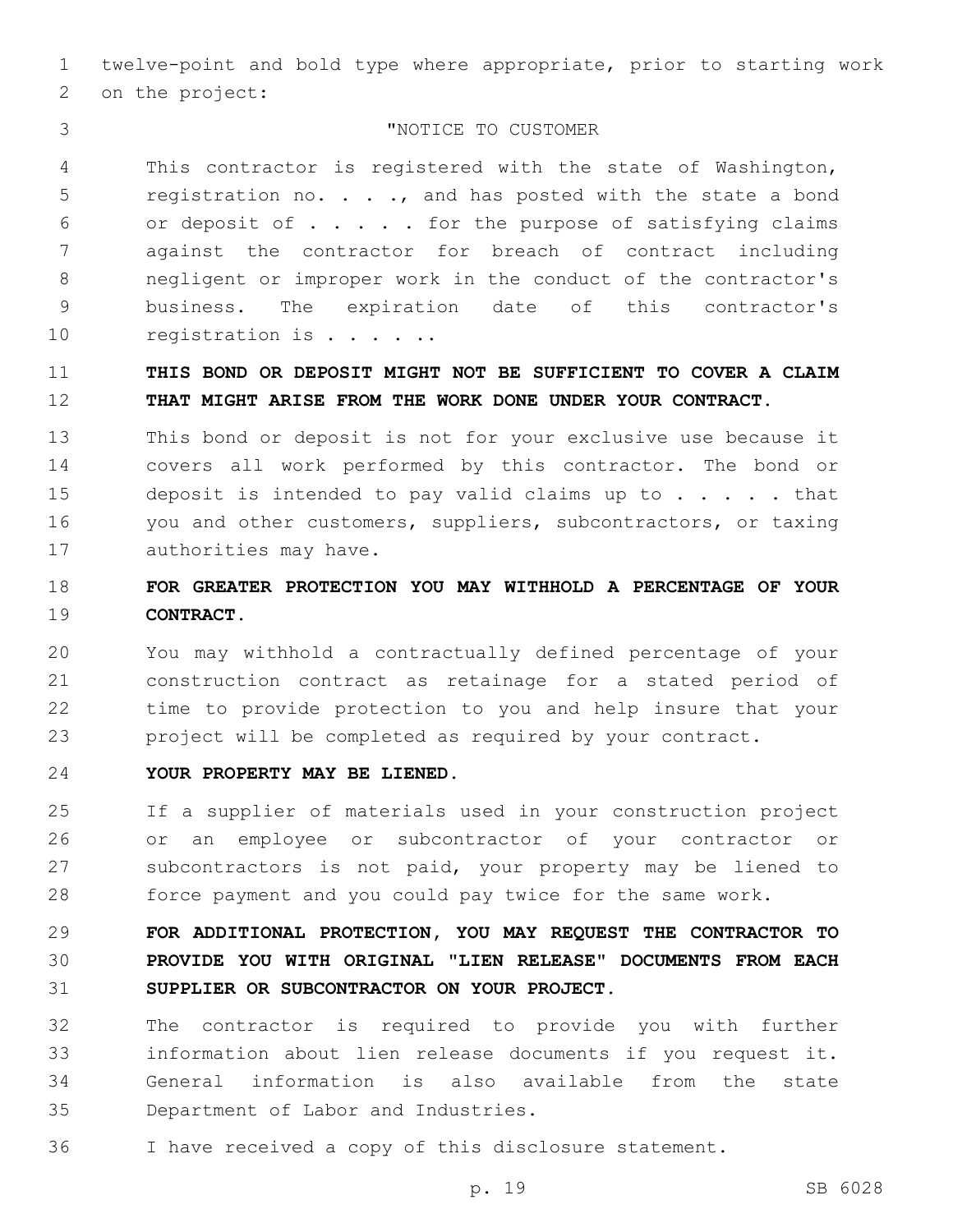. . . . . . . . . . . . . . . . . .1

(Signature of customer)"2

 (2) The contractor must retain a signed copy of the disclosure statement in his or her files for a minimum of three years, and 5 produce a ((signed or electronic signature)) copy of the signed disclosure statement to the department upon request.

 (3) A contractor subject to this section shall notify any consumer to whom notice is required under subsection (1) of this section if the contractor's registration has expired or is revoked or suspended by the department prior to completion or other termination 11 of the contract with the consumer.

 (4) No contractor subject to this section may bring or maintain any lien claim under chapter 60.04 RCW based on any contract to which this section applies without alleging and proving that the contractor has provided the customer with a copy of the disclosure statement as 16 required in subsection (1) of this section.

17 (5) This section does not apply to contracts authorized under 18 chapter 39.04 RCW or to contractors contracting with other 19 contractors.

20 (6) Failure to comply with this section shall constitute an 21 infraction under the provisions of this chapter.

22 (7) The department shall produce model disclosure statements, and 23 public service announcements detailing the information needed to 24 assist contractors and contractors' customers to comply under this 25 section. As necessary, the department shall periodically update these 26 education materials.

27 **Sec. 28.** RCW 18.64.550 and 2016 c 148 s 2 are each amended to 28 read as follows:

29 (1) A chart order must be considered a prescription if it contains:30

- 31 (a) The full name of the patient;
- 32 (b) The date of issuance;

33 (c) The name, strength, and dosage form of the drug prescribed;

34 (d) Directions for use; and

35 (e) An authorized signature ( $\left( \div \right)$ 

36  $(i)$  For written orders,  $(i)$ . The order must contain the prescribing 37 practitioner's signature or the signature of the practitioner's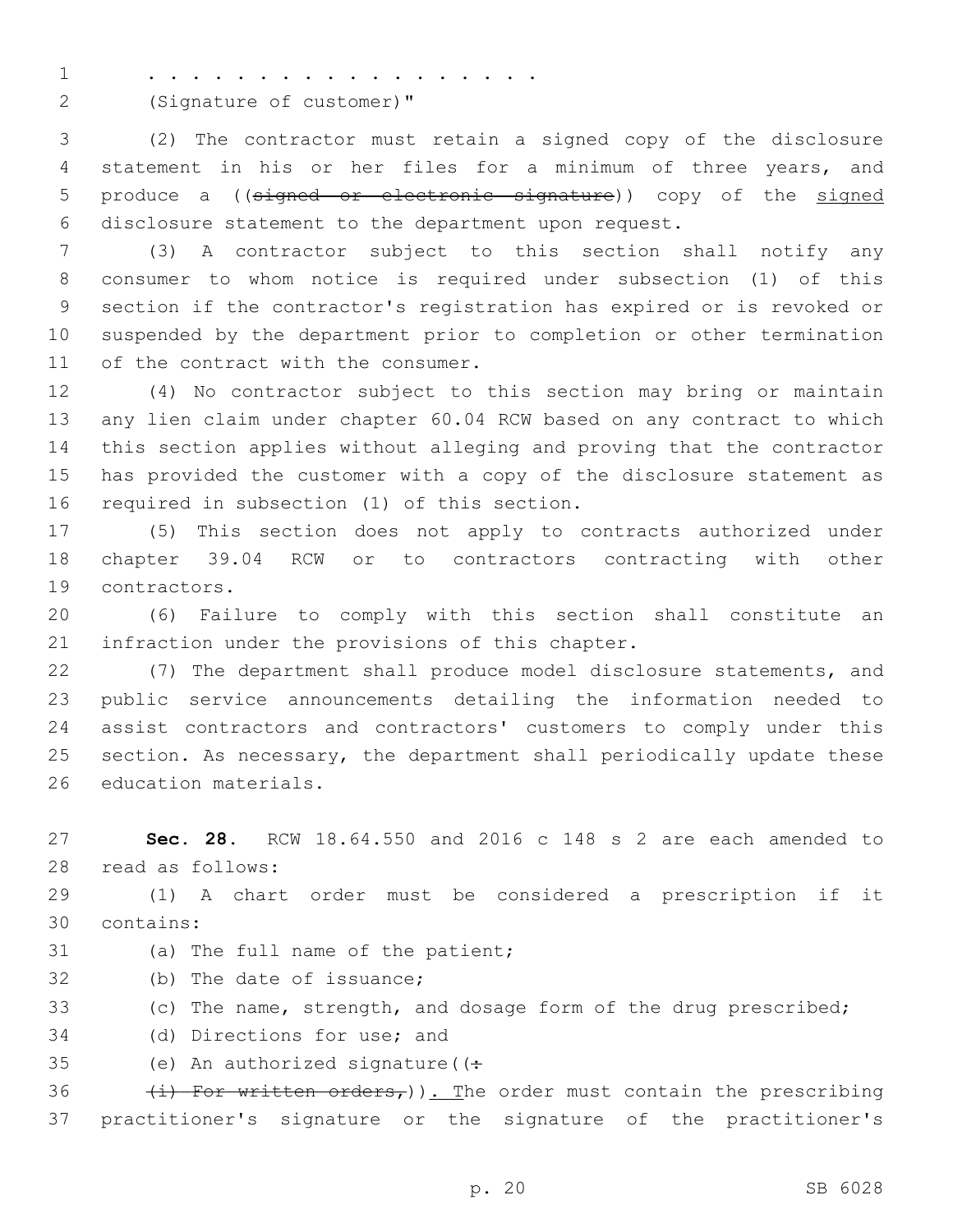authorized agent, including the name of the prescribing 2 practitioner( $\rightarrow$  or

 (ii) For electronic or digital orders, the order must contain the prescribing practitioner's electronic or digital signature, or the electronic or digital signature of the practitioner's authorized agent, including the name of the prescribing practitioner)).

 (2) A licensed nurse, pharmacist, or physician practicing in a long-term care facility or hospice program may act as the practitioner's agent for purposes of this chapter, without need for a written agency agreement, to document a chart order in the patient's medical record on behalf of the prescribing practitioner pending the prescribing practitioner's signature; or to communicate a prescription to a pharmacy whether telephonically, via facsimile, or electronically. The communication of a prescription to a dispenser by the prescriber's agent has the same force and effect as if communicated directly by the authorized practitioner.

 (3) Nothing in this chapter prevents an authorized credentialed employee of a long-term care facility from transmitting a chart order pursuant to RCW 74.42.230, or transmitting a prescription on behalf of a resident to the extent otherwise authorized by law.

 **Sec. 29.** RCW 19.09.020 and 2011 c 199 s 2 and 2011 c 60 s 9 are 22 each reenacted and amended to read as follows:

When used in this chapter, unless the context otherwise requires:

 (1) A "bona fide officer or employee" of a charitable organization is one (a) whose conduct is subject to direct control by such organization; (b) who does not act in the manner of an 27 independent contractor in his or her relation with the organization; and (c) whose compensation is not computed on funds raised or to be 29 raised.

 (2) "Charitable organization" means any entity that solicits or collects contributions from the general public where the contribution is or is purported to be used to support a charitable purpose, but does not include any commercial fund-raiser, commercial fund-raising entity, commercial coventurer, or any fund-raising counsel, as defined in this section. Churches and their integrated auxiliaries, and political organizations are not charitable organizations, but all 37 are subject to RCW 19.09.100 (15) through (18).

 (3) "Charitable purpose" means any religious, charitable, 39 scientific, testing for public safety, literary, or educational

p. 21 SB 6028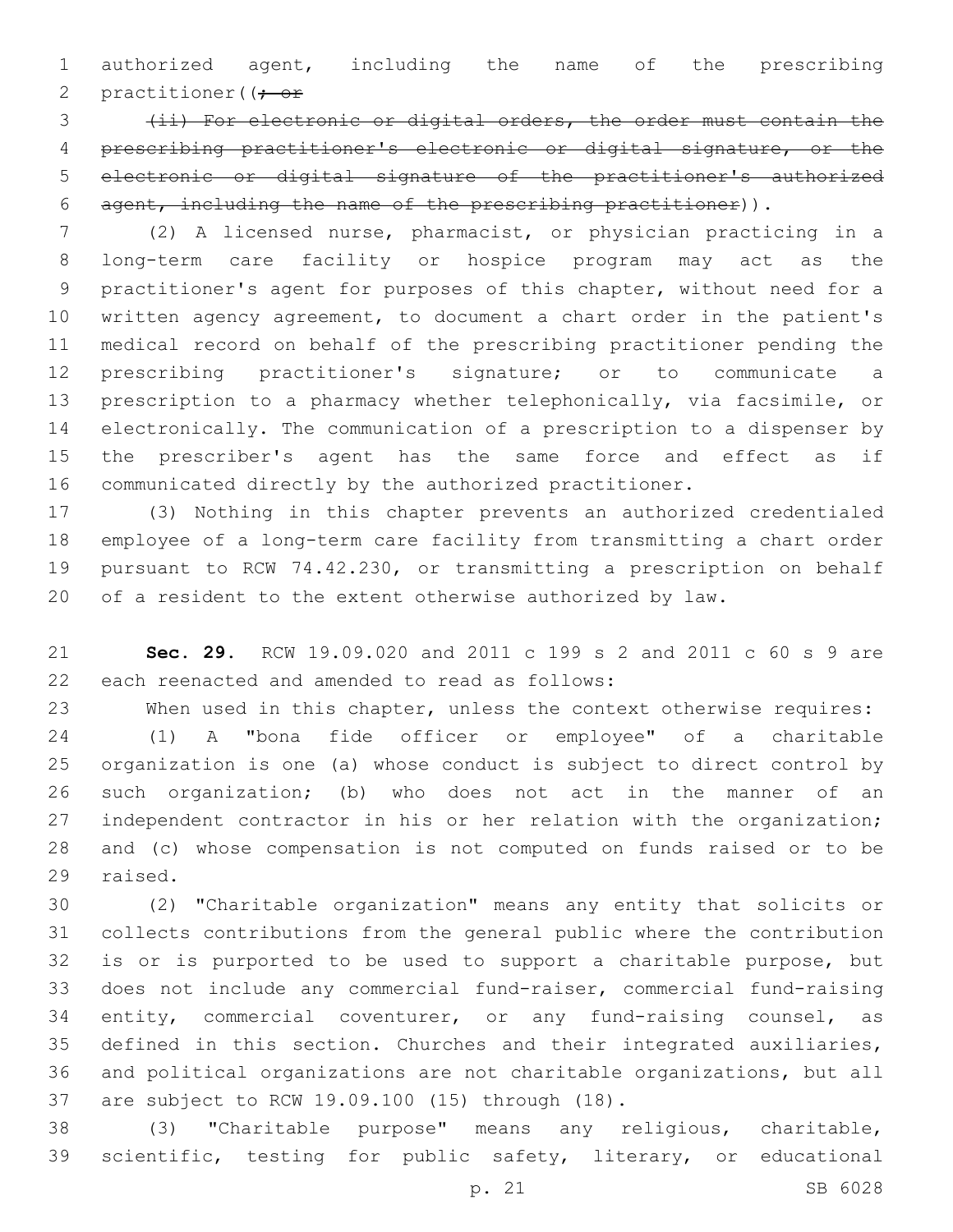purpose or any other purpose that is beneficial to the community, including environmental, humanitarian, patriotic, or civic purposes, the support of national or international amateur sports competition, the prevention of cruelty to children or animals, the advancement of social welfare, or the benefit of law enforcement personnel, firefighters, and other persons who protect public safety. The term "charitable" is used in its generally accepted legal sense and 8 includes relief of the poor, the distressed, or the underprivileged; advancement of religion; advancement of education or science; erecting or maintaining public buildings, monuments, or works; 11 lessening the burdens of government; lessening neighborhood tensions; eliminating prejudice and discrimination; defending human and civil rights secured by law; and combating community deterioration and 14 juvenile delinquency.

 (4) "Commercial coventurer" means any individual or corporation, partnership, sole proprietorship, limited liability company, limited partnership, limited liability partnership, or any other legal 18 entity, that:

 (a) Is regularly and primarily engaged in making sales of goods 20 or services for profit directly to the general public;

 (b) Is not otherwise regularly or primarily engaged in making solicitations in this state or otherwise raising funds in this state 23 for one or more charitable organizations;

 (c) Represents to prospective purchasers that, if they purchase a 25 good or service from the commercial coventurer, a portion of the sales price or a sum of money or some other specified thing of value will be donated to a named charitable organization; and

 (d) Does not ask purchasers to make checks or other instruments payable to a named charitable organization or any entity other than the commercial coventurer itself under its regular commercial name.

 (5) "Commercial fund-raiser" or "commercial fund-raising entity" means any entity that for compensation or other consideration directly or indirectly solicits or receives contributions within this state for or on behalf of any charitable organization or charitable purpose, or that is engaged in the business of, or represents to 36 persons in this state as independently engaged in the business of, soliciting or receiving contributions for such purposes. However, a commercial coventurer, fund-raising counsel, or consultant is not a commercial fund-raiser or commercial fund-raising entity.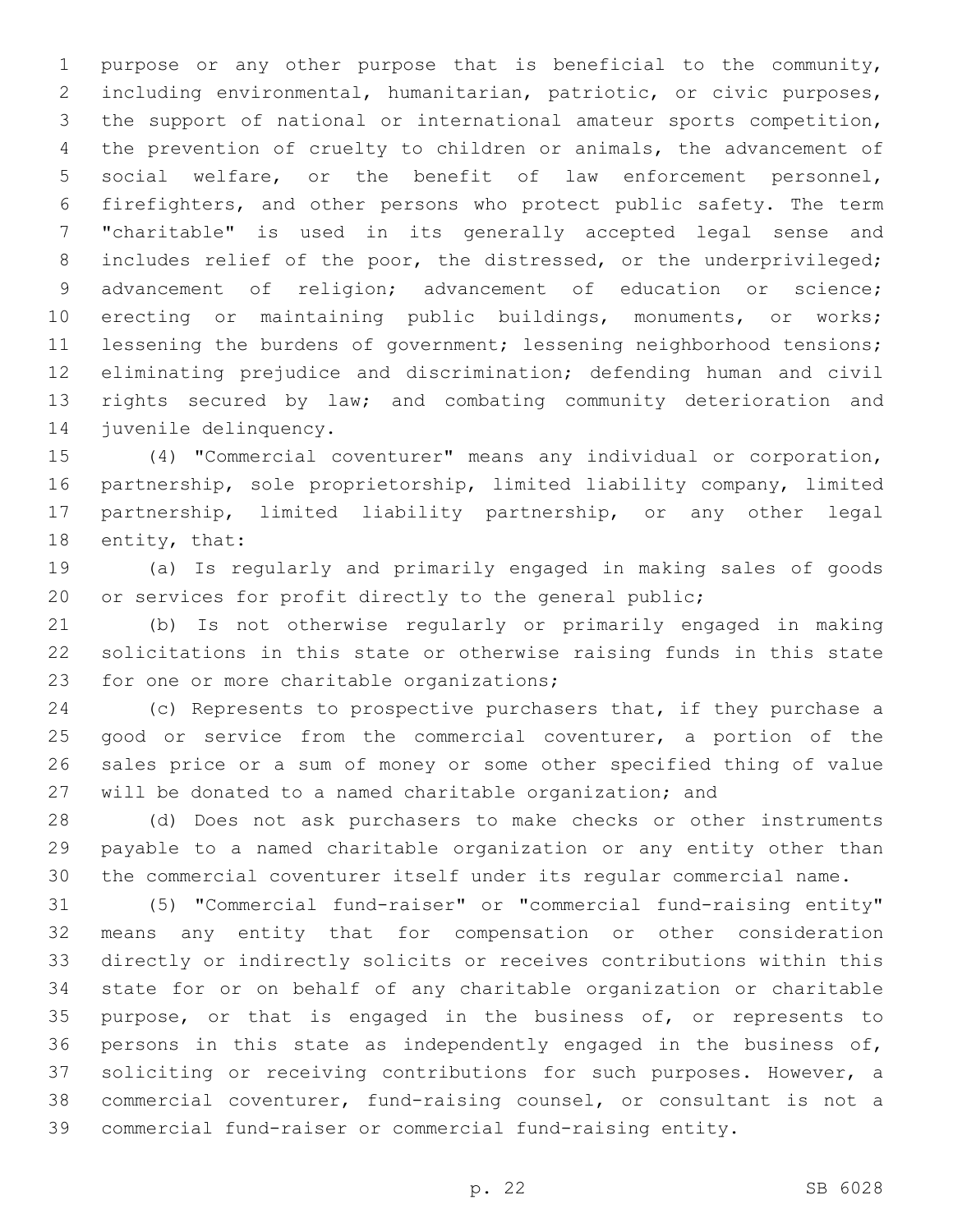(6) "Compensation" means salaries, wages, fees, commissions, or any other remuneration or valuable consideration.2

 (7) "Contribution" means the payment, donation, or promise, for consideration or otherwise, of any money or property of any kind or value which contribution is wholly or partly induced by a solicitation. Reference to dollar amounts of "contributions" or "solicitations" in this chapter means in the case of payments or promises to pay for merchandise or rights of any description, the value of the total amount paid or promised to be paid for such 10 merchandise or rights.

 (8) "Cost of solicitation" means and includes all direct and indirect costs, expenditures, debts, obligations, salaries, wages, commissions, fees, or other money or thing of value paid or incurred 14 in making a solicitation.

 (9) "Entity" means an individual, organization, group, association, partnership, corporation, agency or unit of state 17 government, or any combination thereof.

 (10) "Fund-raising counsel" or "consultant" means any entity or individual who is retained by a charitable organization, for a fixed fee or rate, that is not computed on a percentage of funds raised, or to be raised, under a written agreement only to plan, advise, consult, or prepare materials for a solicitation of contributions in 23 this state, but who does not manage, conduct, or carry on a fund-raising campaign and who does not solicit contributions or employ, procure, or engage any compensated person to solicit contributions, and who does not at any time have custody or control 27 of contributions. A volunteer, employee, or salaried officer of a charitable organization maintaining a permanent establishment or office in this state is not a fund-raising counsel. An attorney, investment counselor, or banker who advises an individual, corporation, or association to make a charitable contribution is not 32 a fund-raising counsel as a result of the advice.

 (11) "General public" or "public" means any individual or entity located in Washington state without a membership or other official relationship with a charitable organization before a solicitation by 36 the charitable organization.

 (12) "Gross revenue" or "annual gross revenue" means, for any accounting period, the total value of revenue, excluding unrealized capital gains, but including noncash contributions of tangible, personal property received by or on behalf of a charitable

p. 23 SB 6028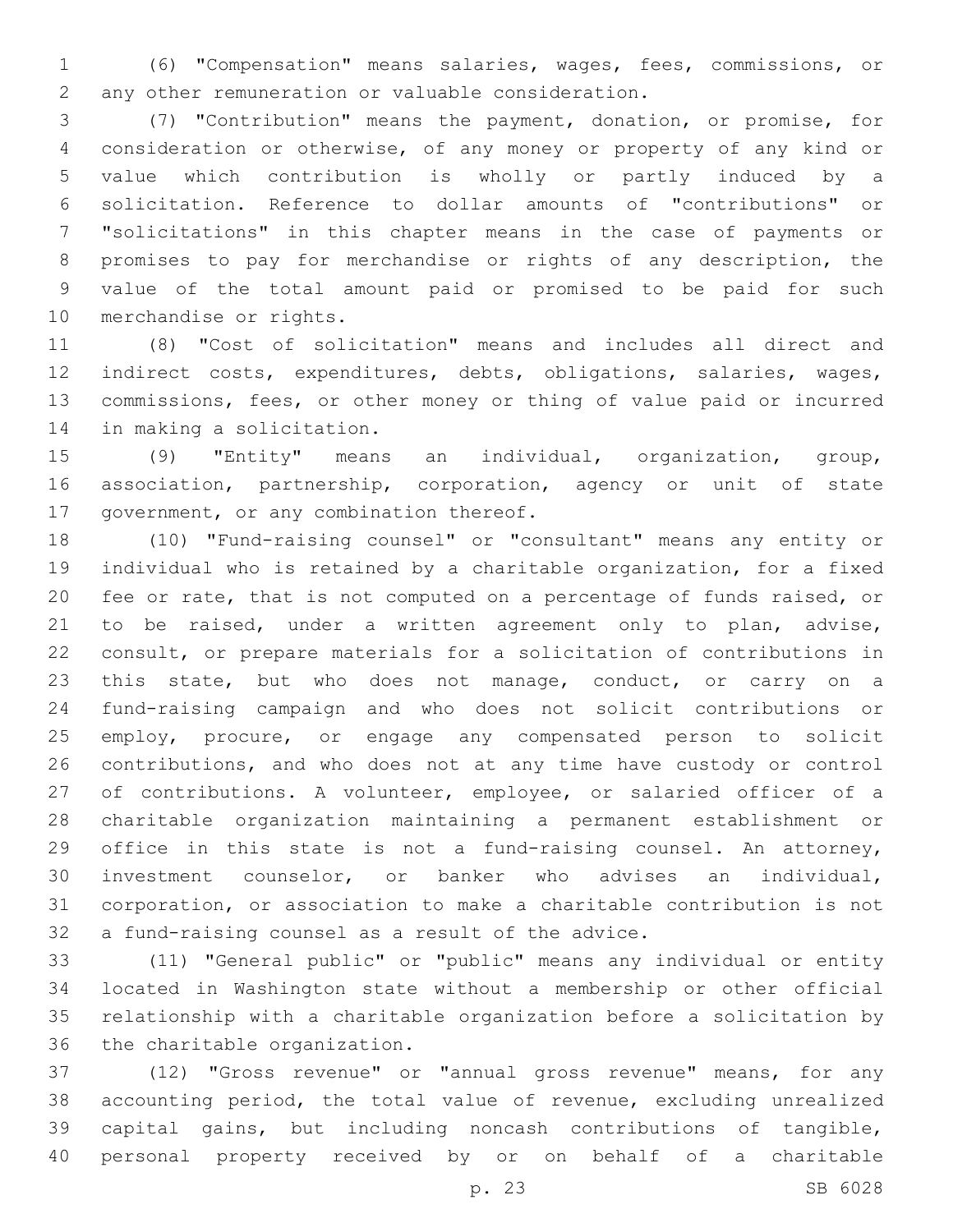organization from all sources, without subtracting any costs or 2 expenses.

 (13) "Membership" means that for the payment of fees, dues, assessments, etc., an organization provides services and confers a bona fide right, privilege, professional standing, honor, or other direct benefit, in addition to the right to vote, elect officers, or hold office. The term "membership" does not include those persons who are granted a membership upon making a contribution as the result of 9 solicitation.

 (14) "Other employee" of a charitable organization means any person (a) whose conduct is subject to direct control by such organization; (b) who does not act in the manner of any independent contractor in his or her relation with the organization; and (c) who is not engaged in the business of or held out to persons in this state as independently engaged in the business of soliciting contributions for charitable purposes or religious activities.

 (15) "Political organization" means those organizations whose activities are subject to chapter 42.17A RCW or the federal elections 19 campaign act of 1971, as amended.

 (16) "Religious organization" means those entities that are not churches or integrated auxiliaries and includes nondenominational ministries, interdenominational and ecumenical organizations, mission organizations, speakers' organizations, faith-based social agencies, and other entities whose principal purpose is the study, practice, or 25 advancement of religion.

(17) "Secretary" means the secretary of state.

27 (18) (("Signed" means hand-written, or, if the secretary adopts 28 rules facilitating electronic filing that pertain to this chapter, in 29 the manner prescribed by those rules.)) "Sign" means, with present intent to authenticate or adopt a record:

(a) To execute or adopt a tangible symbol; or

 (b) To attach to or logically associate with the record an electronic symbol, sound, or process.

 (19)(a) "Solicitation" means any oral or written request for a contribution, including the solicitor's offer or attempt to sell any property, rights, services, or other thing in connection with which:

(i) Any appeal is made for any charitable purpose;

 (ii) The name of any charitable organization is used as an 39 inducement for consummating the sale; or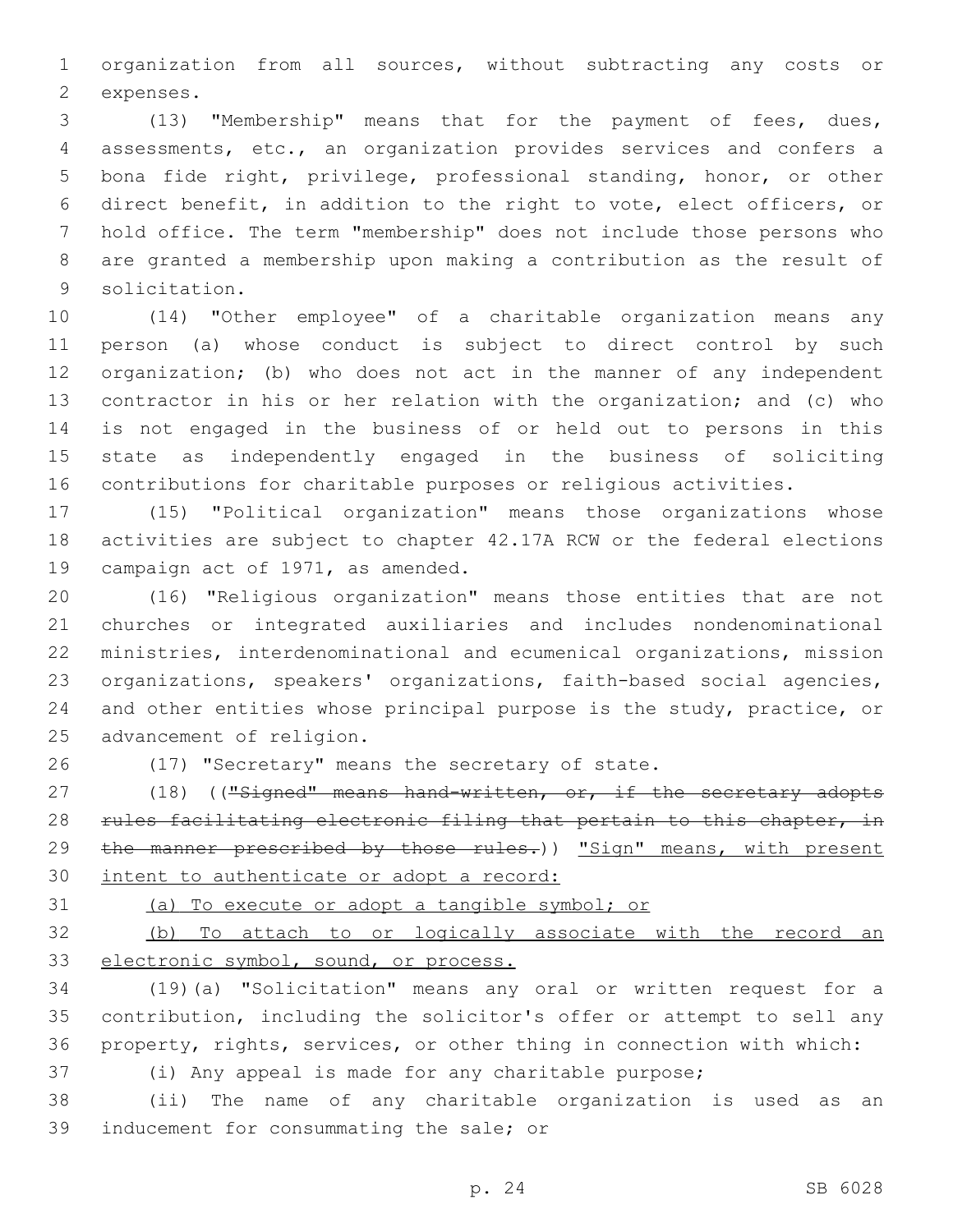1 (iii) Any statement is made that implies that the whole or any 2 part of the proceeds from the sale will be applied toward any 3 charitable purpose or donated to any charitable organization.

4 (b) The solicitation shall be deemed completed when made, whether 5 or not the person making it receives any contribution or makes any 6 sale.

7 (c) "Solicitation" does not include bingo activities, raffles, 8 and amusement games conducted under chapter 9.46 RCW and applicable 9 rules of the Washington state gambling commission.

10 (20) "Solicitation report" means the financial information the 11 secretary requires pursuant to RCW 19.09.075 or 19.09.079.

12 **Sec. 30.** RCW 23.95.105 and 2019 c 37 s 1401 are each amended to 13 read as follows:

14 The definitions in this section apply throughout this chapter 15 unless the context clearly requires otherwise or as set forth in RCW 16 23.95.400 or 23.95.600.

17 (1) "Annual report" means the report required by RCW 23.95.255.

18 (2) "Business corporation" means a domestic business corporation 19 incorporated under or subject to Title 23B RCW or a foreign business 20 corporation.

21 (3) "Commercial registered agent" means a person listed under RCW 23.95.420.22

23 (4) "Domestic," with respect to an entity, means governed as to 24 its internal affairs by the law of this state.

25 (5) "Electronic transmission" means an electronic communication:

26 (a) Not directly involving the physical transfer of a record in a 27 tangible medium; and

28 (b) That may be retained, retrieved, and reviewed by the sender 29 and the recipient thereof, and that may be directly reproduced in a 30 tangible medium by such a sender and recipient.

- 31 (6) "Entity" means:
- 32 (a) A business corporation;
- 33 (b) A nonprofit corporation;
- 34 (c) A limited liability partnership;
- 35 (d) A limited partnership;
- 36 (e) A limited liability company;
- 37 (f) A general cooperative association; or
- 38 (g) A limited cooperative association.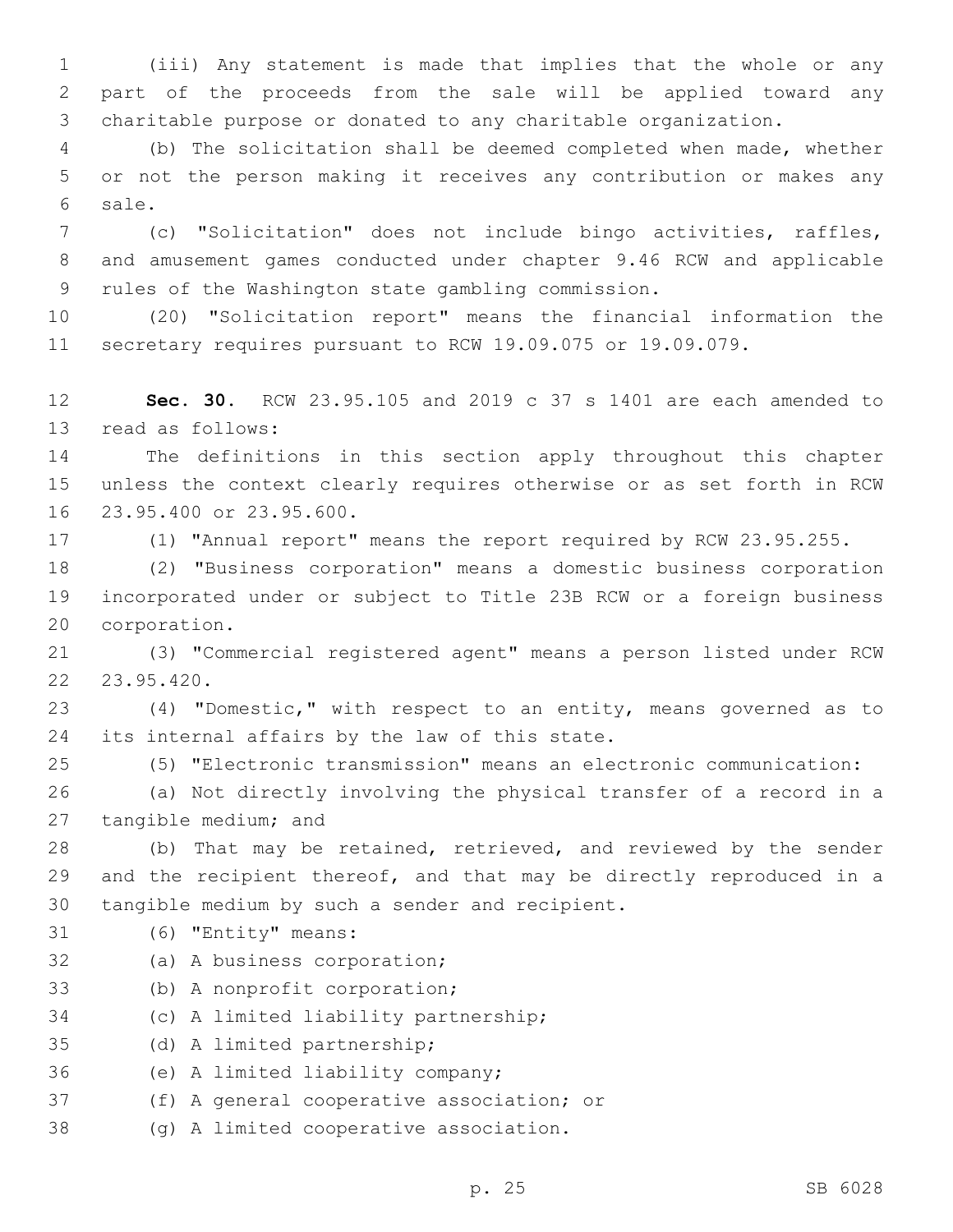1 (7) "Entity filing" means a record delivered to the secretary of 2 state for filing pursuant to this chapter.

3 (8) "Execute," "executes," or "executed" means with present 4 intent to authenticate or adopt a record:

5 (a) ((Signed with respect to a written record)) To sign or adopt a tangible symbol;6

7 (b) ((Electronically transmitted along with sufficient 8 information to determine the sender's identity with respect to an 9 electronic transmission)) To attach to or logically associate with 10 the record an electronic symbol, sound, or process; or

11 (c) With respect to a record to be filed with the secretary of 12 state, in compliance with the standards for filing with the office of 13 the secretary of state as prescribed by the secretary of state.

14 (9) "Filed record" means a record filed by the secretary of state 15 pursuant to this chapter.

16 (10) "Foreign," with respect to an entity, means governed as to 17 its internal affairs by the law of a jurisdiction other than this 18 state.

19 (11) "General cooperative association" means a domestic general 20 cooperative association formed under or subject to chapter 23.86 RCW.

21 (12) "Governor" means:

22 (a) A director of a business corporation;

23 (b) A director of a nonprofit corporation;

24 (c) A partner of a limited liability partnership;

25 (d) A general partner of a limited partnership;

26 (e) A manager of a manager-managed limited liability company;

27 (f) A member of a member-managed limited liability company;

28 (g) A director of a general cooperative association;

29 (h) A director of a limited cooperative association; or

 (i) Any other person under whose authority the powers of an entity are exercised and under whose direction the activities and affairs of the entity are managed pursuant to the organic law and 33 organic rules of the entity.

- 34 (13) "Interest" means:
- 35 (a) A share in a business corporation;
- 36 (b) A membership in a nonprofit corporation;

37 (c) A share in a nonprofit corporation formed under chapter 24.06 38 RCW;

- 39 (d) A partnership interest in a limited liability partnership;
- 40 (e) A partnership interest in a limited partnership;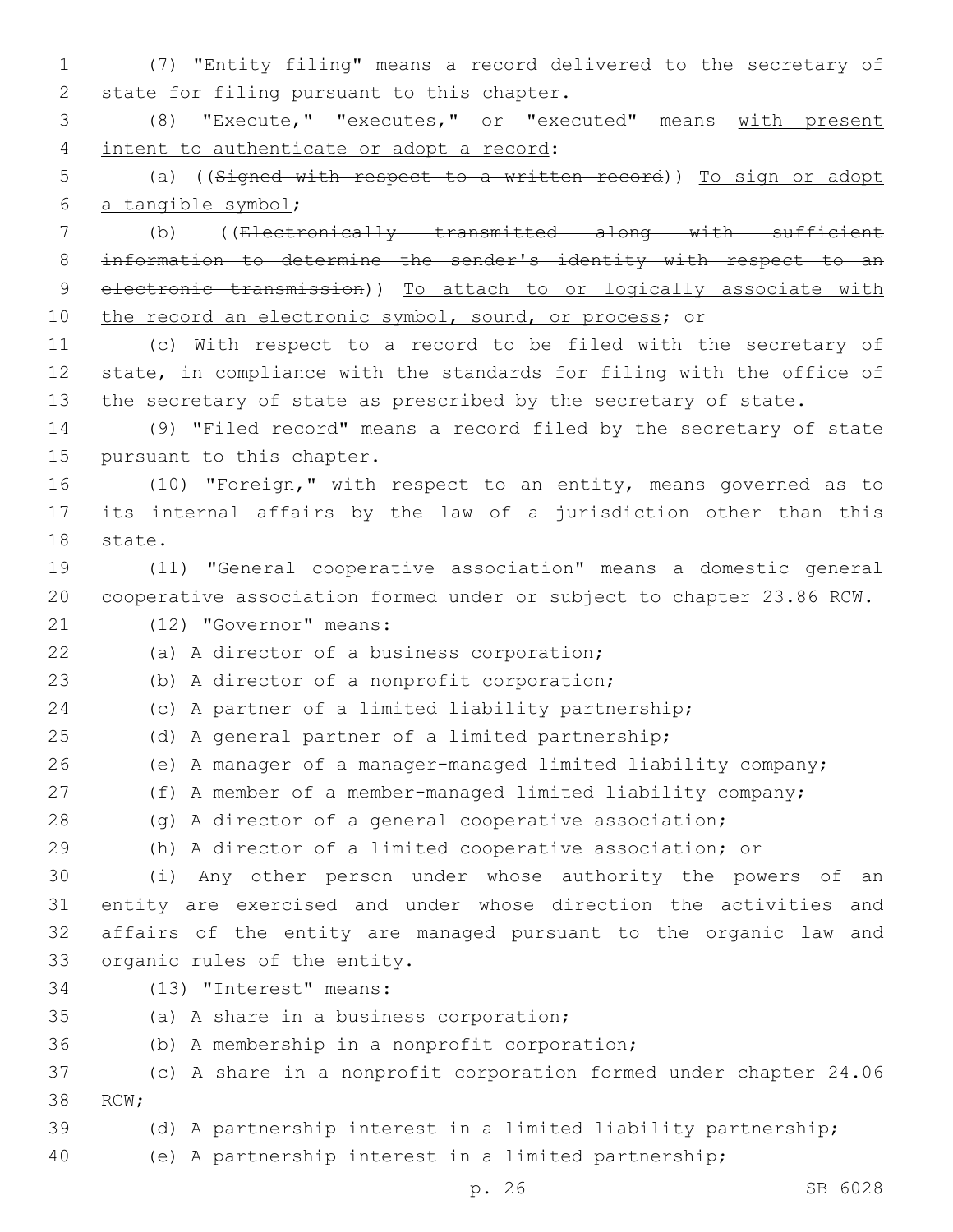(f) A limited liability company interest;1 (g) A share or membership in a general cooperative association; 3 or (h) A member's interest in a limited cooperative association. 5 (14) "Interest holder" means: (a) A shareholder of a business corporation;6 (b) A member of a nonprofit corporation;7 (c) A shareholder of a nonprofit corporation formed under chapter 9 24.06 RCW; (d) A partner of a limited liability partnership; (e) A general partner of a limited partnership; (f) A limited partner of a limited partnership; (g) A member of a limited liability company;13 (h) A shareholder or member of a general cooperative association; 15 or (i) A member of a limited cooperative association. (15) "Jurisdiction," when used to refer to a political entity, means the United States, a state, a foreign country, or a political 19 subdivision of a foreign country. (16) "Jurisdiction of formation" means the jurisdiction whose law 21 includes the organic law of an entity. (17) "Limited cooperative association" means a domestic limited cooperative association formed under or subject to chapter 23.100 RCW 24 or a foreign limited cooperative association. (18) "Limited liability company" means a domestic limited liability company formed under or subject to chapter 25.15 RCW or a 27 foreign limited liability company. (19) "Limited liability limited partnership" means a domestic limited liability limited partnership formed under or subject to chapter 25.10 RCW or a foreign limited liability limited partnership. (20) "Limited liability partnership" means a domestic limited liability partnership registered under or subject to chapter 25.05 33 RCW or a foreign limited liability partnership. (21) "Limited partnership" means a domestic limited partnership formed under or subject to chapter 25.10 RCW or a foreign limited partnership. "Limited partnership" includes a limited liability 37 limited partnership. (22) "Noncommercial registered agent" means a person that is not 39 a commercial registered agent and is: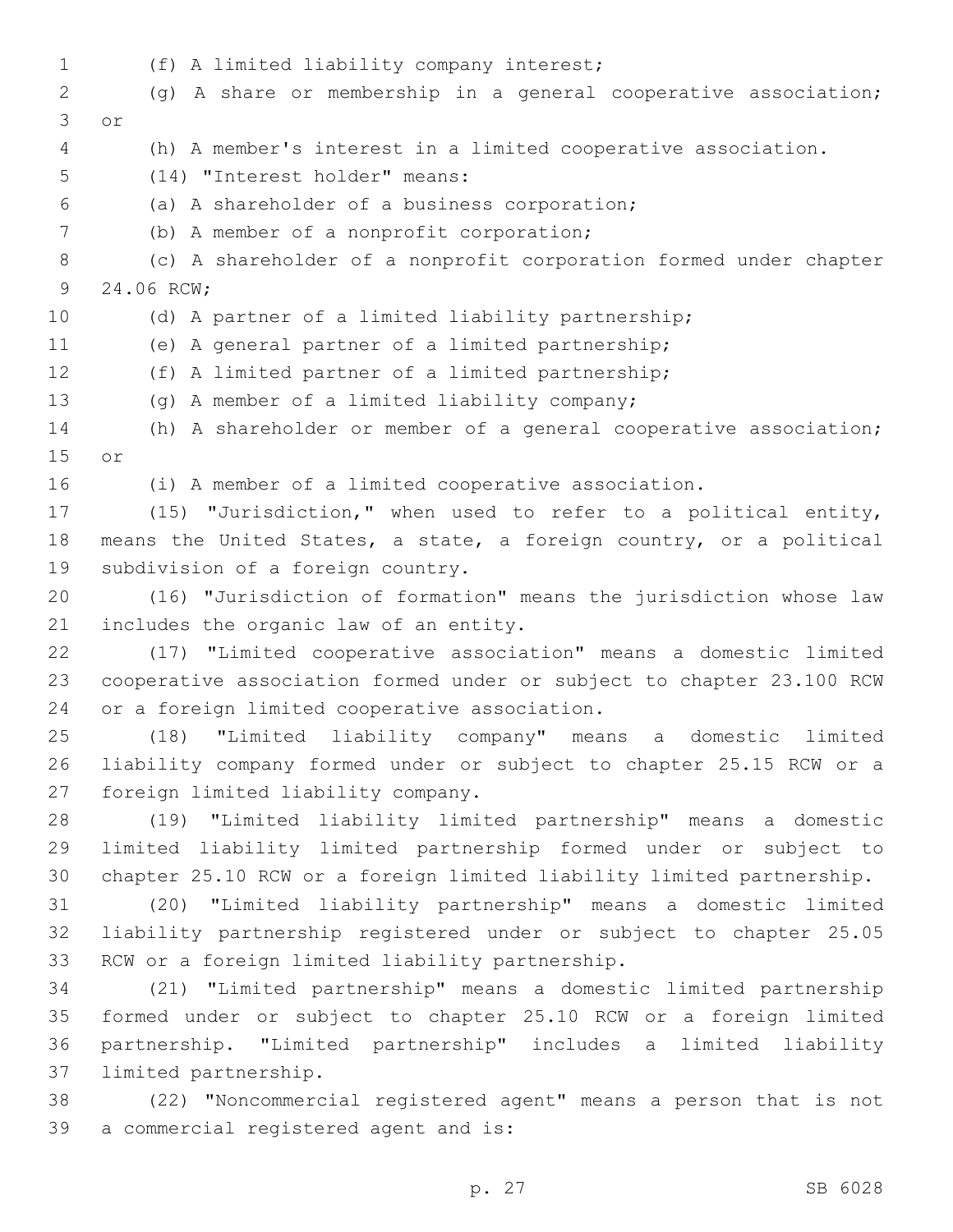(a) An individual or domestic or foreign entity that serves in 2 this state as the registered agent of an entity;

 (b) An individual who holds the office or other position in an entity which is designated as the registered agent pursuant to RCW 5  $23.95.415(1)(b)(ii);$  or

 (c) A government, governmental subdivision, agency, or instrumentality, or a separate legal entity comprised of two or more of these entities, that serves as the registered agent of an entity.

 (23) "Nonprofit corporation" means a domestic nonprofit corporation incorporated under or subject to chapter 24.03 or 24.06 11 RCW or a foreign nonprofit corporation.

 (24) "Nonregistered foreign entity" means a foreign entity that is not registered to do business in this state pursuant to a statement of registration filed by the secretary of state.

 (25) "Organic law" means the law of an entity's jurisdiction of formation governing the internal affairs of the entity.

 (26) "Organic rules" means the public organic record and private 18 organic rules of an entity.

 (27) "Person" means an individual, business corporation, nonprofit corporation, partnership, limited partnership, limited liability company, general cooperative association, limited cooperative association, unincorporated nonprofit association, statutory trust, business trust, common-law business trust, estate, trust, association, joint venture, public corporation, government or governmental subdivision, agency, or instrumentality, or any other 26 legal or commercial entity.

 (28) "Principal office" means the principal executive office of an entity, whether or not the office is located in this state.

 (29) "Private organic rules" means the rules, whether or not in a record, that govern the internal affairs of an entity, are binding on all its interest holders, and are not part of its public organic 32 record, if any. "Private organic rules" includes:

 (a) The bylaws of a business corporation and any agreement among 34 shareholders pursuant to RCW 23B.07.320;

35 (b) The bylaws of a nonprofit corporation;

(c) The partnership agreement of a limited liability partnership;

(d) The partnership agreement of a limited partnership;

38 (e) The limited liability company agreement;

(f) The bylaws of a general cooperative association; and

(g) The bylaws of a limited cooperative association.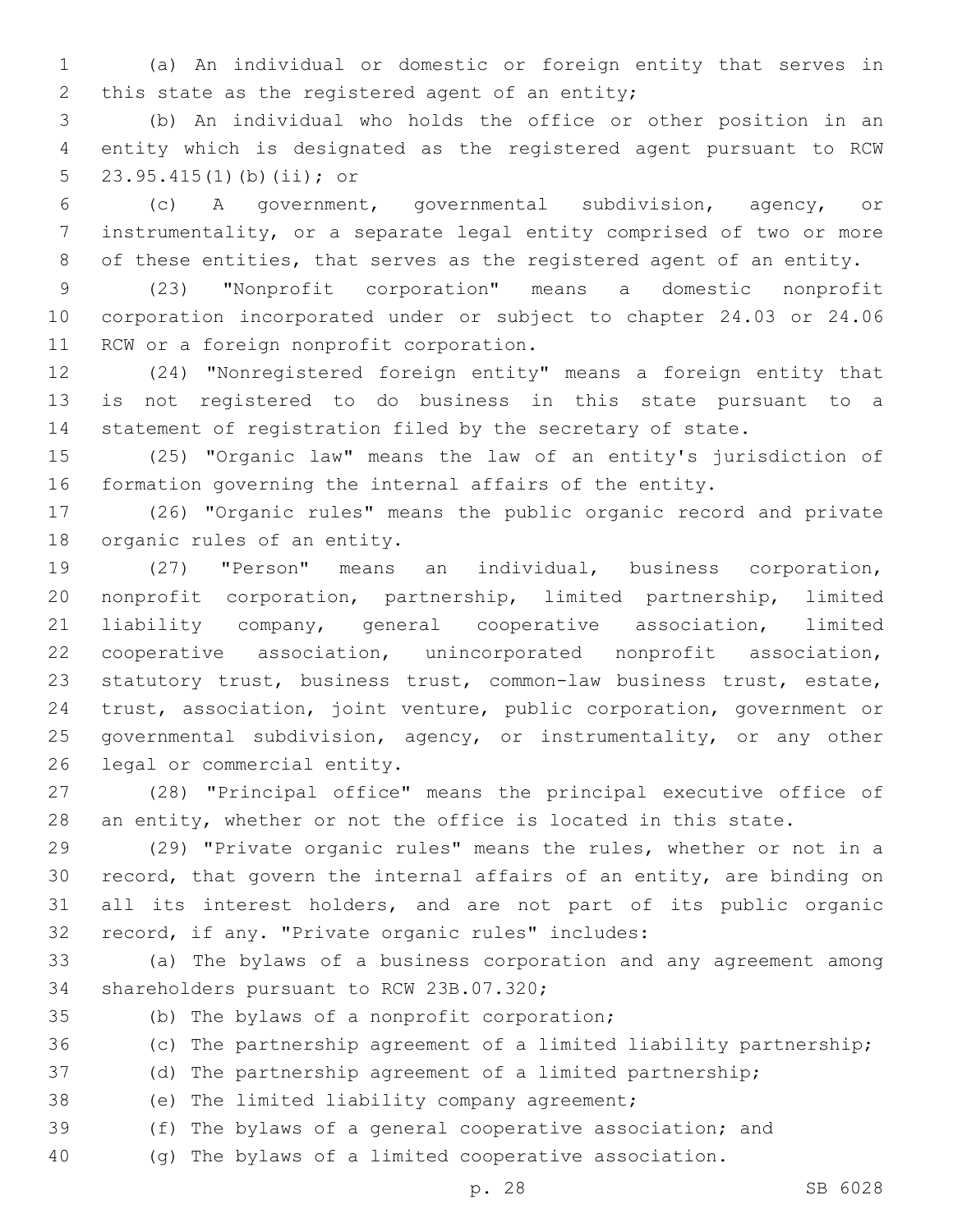(30) "Proceeding" means civil suit and criminal, administrative, 2 and investigatory action.

 (31) "Property" means all property, whether real, personal, or mixed or tangible or intangible, or any right or interest therein.

 (32) "Public organic record" means the record the filing of which by the secretary of state is required to form an entity and any amendment to or restatement of that record. The term includes:

(a) The articles of incorporation of a business corporation;

(b) The articles of incorporation of a nonprofit corporation;

 (c) The certificate of limited partnership of a limited 11 partnership;

(d) The certificate of formation of a limited liability company;

 (e) The articles of incorporation of a general cooperative 14 association;

 (f) The articles of organization of a limited cooperative 16 association; and

 (g) The document under the laws of another jurisdiction that is equivalent to a document listed in this subsection.

 (33) "Receipt," as used in this chapter, means actual receipt. 20 "Receive" has a corresponding meaning.

21 (34) "Record" means information that is inscribed on a tangible medium or ((contained in an electronic transmission)) that is stored in an electronic or other medium and is retrievable in perceivable form.24

 (35) "Registered agent" means an agent of an entity which is authorized to receive service of any process, notice, or demand required or permitted by law to be served on the entity. The term includes a commercial registered agent and a noncommercial registered 29 agent.

 (36) "Registered foreign entity" means a foreign entity that is registered to do business in this state pursuant to a certificate of 32 registration filed by the secretary of state.

 (37) "State" means a state of the United States, the District of Columbia, Puerto Rico, the United States Virgin Islands, or any territory or insular possession subject to the jurisdiction of the 36 United States.

 (38) "Tangible medium" means a writing, copy of a writing, 38 facsimile, or a physical reproduction, each on paper or on other tangible material. (39) "Transfer" includes:40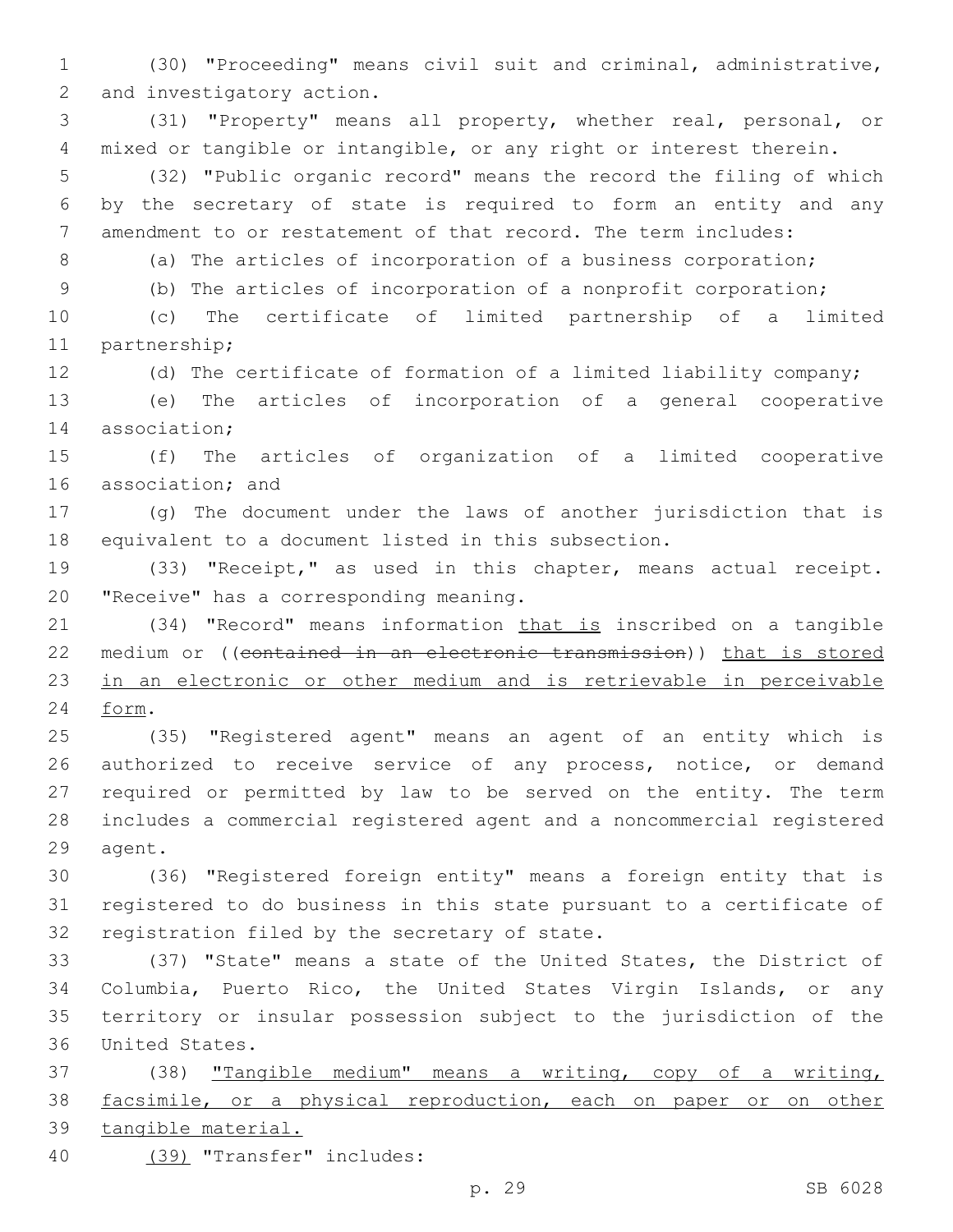- (a) An assignment;1
- 2 (b) A conveyance;
- 3 (c) A sale;
- (d) A lease;4
- 5 (e) An encumbrance, including a mortgage or security interest;
- (f) A change of record owner of interest;6
- $7$  (g) A gift; and
- 8 (h) A transfer by operation of law.
- 9 (( $(39)$ )) (40) "Type of entity" means a generic form of entity:
- 10 (a) Recognized at common law; or

11 (b) Formed under an organic law, whether or not some entities 12 formed under that law are subject to provisions of that law that 13 create different categories of the form of entity.

14 (((40) "Writing" does not include an electronic transmission.

15 (41) "Written" means embodied in a tangible medium.))

16 **Sec. 31.** RCW 23.95.200 and 2015 c 176 s 1201 are each amended to 17 read as follows:

18 (1) To be filed by the secretary of state pursuant to this 19 chapter, an entity filing must be received by the secretary of state, 20 comply with this chapter, and satisfy the following:

21 (a) The entity filing must be required or permitted by Title 23, 22 23B, 24, or 25 RCW.

23 (b) The entity filing must be delivered in ((written form)) a 24 tangible medium unless and to the extent the secretary of state 25 permits electronic delivery of entity filings pursuant to RCW 23.95.115(2).26

 (c) The words in the entity filing must be in English, and numbers must be in Arabic or Roman numerals, but the name of the entity need not be in English if written in English letters or Arabic 30 or Roman numerals.

31 (d) The entity filing must be executed by or on behalf of a 32 person authorized or required under this chapter or the entity's 33 organic law to execute the filing.

 (e) The entity filing must state the name and capacity, if any, of each individual who executed it, on behalf of either the individual or the person authorized or required to execute the filing, but need not contain a seal, attestation, acknowledgment, or verification.38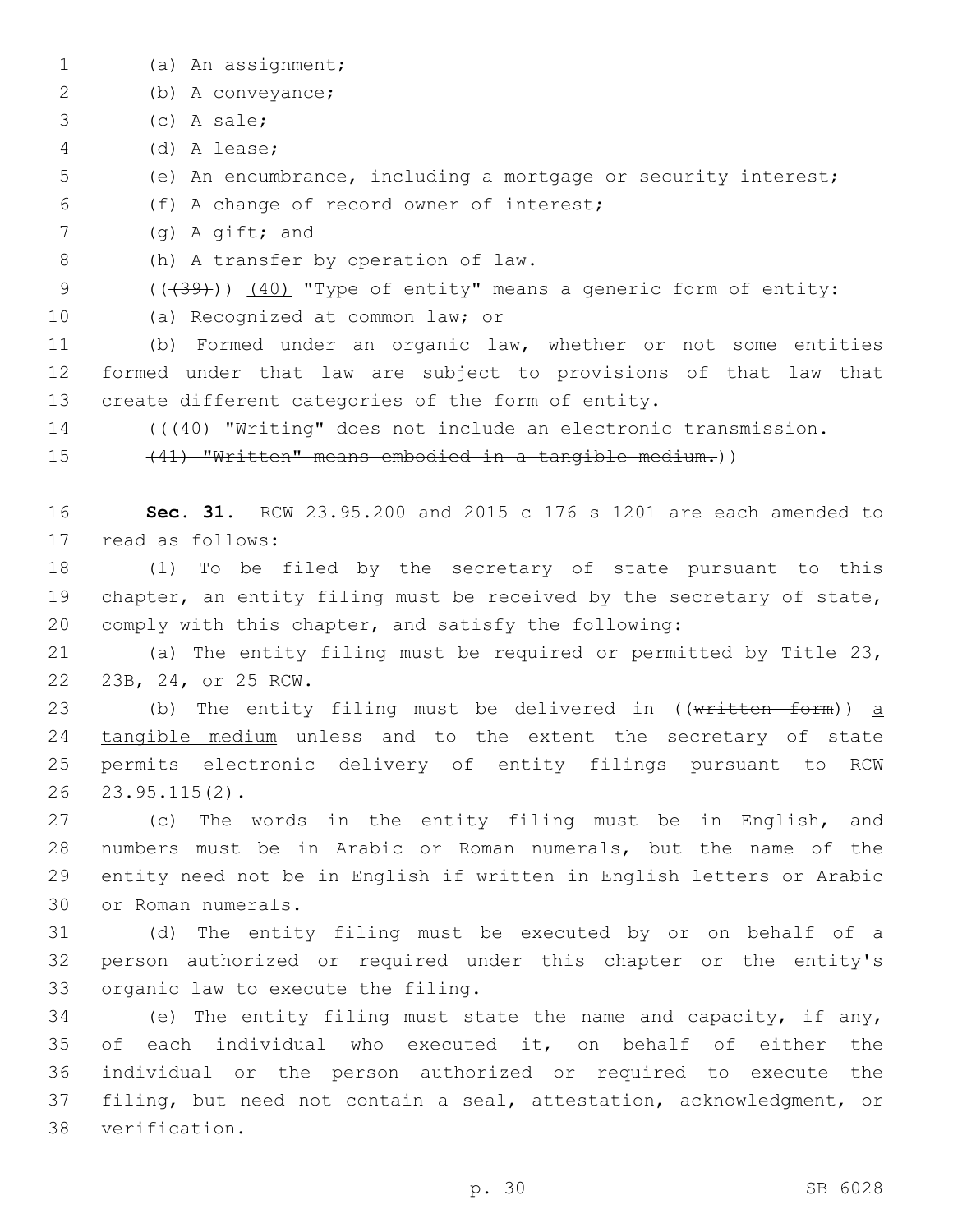(2) When an entity filing is delivered to the secretary of state for filing, any fee required under this chapter and any fee, interest, or penalty required to be paid under this chapter or law other than this chapter must be paid in a manner permitted by the 5 secretary of state or by that law.

 (3) The secretary of state may require that an entity filing 7 delivered in ((written form)) a tangible medium be accompanied by an 8 identical or conformed copy.

 (4) A record filed under this chapter may be executed by an individual acting in a valid representative capacity.

 **Sec. 32.** RCW 23.95.265 and 2015 c 176 s 1214 are each amended to 12 read as follows:

 The secretary of state may, where exigent or mitigating circumstances are presented, waive penalty fees due from any entity previously in good standing which would otherwise be penalized or lose its active status. An entity desiring to seek relief under this section must, within fifteen days of discovery of the missed filing 18 or lapse, notify the secretary of state ((in writing)) as provided in 19 rule. The notification must include the name and mailing address of the entity, the governor or other entity official to whom correspondence should be sent, and a statement under oath by a governor or other entity official, setting forth the nature of the missed filing or lapse, the circumstances giving rise to the missed 24 filing or lapse, and the relief sought. If the secretary of state is satisfied that sufficient exigent or mitigating circumstances exist, that the entity has demonstrated good faith and a reasonable attempt 27 to comply with the applicable statutes of this state, the secretary of state may issue an order allowing relief from the penalty. If the secretary of state determines the request does not comply with the requirements for relief, the secretary of state shall deny the relief and state the reasons for the denial. Any denial of relief by the secretary of state is not reviewable notwithstanding the provisions 33 of chapter 34.05 RCW.

 **Sec. 33.** RCW 23.95.420 and 2015 c 176 s 1405 are each amended to 35 read as follows:

 (1) A person may become listed as a commercial registered agent by delivering to the secretary of state for filing a commercial-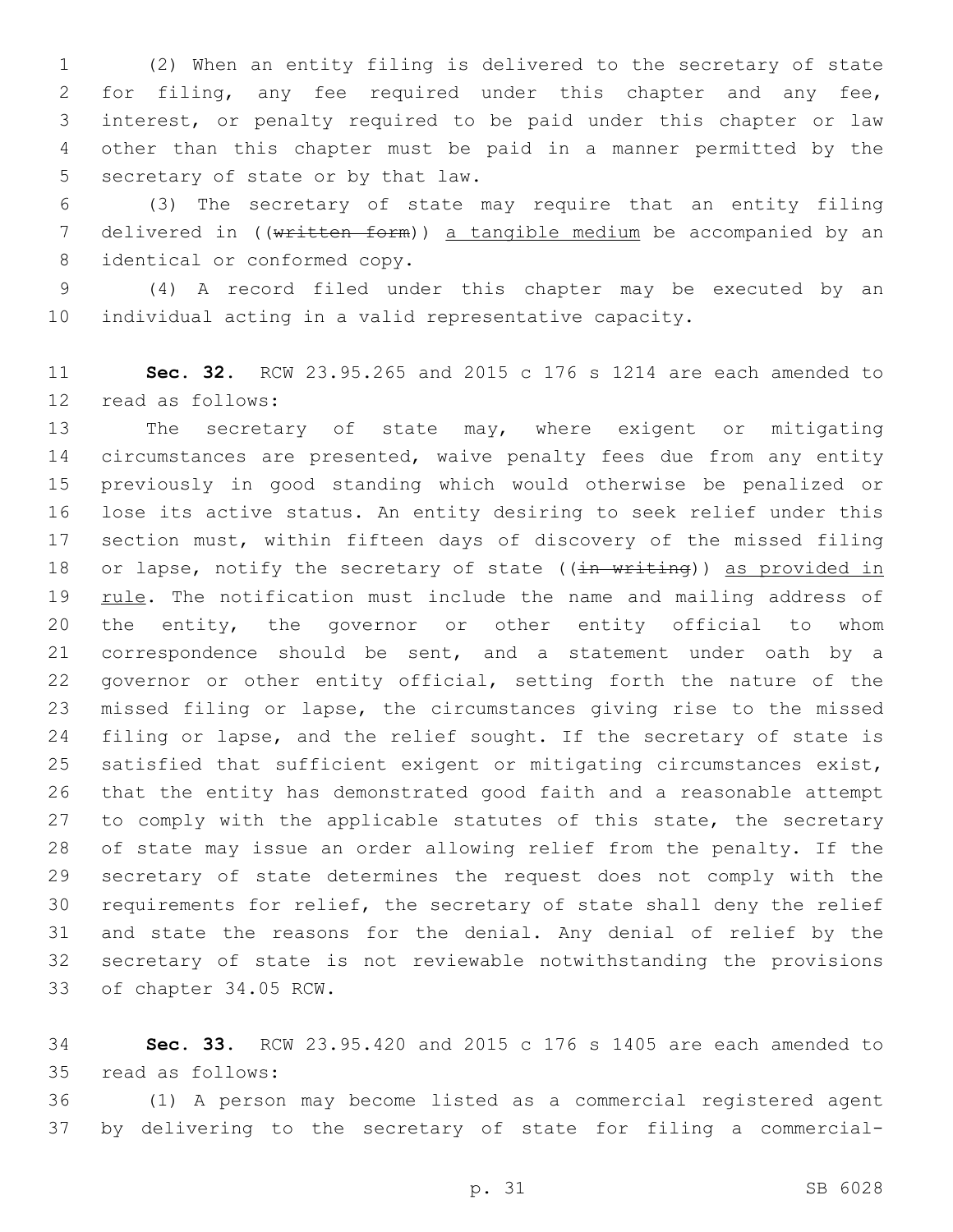registered-agent listing statement executed by the person which 2 states:

 (a) The name of the individual or the name of the entity, type of entity, and jurisdiction of formation of the entity;

 (b) That the person is in the business of serving as a commercial registered agent in this state; and6

 (c) The address of a place of business of the person in this state to which service of process, notices, and demands being served on or sent to entities represented by the person may be delivered.

 (2) A commercial-registered-agent listing statement may include the information regarding acceptance by the agent of service of 12 process, notices, and demands in a form other than a ((written 13 record)) tangible medium as provided in RCW 23.95.450(5).

 (3) If the name of a person delivering to the secretary of state for filing a commercial-registered-agent listing statement is not distinguishable on the records of the secretary of state from the name of another commercial registered agent listed under this section, the person shall adopt a fictitious name that is distinguishable and use that name in its statement and when it does business in this state as a commercial registered agent.

 (4) The secretary of state shall note the filing of a commercial- registered-agent listing statement in the records maintained by the secretary of state for each entity represented by the agent at the time of the filing. The statement has the effect of amending the registered agent filing for each of those entities to:

 (a) Designate the person becoming listed as a commercial registered agent as the commercial registered agent of each of those 28 entities; and

 (b) Delete the name and address of the former agent from the registered agent filing of each of those entities.

 **Sec. 34.** RCW 23.95.450 and 2015 c 176 s 1411 are each amended to 32 read as follows:

 (1) A represented entity may be served with any process, notice, or demand required or permitted by law by serving its registered 35 agent.

 (2) If a represented entity ceases to have a registered agent, or if its registered agent cannot with reasonable diligence be served, the entity may be served by registered or certified mail, return receipt requested, or by similar commercial delivery service,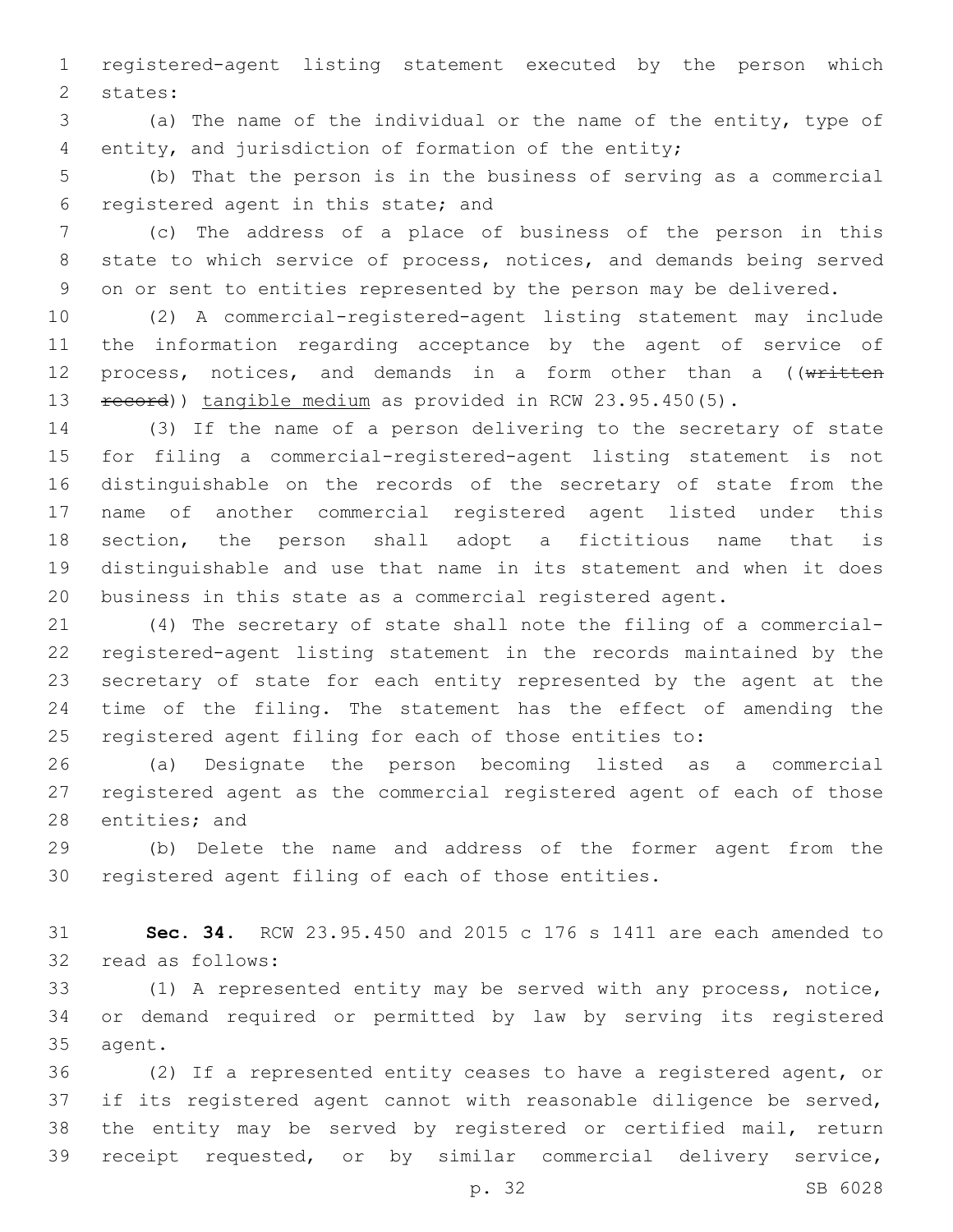addressed to the entity at the entity's principal office. The address of the principal office must be as shown in the entity's most recent annual report filed by the secretary of state. Service is effected 4 under this subsection on the earliest of:

 (a) The date the entity receives the mail or delivery by the commercial delivery service;6

 (b) The date shown on the return receipt, if executed by the 8 entity; or

 (c) Five days after its deposit with the United States postal service or commercial delivery service, if correctly addressed and 11 with sufficient postage or payment.

 (3) If process, notice, or demand cannot be served on an entity pursuant to subsection (1) or (2) of this section, service may be made by handing a copy to the individual in charge of any regular place of business or activity of the entity if the individual served 16 is not a plaintiff in the action.

 (4) The secretary of state shall be an agent of the entity for service of process if process, notice, or demand cannot be served on 19 an entity pursuant to subsection  $(1)$ ,  $(2)$ , or  $(3)$  of this section.

 (5) Service of process, notice, or demand on a registered agent 21 must be in a ((written record)) tangible medium, but service may be made on a commercial registered agent in other forms, and subject to such requirements, as the agent has stated in its listing under RCW 23.95.420 that it will accept.24

 (6) Service of process, notice, or demand may be made by other 26 means under law other than this chapter.

 **Sec. 35.** RCW 23B.01.400 and 2019 c 141 s 5 are each amended to read as follows:28

 Unless the context clearly requires otherwise, the definitions in 30 this section apply throughout this title.

 (1) "Articles of incorporation" include amended and restated 32 articles of incorporation and articles of merger.

 (2) "Authorized shares" means the shares of all classes a domestic or foreign corporation is authorized to issue.

 (3) "Conspicuous" means so prepared that a reasonable person against whom the record is to operate should have noticed it. For example, printing in italics or boldface or contrasting color, or 38 typing in capitals or underlined, is conspicuous.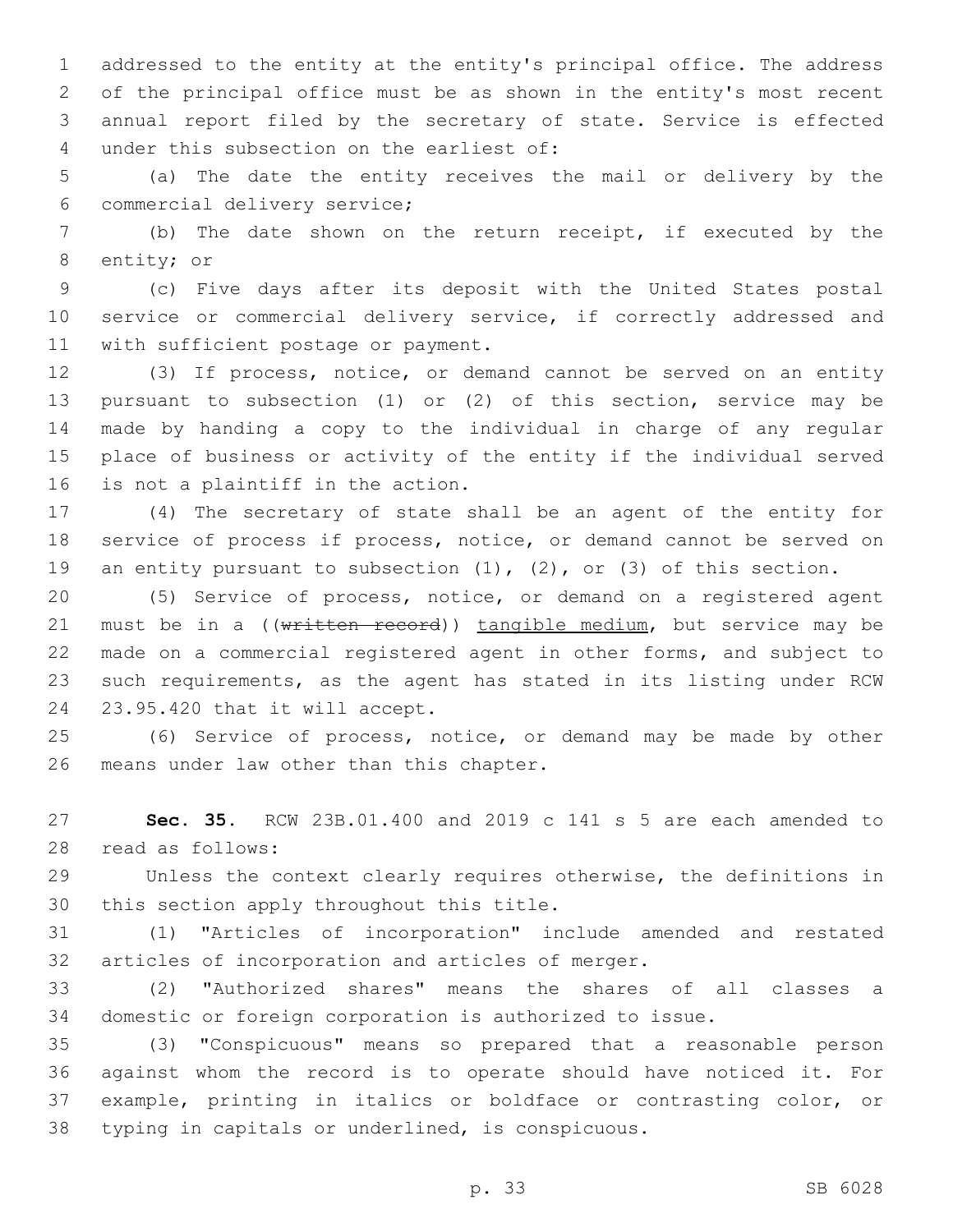(4) "Controlling interest" means ownership of an entity's outstanding shares or interests in such number as to entitle the holder at the time to elect a majority of the entity's directors or other governors without regard to voting power which may thereafter exist upon a default, failure, or other contingency.

 (5) "Corporate action" means any resolution, act, policy, contract, transaction, plan, adoption or amendment of articles of incorporation or bylaws, or other matter approved by or submitted for approval to a corporation's incorporators, board of directors or a 10 committee thereof, or shareholders.

 (6) "Corporation" or "domestic corporation" means a corporation for profit, including a social purpose corporation, which is not a foreign corporation, incorporated under or subject to the provisions 14 of this title.

 (7) "Deliver" includes (a) mailing, (b) for purposes of delivering a demand, consent, notice, or waiver to the corporation or 17 one of its officers, directors, or shareholders, transmission by facsimile equipment, and (c) for purposes of delivering a demand, consent, notice, or waiver to the corporation or one of its officers, directors, or shareholders under RCW 23B.01.410 or chapter 23B.07, 23B.08, 23B.11, 23B.13, 23B.14, or 23B.16 RCW delivery by electronic 22 transmission.

 (8) "Distribution" means a direct or indirect transfer of money 24 or other property, except its own shares, or incurrence of indebtedness by a corporation to or for the benefit of its shareholders in respect to any of its shares. A distribution may be in the form of a declaration or payment of a dividend; a distribution in partial or complete liquidation, or upon voluntary or involuntary dissolution; a purchase, redemption, or other acquisition of shares; 30 a distribution of indebtedness; or otherwise.

 (9) "Effective date of notice" has the meaning provided in RCW 32 23B.01.410.

 (10) "Electronic transmission" means an electronic communication (a) not directly involving the physical transfer of a record in a tangible medium and (b) that may be retained, retrieved, and reviewed 36 by the sender and the recipient thereof, and that may be directly reproduced in a tangible medium by such a sender and recipient.

 (11) "Electronically transmitted" means the initiation of an 39 electronic transmission.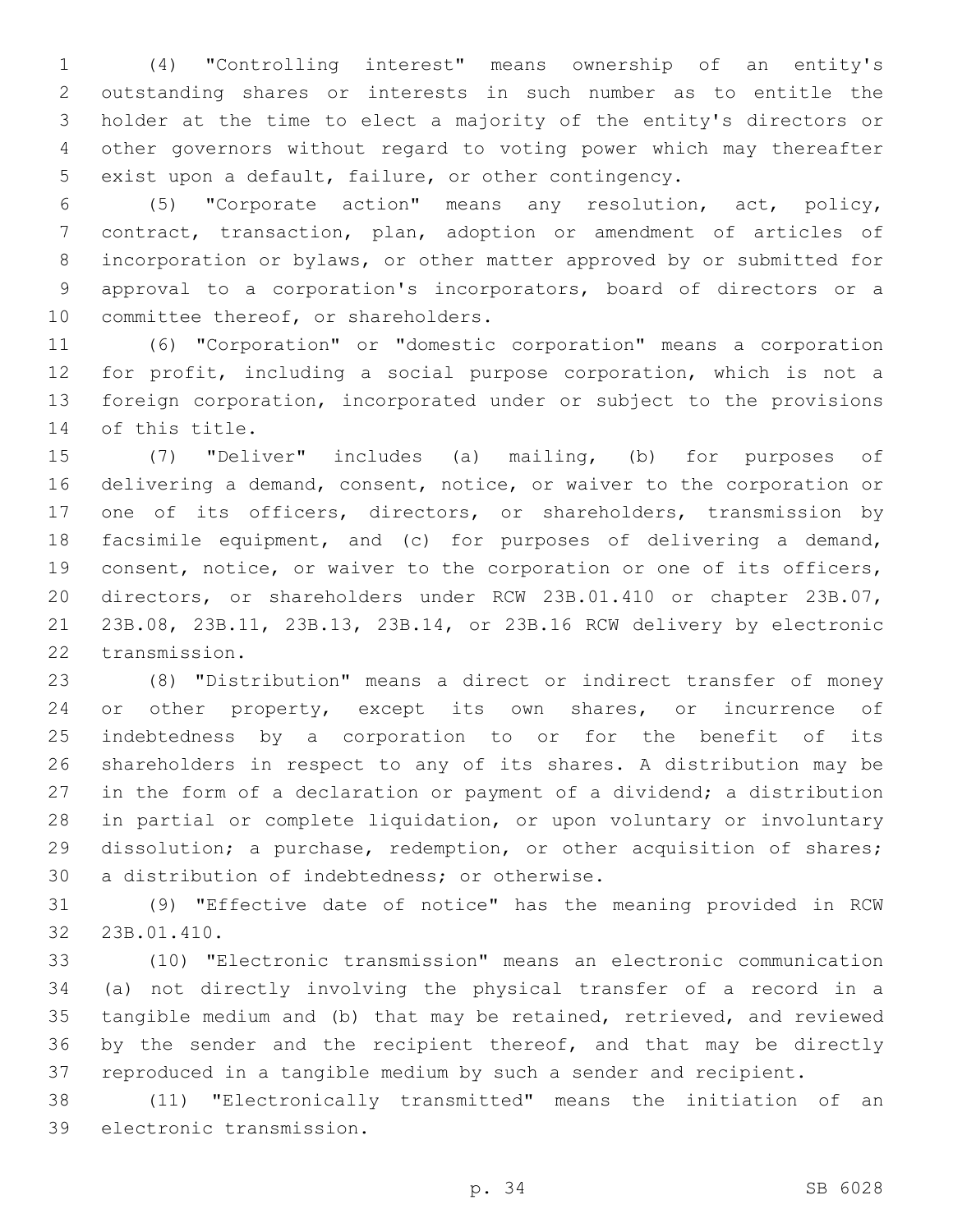(12) "Employee" includes an officer but not a director. A director may accept duties that make the director also an employee.

 (13) "Entity" includes a corporation and foreign corporation, not-for-profit corporation, business trust, estate, trust, partnership, limited liability company, association, joint venture, two or more persons having a joint or common economic interest, the state, United States, and a foreign governmental subdivision, agency, or instrumentality, or any other legal or commercial entity.

9 (14) "Execute," "executes," or "executed" means with present 10 intent to authenticate or adopt a record:

 (a) ((signed with respect to a written record or)) To sign or adopt a tangible symbol;

 (b) ((electronically transmitted along with sufficient information to determine the sender's identity with respect to an 15 electronic transmission,)) To attach to or logically associate with 16 the record an electronic symbol, sound, or process; or

17 (c)  $M$ ith respect to a record to be filed with the secretary of state, in compliance with the standards for filing with the office of the secretary of state as prescribed by the secretary of state.

 (15) "Foreign corporation" means a corporation for profit incorporated under a law other than the law of this state.

 (16) "Foreign limited partnership" means a partnership formed under laws other than of this state and having as partners one or more general partners and one or more limited partners.

 (17) "General social purpose" means the general social purpose for which a social purpose corporation is organized as set forth in the articles of incorporation of the corporation in accordance with 28 RCW 23B.25.040(1)(c).

 (18) "Governmental subdivision" includes authority, county, 30 district, and municipality.

(19) "Governor" has the meaning given that term in RCW 23.95.105.

32 (20) "Includes" denotes a partial definition.

 (21) "Individual" includes the estate of an incompetent or deceased individual.34

 (22) "Limited partnership" or "domestic limited partnership" means a partnership formed by two or more persons under the laws of this state and having one or more general partners and one or more 38 limited partners.

(23) "Means" denotes an exhaustive definition.

(24) "Notice" has the meaning provided in RCW 23B.01.410.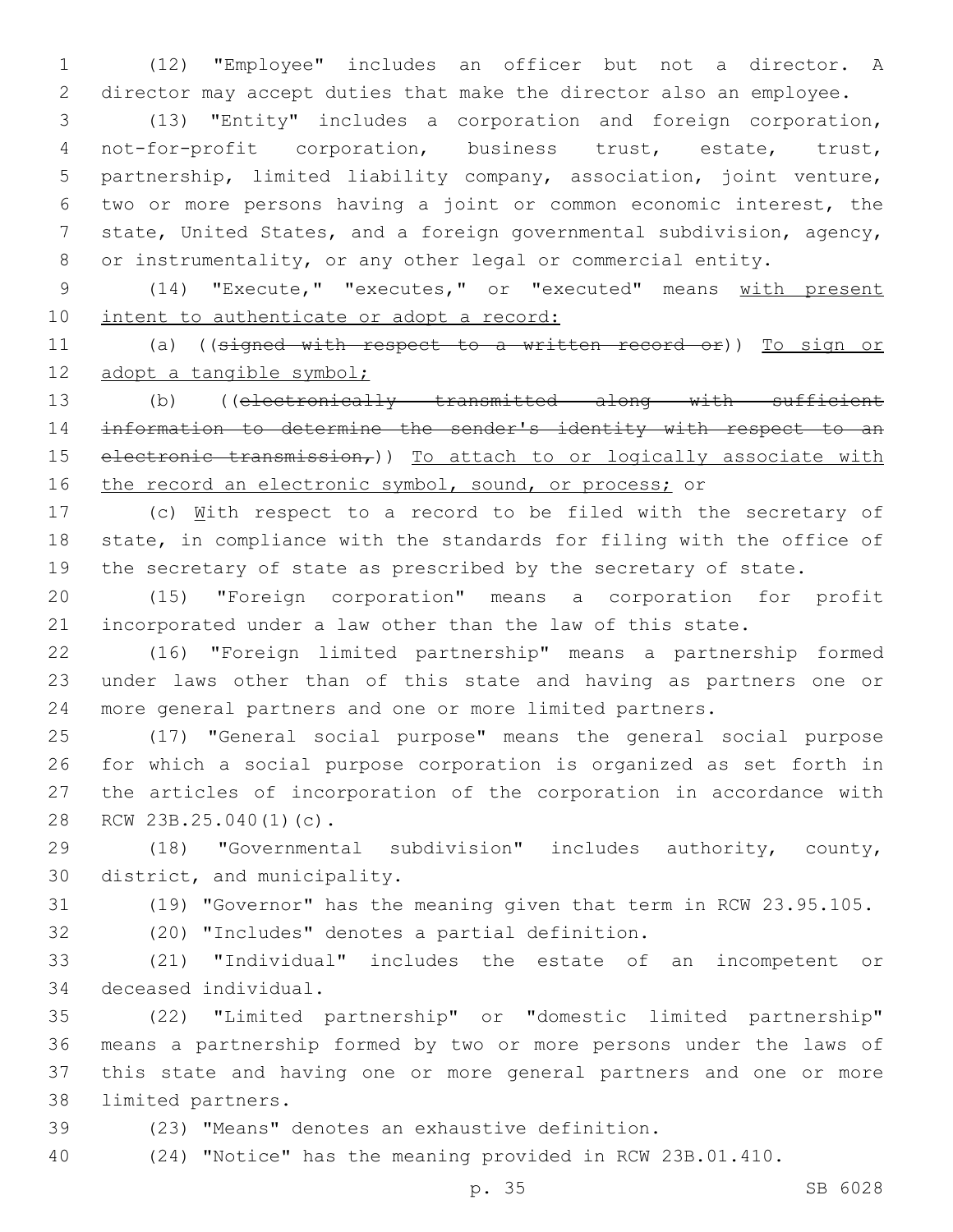(25) "Person" means an individual, corporation, business trust, estate, trust, partnership, limited liability company, association, joint venture, government, governmental subdivision, agency, or instrumentality, or any other legal or commercial entity.

 (26) "Principal office" means the office, in or out of this state, so designated in the annual report where the principal executive offices of a domestic or foreign corporation are located.

 (27) "Proceeding" includes civil suit and criminal, 9 administrative, and investigatory action.

 (28) "Public company" means a corporation that has a class of shares registered with the federal securities and exchange commission pursuant to section 12 or 15 of the securities exchange act of 1934, or section 8 of the investment company act of 1940, or any successor 14 statute.

 (29) "Qualified director" means (a) with respect to a director's conflicting interest transaction as defined in RCW 23B.08.700, any director who does not have either (i) a conflicting interest respecting the transaction, or (ii) a familial, financial, professional, or employment relationship with a second director who does have a conflicting interest respecting the transaction, which relationship would, in the circumstances, reasonably be expected to exert an influence on the first director's judgment when voting on the transaction; (b) with respect to RCW 23B.08.735, a qualified director under (a) of this subsection if the business opportunity were a director's conflicting interest transaction; and (c) with respect to RCW 23B.02.020(5)(k), a director who is not a director (i) to whom the limitation or elimination of the duty of an officer to offer potential business opportunities to the corporation would apply, or (ii) who has a familial, financial, professional, or employment relationship with another officer to whom the limitation or elimination would apply, which relationship would, in the circumstances, reasonably be expected to exert an influence on the director's judgment when voting on the limitation or elimination.

 (30) "Record" means information that is inscribed on a tangible medium or ((contained in an electronic transmission)) that is stored in an electronic or other medium and is retrievable in perceivable 37 form.

 (31) "Record date" means the date established under chapter 23B.07 RCW on which a corporation determines the identity of its shareholders and their shareholdings for purposes of this title. The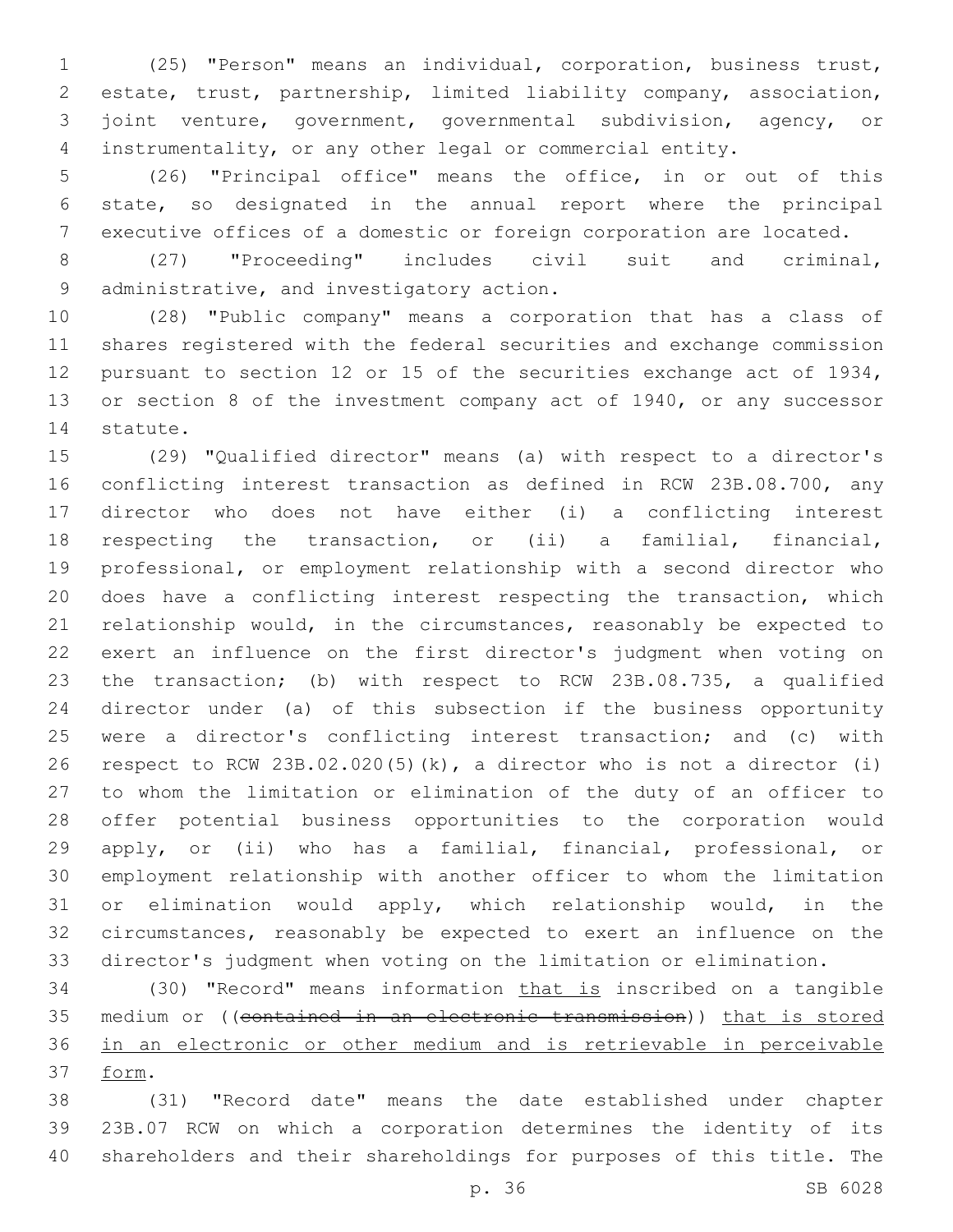determinations shall be made as of the close of business on the record date unless another time for doing so is specified when the 3 record date is fixed.

 (32) "Registered office" means the address of the corporation's 5 registered agent.

 (33) "Secretary" means the corporate officer to whom the board of directors has delegated responsibility under RCW 23B.08.400(3) for custody of the minutes of the meetings of the board of directors and of the shareholders and for authenticating records of the 10 corporation.

 (34) "Shareholder" means the person in whose name shares are registered in the records of a corporation or the beneficial owner of shares to the extent of the rights granted by a nominee certificate 14 on file with a corporation.

 (35) "Shares" means the units into which the proprietary 16 interests in a corporation are divided.

 (36) "Social purpose" includes any general social purpose and any 18 specific social purpose.

 (37) "Social purpose corporation" means a corporation that has elected to be governed as a social purpose corporation under chapter 21 23B.25 RCW.

 (38) "Specific social purpose" means the specific social purpose or purposes for which a social purpose corporation is organized as set forth in the articles of incorporation of the corporation in 25 accordance with RCW 23B.25.040(2)(a).

 (39) "State," when referring to a part of the United States, includes a state and commonwealth, and their agencies and governmental subdivisions, and a territory and insular possession, and their agencies and governmental subdivisions, of the United 30 States.

 (40) "Subscriber" means a person who subscribes for shares in a corporation, whether before or after incorporation.

 (41) "Subsidiary" means an entity in which the corporation has, 34 directly or indirectly, a controlling interest.

 (42) "Tangible medium" means a writing, copy of a writing, or facsimile, or a physical reproduction, each on paper or on other 37 tangible material.

 (43) "United States" includes a district, authority, bureau, commission, department, and any other agency of the United States.

p. 37 SB 6028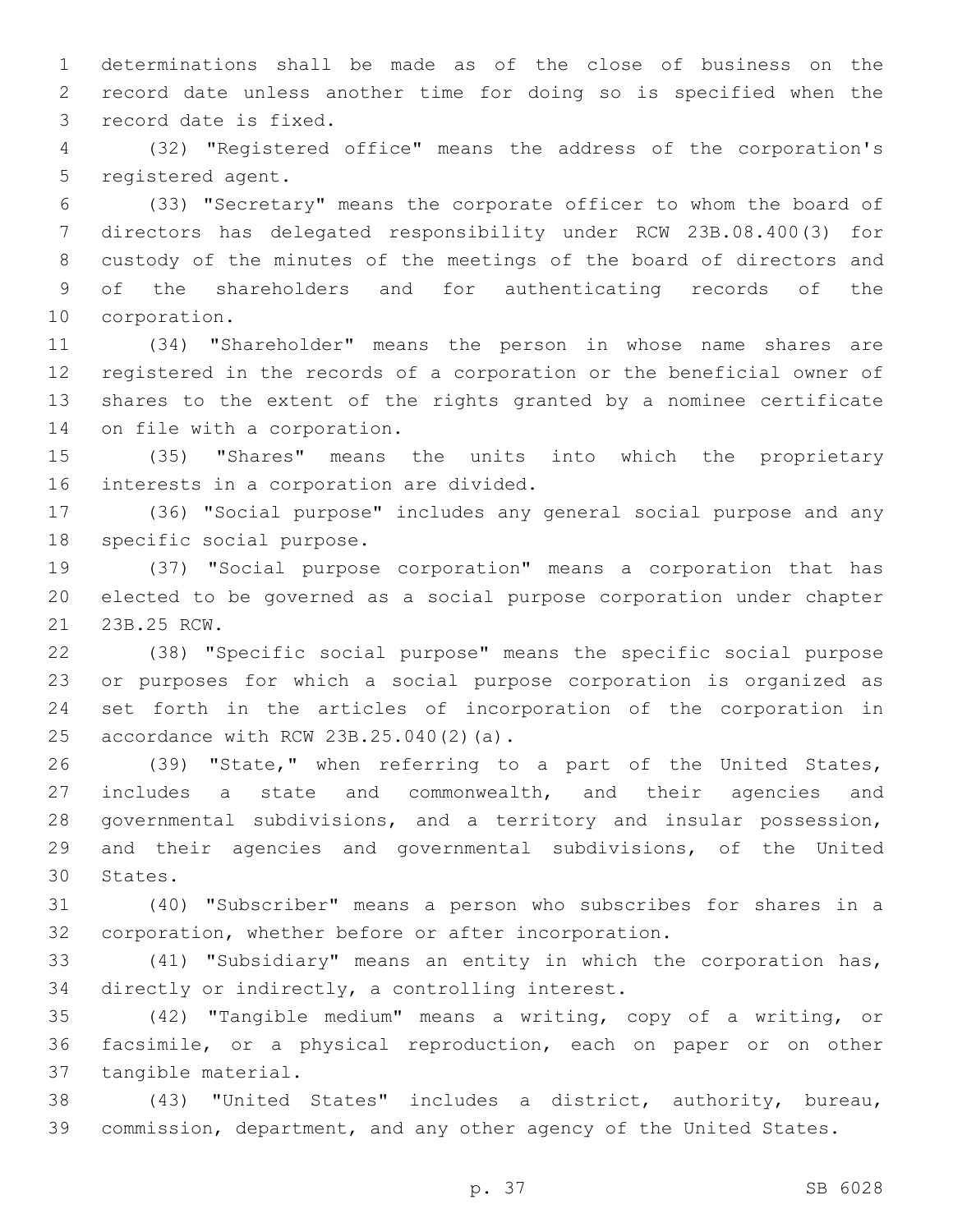(44) "Voting group" means all shares of one or more classes or series that under the articles of incorporation or this title are entitled to vote and be counted together collectively on a matter at a meeting of shareholders. All shares entitled by the articles of incorporation or this title to vote generally on the matter are for 6 that purpose a single voting group.

 (((45) "Writing" does not include an electronic transmission. 8 (46) "Written" means embodied in a tangible medium.)

 **Sec. 36.** RCW 23B.09.040 and 2015 c 176 s 2121 are each amended 10 to read as follows:

 (1) After a plan of entity conversion by a domestic corporation converting into an other entity has been adopted and approved as required by this chapter, articles of entity conversion must be 14 ((signed)) executed on behalf of the domestic corporation by any officer or other duly authorized representative and must be delivered 16 to the secretary of state for filing.

 (2) After the conversion of an other entity into a domestic corporation has been adopted and approved as required by the organic law of the converting entity, articles of entity conversion must be 20 ((signed)) executed on behalf of the converting entity by any officer or other duly authorized representative and must be delivered to the 22 secretary of state for filing.

(3) The articles of entity conversion must set forth:

 (a) A statement that the converting entity has been converted 25 into the surviving entity;

(b) The name and form of the converting entity before conversion;

 (c) The name and form of the surviving entity after conversion, which must be a name that satisfies the requirements of Article 3 of chapter 23.95 RCW if the surviving entity after conversion is a 30 domestic corporation;

 (d) Articles of incorporation that comply with RCW 23B.02.020 if the surviving entity after conversion is a domestic corporation;

 (e) The date the conversion is effective under the organic law of 34 the surviving entity;

 (f) If the converting entity is a domestic corporation, a statement that the conversion was duly approved by the shareholders of the domestic corporation pursuant to RCW 23B.09.030;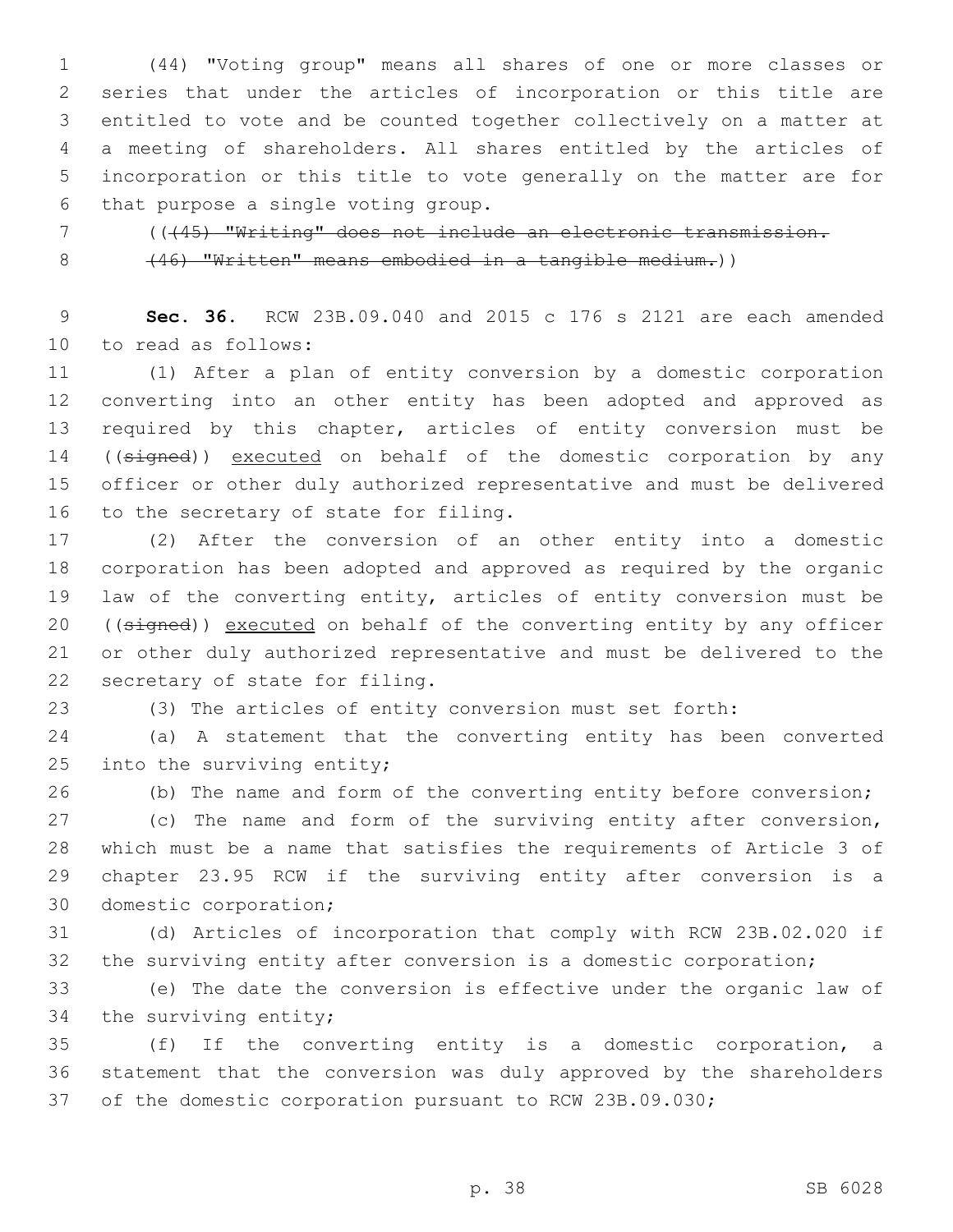(g) If the converting entity is an other entity, a statement that the conversion was duly approved as required by the organic law of 3 the converting entity; and

 (h) If the surviving entity is a foreign other entity not authorized to transact business in this state: (i) A statement that the surviving entity consents to service of process pursuant to RCW 23.95.450 in a proceeding to enforce any obligation or the rights of dissenting shareholders of the domestic corporation; and (ii) the street and mailing address of the entity's principal office that may be used for service of process under RCW 23.95.450.

 (4) The articles of entity conversion take effect at the effective time provided in RCW 23.95.210. Articles of entity conversion under subsection (1) or (2) of this section may be combined with any required conversion filing under the organic law of the other entity if the combined filing satisfies the requirements of both this section and the organic law of the other entity.

 **Sec. 37.** RCW 23B.09.060 and 2015 c 176 s 2123 are each amended 18 to read as follows:

 (1) Unless otherwise provided in a plan of entity conversion of a domestic corporation, after the plan of entity conversion has been adopted and approved as required by this chapter, and at any time before the articles of entity conversion have become effective, the planned conversion may be abandoned by the board of directors without 24 action by the shareholders.

 (2) If any entity conversion is abandoned after articles of entity conversion have been filed with the secretary of state but 27 before the entity conversion has become effective, a statement that the entity conversion has been abandoned in accordance with this 29 section, ((signed)) executed by an officer or other duly authorized representative, must be delivered to the secretary of state for filing prior to the effective date of the entity conversion and in accordance with RCW 23.95.215. Upon filing, the statement takes effect and the entity conversion is deemed abandoned and may not 34 become effective.

 **Sec. 38.** RCW 23B.15.090 and 2015 c 176 s 2138 are each amended 36 to read as follows: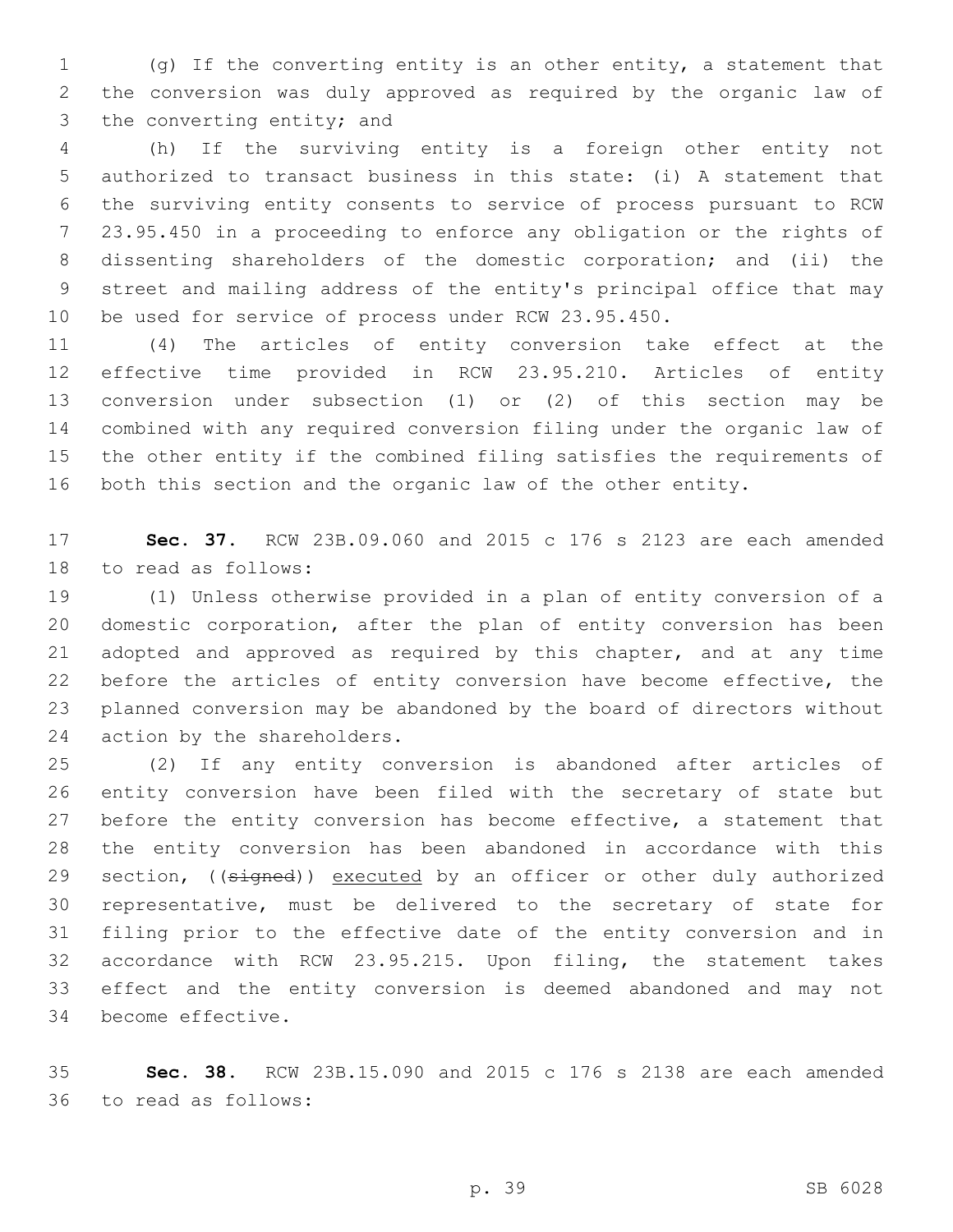The registered agent of a foreign corporation may resign as agent 2 by ((signing)) executing and delivering to the secretary of state for filing a statement of resignation in accordance with RCW 23.95.445.

 **Sec. 39.** RCW 23B.16.010 and 2015 c 176 s 2142 are each amended 5 to read as follows:

 (1) A corporation shall keep as permanent records minutes of all meetings of its shareholders and board of directors, a record of all corporate actions approved by the shareholders or board of directors by executed consent without a meeting, and a record of all corporate actions approved by a committee of the board of directors exercising the authority of the board of directors on behalf of the corporation.

(2) A corporation shall maintain appropriate accounting records.

 (3) A corporation or its agent shall maintain a record of its shareholders, in a form that permits preparation of a list of the names and addresses of all shareholders, in alphabetical order by class of shares showing the number and class of shares held by each.

17 (4) ((A corporation shall maintain its records in written form or in another form capable of conversion into written form within a reasonable time.

20  $(5)$ )) A corporation shall keep a copy of the following records at 21 its principal office:

 (a) Its articles or restated articles of incorporation and all 23 amendments to them currently in effect;

 (b) Its bylaws or restated bylaws and all amendments to them 25 currently in effect;

 (c) The minutes of all shareholders' meetings, and records of all corporate actions approved by shareholders without a meeting, for the 28 past three years;

 (d) The financial statements described in RCW 23B.16.200(1), for 30 the past three years;

 (e) All communications in the form of a record to shareholders 32 generally within the past three years;

 (f) A list of the names and business addresses of its current 34 directors and officers; and

 (g) Its initial report or most recent annual report delivered to 36 the secretary of state under RCW 23.95.255.

 **Sec. 40.** RCW 23B.16.030 and 1989 c 165 s 184 are each reenacted 38 and amended to read as follows: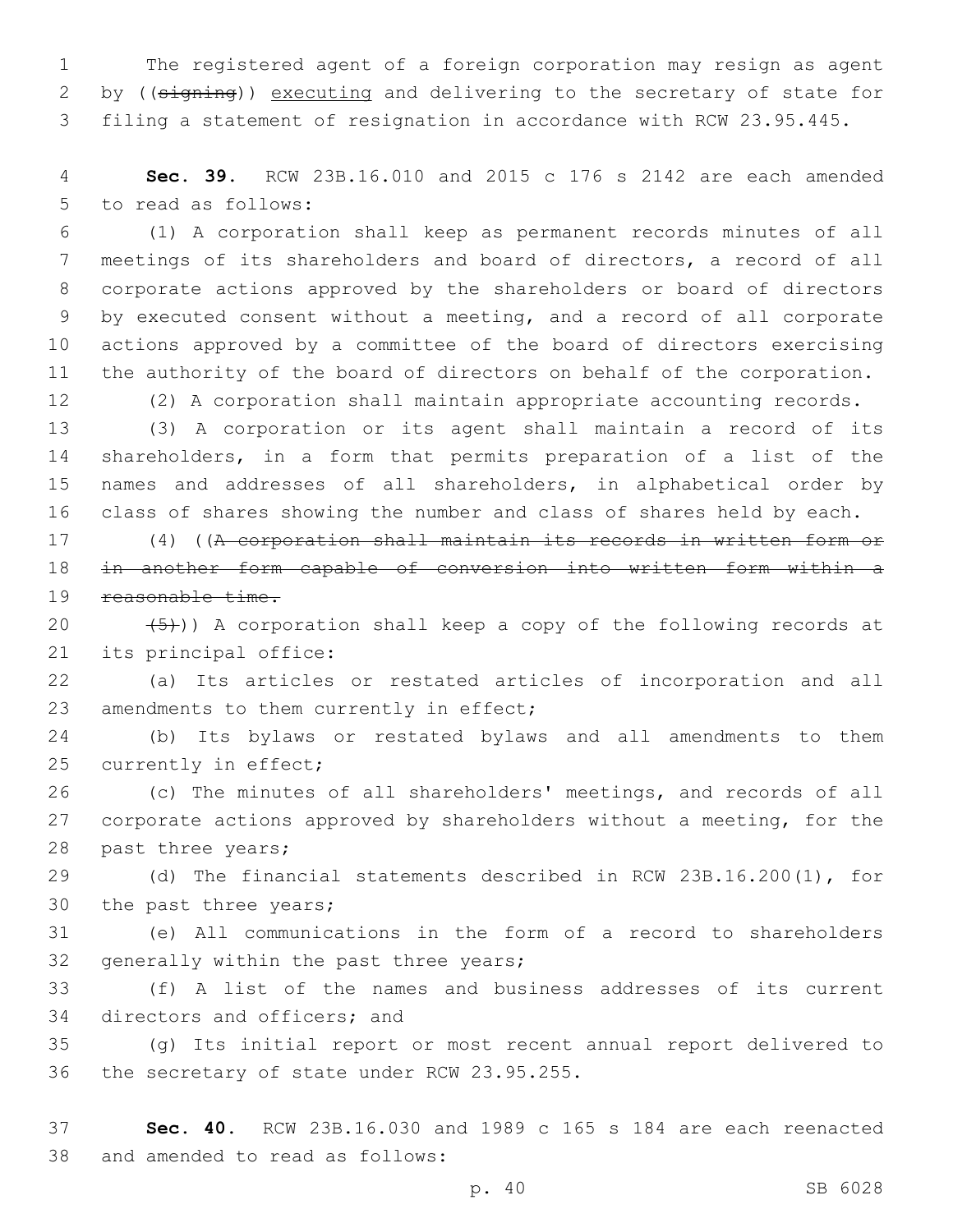(1) A shareholder's agent or attorney has the same inspection and 2 copying rights as the shareholder.

 (2) The right to copy records under RCW 23B.16.020 includes, if reasonable, the right to receive copies made by photographic, 5 xerographic, or other means, including copies in electronic ((or other nonwritten)) form if the shareholder so requests.

 (3) The corporation may impose a reasonable charge, covering the costs of labor and material, for copies of any records provided to the shareholder. The charge may not exceed the estimated cost of 10 production or reproduction of the records.

 (4) The corporation may comply with a shareholder's demand to inspect the record of shareholders under RCW 23B.16.020(2)(c) by providing the shareholder with a list of its shareholders that was compiled no earlier than the date of the shareholder's demand.

 **Sec. 41.** RCW 23B.16.200 and 2002 c 297 s 47 are each amended to 16 read as follows:

 (1) Not later than four months after the close of each fiscal year, and in any event prior to the annual meeting of shareholders, each corporation shall prepare (a) a balance sheet showing in reasonable detail the financial condition of the corporation as of the close of its fiscal year, and (b) an income statement showing the results of its operation during its fiscal year. Such statements may be consolidated or combined statements of the corporation and one or more of its subsidiaries, as appropriate. If financial statements are prepared by the corporation for any purpose on the basis of generally accepted accounting principles, the annual statements must also be 27 prepared, and disclose that they are prepared, on that basis. If financial statements are prepared only on a basis other than generally accepted accounting principles, they must be prepared, and disclose that they are prepared, on the same basis as other reports and statements prepared by the corporation for the use of others.

 (2) Upon request, the corporation shall promptly deliver to any shareholder a copy of the most recent balance sheet and income 34 statement, which request shall be set forth either (a) in a ((written 35 record)) tangible medium or (b) if the corporation has designated an address, location, or system to which the request may be electronically transmitted and the request is electronically transmitted to the corporation at the designated address, location, or system, in an electronically transmitted record. If prepared for

p. 41 SB 6028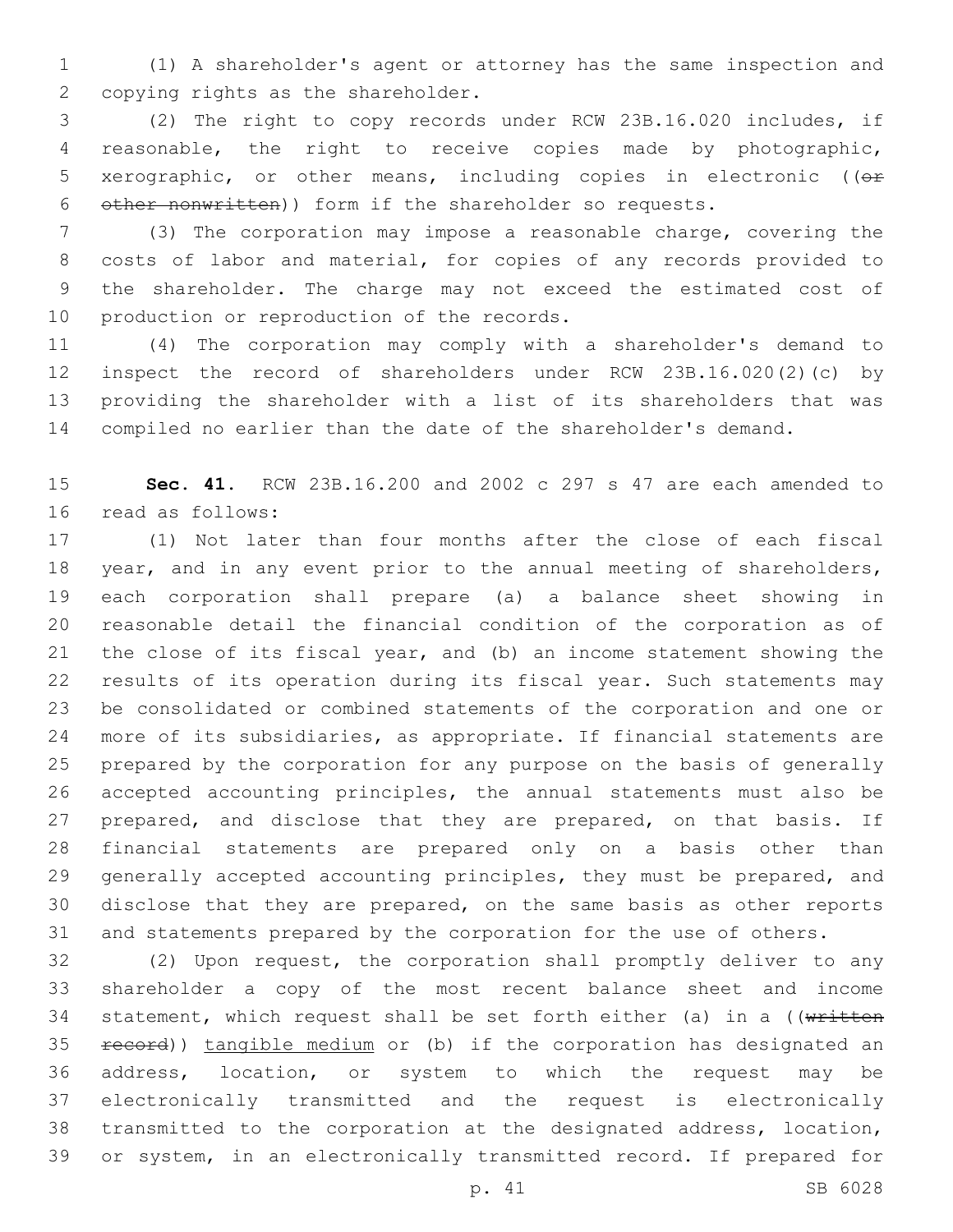other purposes, the corporation shall also furnish upon the request a statement of sources and applications of funds, and a statement of changes in shareholders' equity, for the most recent fiscal year.

 (3) If the annual financial statements are reported upon by a public accountant, the accountant's report must accompany them. If not, the statements must be accompanied by a statement of the president or the person responsible for the corporation's accounting 8 records:

 (a) Stating the person's reasonable belief whether the statements were prepared on the basis of generally accepted accounting 11 principles and, if not, describing the basis of preparation; and

 (b) Describing any respects in which the statements were not prepared on a basis of accounting consistent with the basis used for 14 statements prepared for the preceding year.

 (4) For purposes of this section, "shareholder" includes a beneficial owner whose shares are held in a voting trust or by a 17 nominee on the beneficial owner's behalf.

 **Sec. 42.** RCW 24.03.005 and 2015 c 176 s 3101 are each reenacted 19 and amended to read as follows:

 As used in this chapter, unless the context otherwise requires, 21 the term:

 (1) "An officer of the corporation" means, in connection with the execution of records submitted for filing with the secretary of 24 state, the president, a vice president, the secretary, or the 25 treasurer of the corporation.

 (2) "Articles of incorporation" and "articles" mean the original articles of incorporation and all amendments thereto, and includes 28 articles of merger and restated articles.

 (3) "Board of directors" means the group of persons vested with the management of the affairs of the corporation irrespective of the name by which such group is designated in the articles or bylaws.

 (4) "Bylaws" means the code or codes of rules adopted for the regulation or management of the affairs of the corporation irrespective of the name or names by which such rules are designated.

35 (5) "Conforms to  $((\pm \text{aw}[\tau)^{\perp}))$   $\pm \text{aw}[\tau]$  as used in connection with duties of the secretary of state in reviewing records for filing under this chapter, means the secretary of state has determined that the record complies as to form with the applicable requirements of 39 this chapter and Article 2 of chapter 23.95 RCW.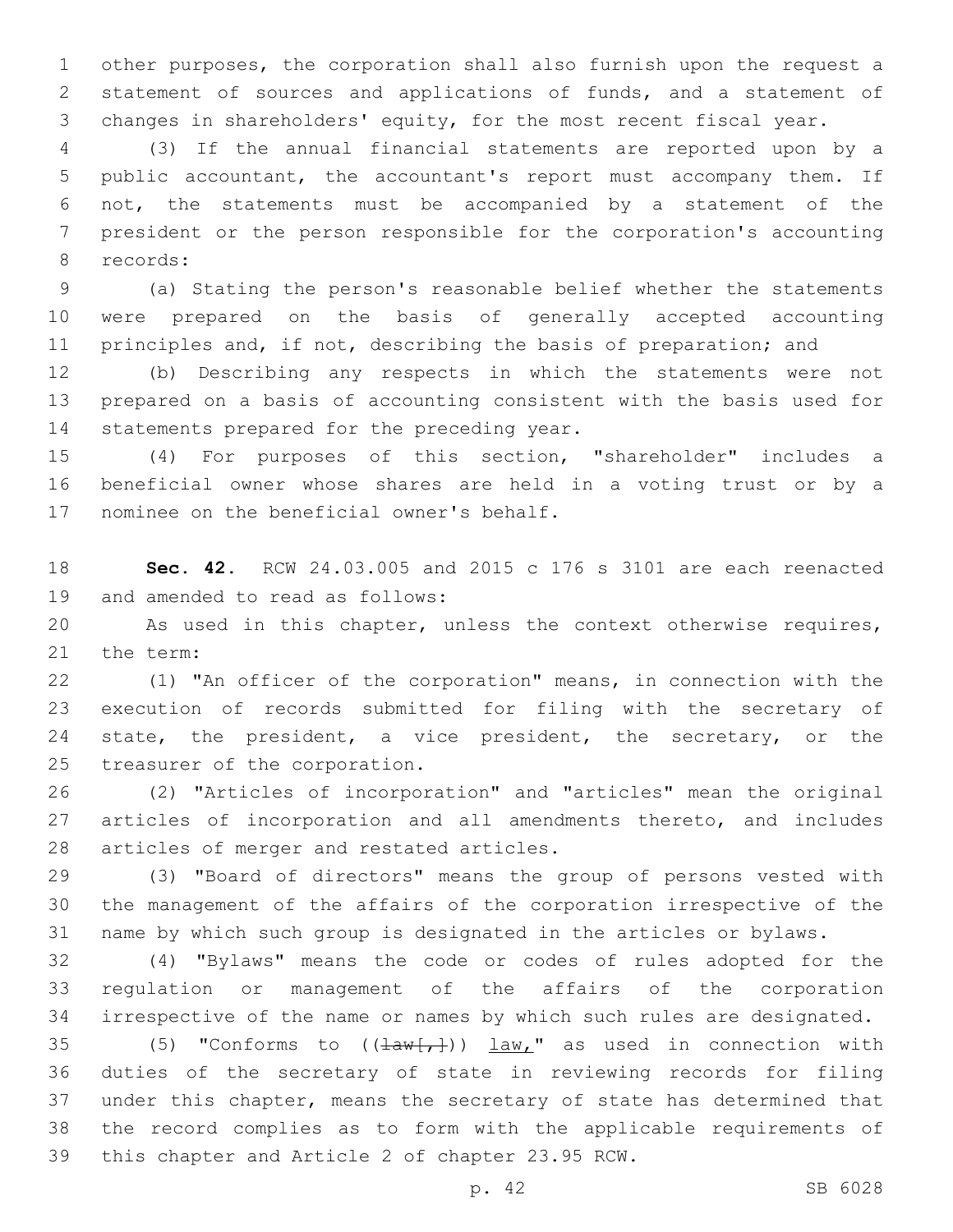(6) "Corporation" or "domestic corporation" means a corporation not for profit subject to the provisions of this chapter, except a 3 foreign corporation.

 (7) "Deliver" means: (a) Mailing; (b) transmission by facsimile equipment, for purposes of delivering a demand, consent, notice, or waiver to the corporation or one of its officers, directors, or members; (c) electronic transmission, in accordance with the officer's, director's, or member's consent, for purposes of delivering a demand, consent, notice, or waiver to the corporation or one of its officers, directors, or members under RCW 24.03.009; and (d) as prescribed by the secretary of state for purposes of submitting a record for filing with the secretary of state.

 (8) "Effective date" means, in connection with a record filing made by the secretary of state, the date on which the filing becomes 15 effective under RCW 23.95.210.

 (9) "Electronic transmission" means an electronic communication (a) not directly involving the physical transfer of a record in a tangible medium and (b) that may be retained, retrieved, and reviewed 19 by the sender and the recipient thereof, and that may be directly reproduced in a tangible medium by a sender and recipient.

 (10) "Electronically transmitted" means the initiation of an 22 electronic transmission.

23 (11) "Execute," "executes," or "executed" means with present 24 intent to authenticate or adopt a record:

25 (a) ((signed, with respect to a written record or)) To sign or 26 adopt a tangible symbol;

 (b) ((electronically transmitted along with sufficient 28 information to determine the sender's identity, with respect to an 29 electronic transmission,)) To attach to or logically associate with 30 the record an electronic symbol, sound, or process; or

 (c) Filed in compliance with the standards for filing with the office of the secretary of state as prescribed by the secretary of state, with respect to a record to be filed with the secretary of 34 state.

 (12) "Executed by an officer of the corporation," or words of similar import, means that any record executed by such person shall be and is executed by that person under penalties of perjury and in an official and authorized capacity on behalf of the corporation or person making the record submission with the secretary of state and, for the purpose of records filed electronically with the secretary of

p. 43 SB 6028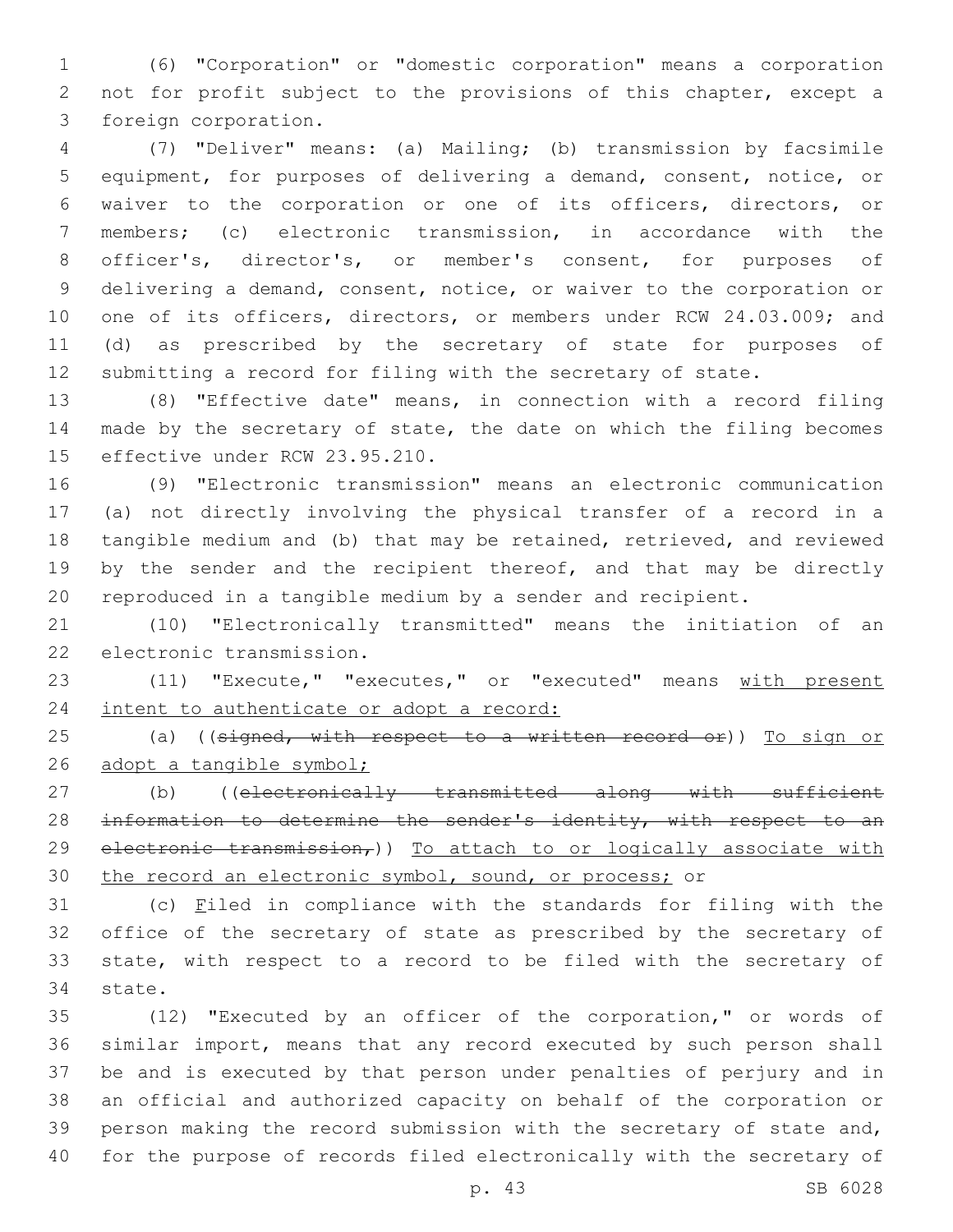state, in compliance with the rules adopted by the secretary of state 2 for electronic filing.

 (13) "Foreign corporation" means a corporation not for profit organized under laws other than the laws of this state.

 (14) "Insolvent" means inability of a corporation to pay debts as they become due in the usual course of its affairs.

 (15) "Member" means an individual or entity having membership rights in a corporation in accordance with the provisions of its 9 articles of incorporation or bylaws.

 (16) "Not for profit corporation" or "nonprofit corporation" means a corporation no part of the income of which is distributable 12 to its members, directors or officers.

 (17) "Public benefit not for profit corporation" or "public benefit nonprofit corporation" means a corporation no part of the income of which is distributable to its members, directors, or officers and that holds a current tax exempt status as provided under 26 U.S.C. Sec. 501(c)(3) or is specifically exempted from the requirement to apply for its tax exempt status under 26 U.S.C. Sec.  $19 501(c)(3)$ .

 (18) "Record" means information that is inscribed on a tangible 21 medium or ((contained in an electronic transmission)) that is stored in an electronic or other medium and is retrievable in perceivable 23 form.

 (19) "Registered office" means the address of the corporation's 25 registered agent.

 (20) "Tangible medium" means a writing, copy of a writing, facsimile, or a physical reproduction, each on paper or on other 28 tangible material.

 (((21) "Writing" does not include an electronic transmission. (22) "Written" means embodied in a tangible medium.))

 **Sec. 43.** RCW 25.10.011 and 2015 c 176 s 6101 are each amended to read as follows:32

 The definitions in this section apply throughout this chapter 34 unless the context clearly requires otherwise.

 (1) "Certificate of limited partnership" means the certificate required by RCW 25.10.201, including the certificate as amended or 37 restated.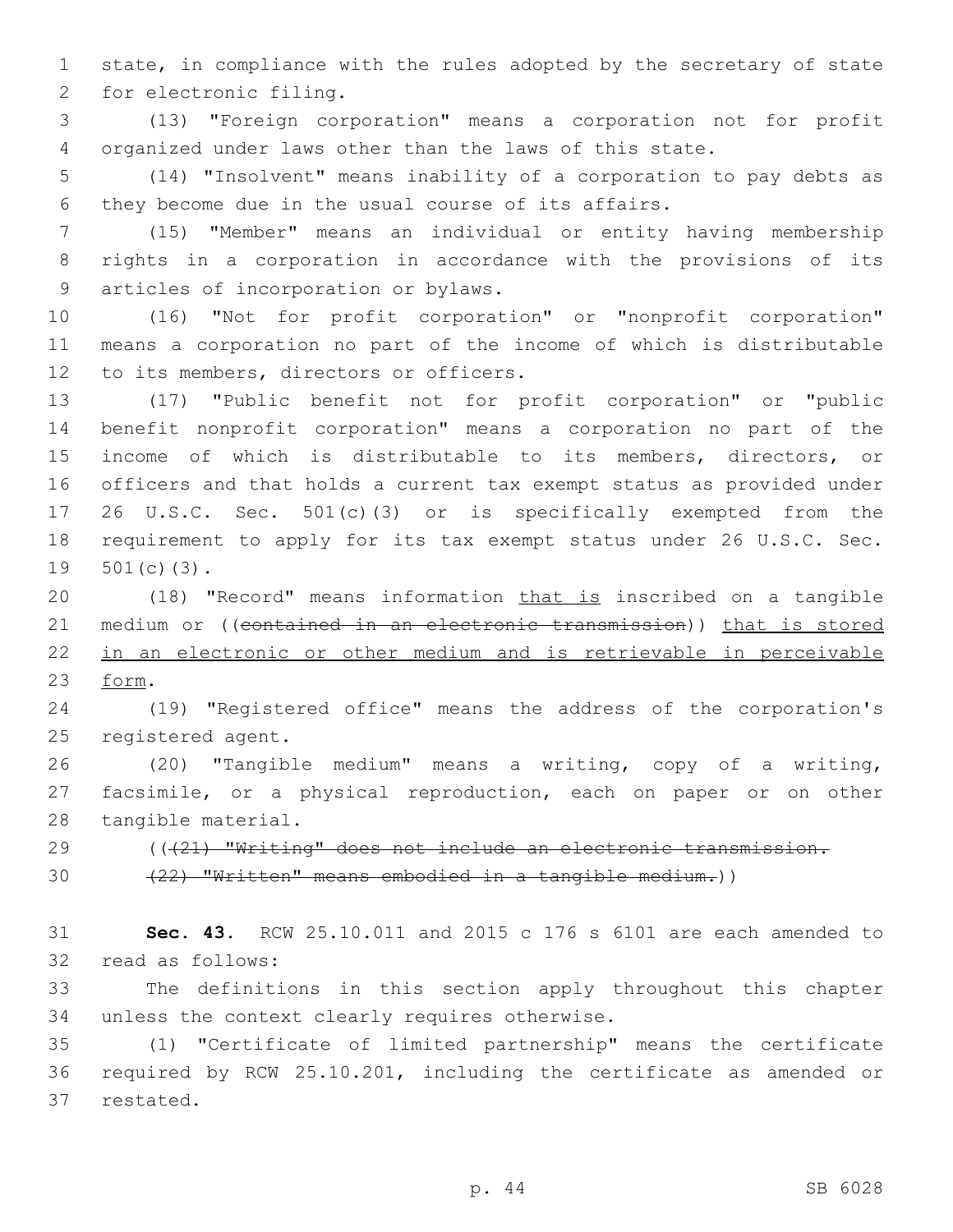(2) "Contribution," except in the term "right of contribution," means any benefit provided by a person to a limited partnership in order to become a partner or in the person's capacity as a partner.

 (3) "Debtor in bankruptcy" means a person that is the subject of: (a) An order for relief under Title 11 of the United States Code or a comparable order under a successor statute of general 7 application; or

 (b) A comparable order under federal, state, or foreign law 9 governing insolvency.

 (4) "Designated office" means the principal office indicated in 11 the limited partnership's most recent annual report, or, if the principal office is not located within this state, the office of the 13 limited partnership's registered agent.

 (5) "Distribution" means a transfer of money or other property from a limited partnership to a partner in the partner's capacity as a partner or to a transferee on account of a transferable interest 17 owned by the transferee.

 (6) "Foreign limited liability limited partnership" means a foreign limited partnership whose general partners have limited liability for the obligations of the foreign limited partnership 21 under a provision similar to RCW 25.10.401(3).

 (7) "Foreign limited partnership" means a partnership formed under the laws of a jurisdiction other than this state and required by those laws to have one or more general partners and one or more limited partners. "Foreign limited partnership" includes a foreign 26 limited liability limited partnership.

(8) "General partner" means:27

(a) With respect to a limited partnership, a person that:

(i) Becomes a general partner under RCW 25.10.371; or

 (ii) Was a general partner in a limited partnership when the limited partnership became subject to this chapter under RCW 32 25.10.911 (1) or (2); and

 (b) With respect to a foreign limited partnership, a person that has rights, powers, and obligations similar to those of a general 35 partner in a limited partnership.

 (9) "Limited liability limited partnership," except in the term "foreign limited liability limited partnership," means a limited partnership whose certificate of limited partnership states that the limited partnership is a limited liability limited partnership.

(10) "Limited partner" means:40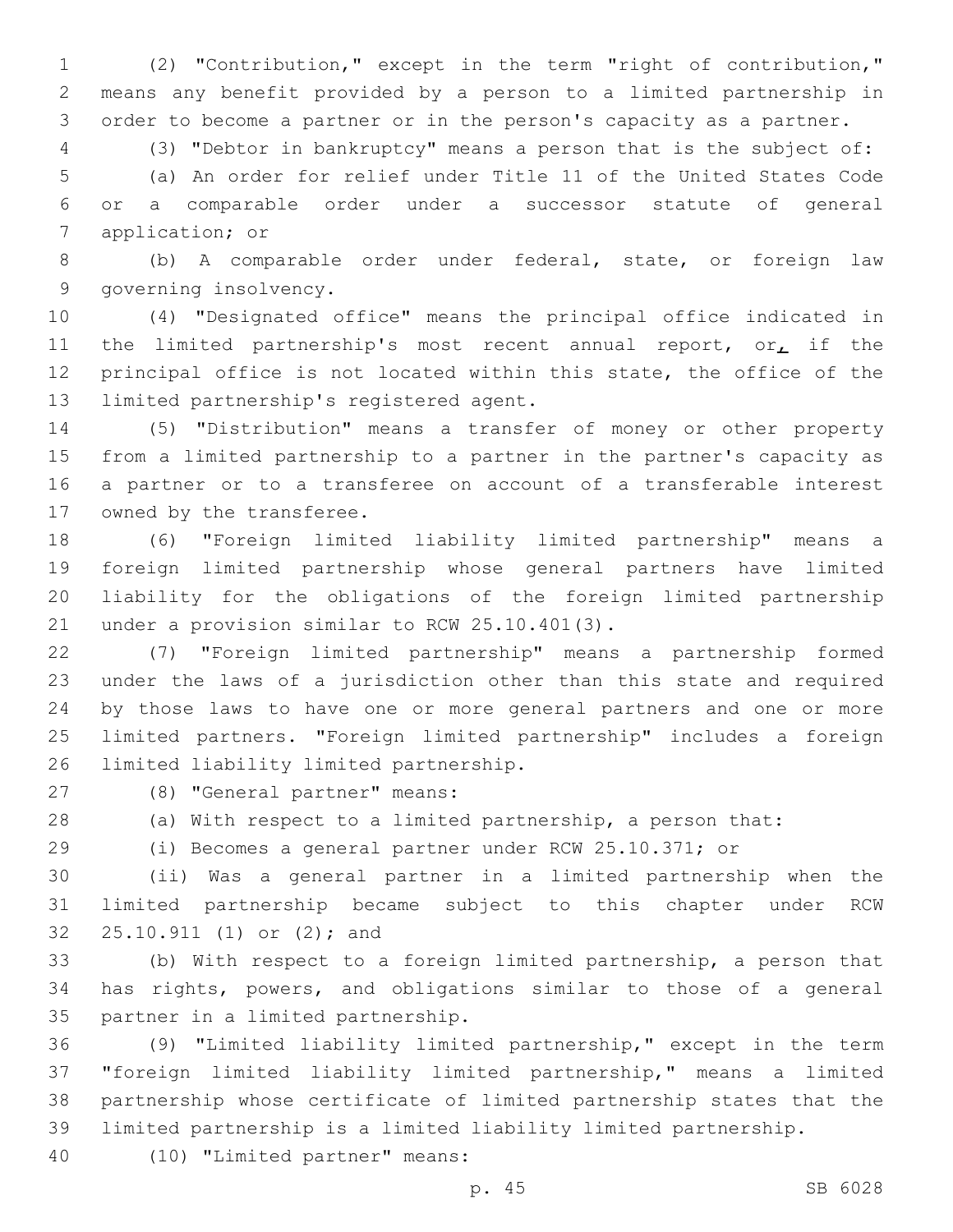(a) With respect to a limited partnership, a person that:

(i) Becomes a limited partner under RCW 25.10.301; or

 (ii) Was a limited partner in a limited partnership when the limited partnership became subject to this chapter under RCW 5 25.10.911 (1) or (2); and

 (b) With respect to a foreign limited partnership, a person that has rights, powers, and obligations similar to those of a limited 8 partner in a limited partnership.

 (11) "Limited partnership," except in the terms "foreign limited partnership" and "foreign limited liability limited partnership," means an entity, having one or more general partners and one or more limited partners, that is formed under this chapter by two or more persons or becomes subject to this chapter under article 11 of this chapter or RCW 25.10.911 (1) or (2). "Limited partnership" includes a 15 limited liability limited partnership.

(12) "Partner" means a limited partner or general partner.

 (13) "Partnership agreement" means the partners' agreement, whether oral, implied, in a record, or in any combination, concerning the limited partnership. "Partnership agreement" includes the 20 agreement as amended.

 (14) "Person" means an individual, corporation, business trust, estate, trust, partnership, limited liability company, association, joint venture, government; governmental subdivision, agency, or instrumentality; public corporation, or any other legal or commercial 25 entity.

 (15) "Person dissociated as a general partner" means a person dissociated as a general partner of a limited partnership.

 (16) "Principal office" means the office where the principal executive office of a limited partnership or foreign limited partnership is located, whether or not the office is located in this 31 state.

 (17) "Record" means information that is inscribed on a tangible medium or that is stored in an electronic or other medium and is 34 retrievable in perceivable form.

 (18) "Required information" means the information that a limited partnership is required to maintain under RCW 25.10.091.

 (19) "Sign" means, with present intent to authenticate or adopt a 38 record:

 (a) To ((sign with respect to a written record)) execute or adopt 40 a tangible symbol;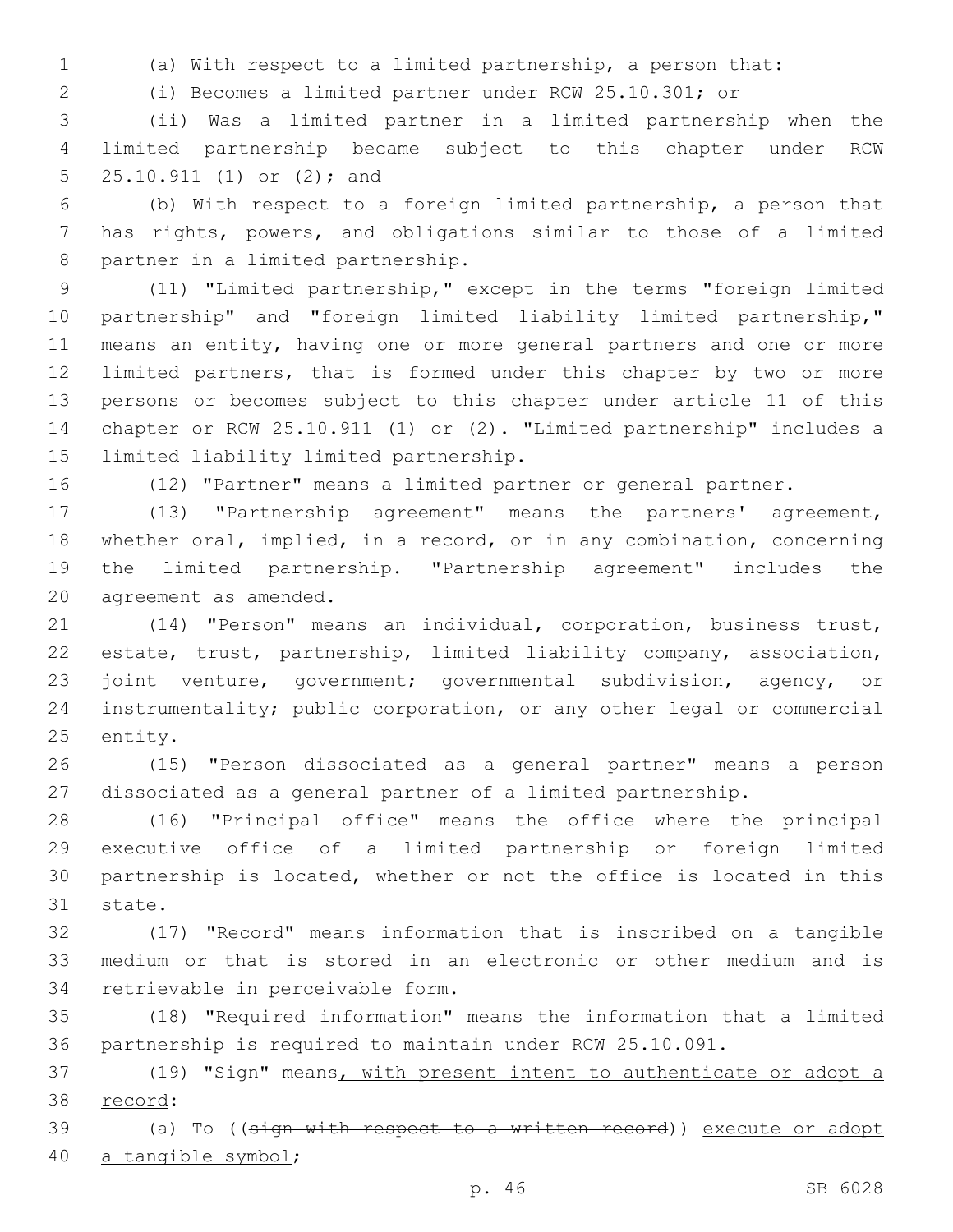1 (b) To ((electronically transmit along with sufficient 2 information to determine the sender's identity with respect to an 3 electronic transmission)) attach to or logically associate with the 4 record an electronic symbol, sound, or process; or

5 (c) With respect to a record to be filed with the secretary of 6 state, to comply with the standard for filing with the office of the 7 secretary of state as prescribed by the secretary of state.

 (20) "State" means a state of the United States, the District of Columbia, Puerto Rico, the United States Virgin Islands, or any territory or insular possession subject to the jurisdiction of the 11 United States.

12 (21) "Tangible medium" means a writing, copy of a writing, 13 facsimile, or a physical reproduction, each on paper or on other 14 tangible material.

15 (22) "Transfer" includes an assignment, conveyance, deed, bill of 16 sale, lease, mortgage, security interest, encumbrance, gift, and 17 transfer by operation of law.

18 (( $(22)$ )) (23) "Transferable interest" means a partner's right to 19 receive distributions.

20  $((+23))$   $(24)$  "Transferee" means a person to which all or part of 21 a transferable interest has been transferred, whether or not the 22 transferor is a partner.

23 **Sec. 44.** RCW 25.15.006 and 2015 c 188 s 1 are each amended to 24 read as follows:

25 The definitions in this section apply throughout this chapter 26 unless the context clearly requires otherwise.

 (1) "Agreed value" means the value of the contributions made by a member to the limited liability company. Such value shall equal the amount agreed upon in a limited liability company agreement or, if no value is agreed upon, the value shall be determined based on the 31 records of the limited liability company.

32 (2) "Certificate of formation" means the certificate of formation 33 required by RCW 25.15.071 and such certificate as amended or 34 restated.

 (3) "Distribution" means a transfer of money or other property from a limited liability company to a member in the member's capacity as a member or to a transferee on account of a transferable interest 38 owned by the transferee.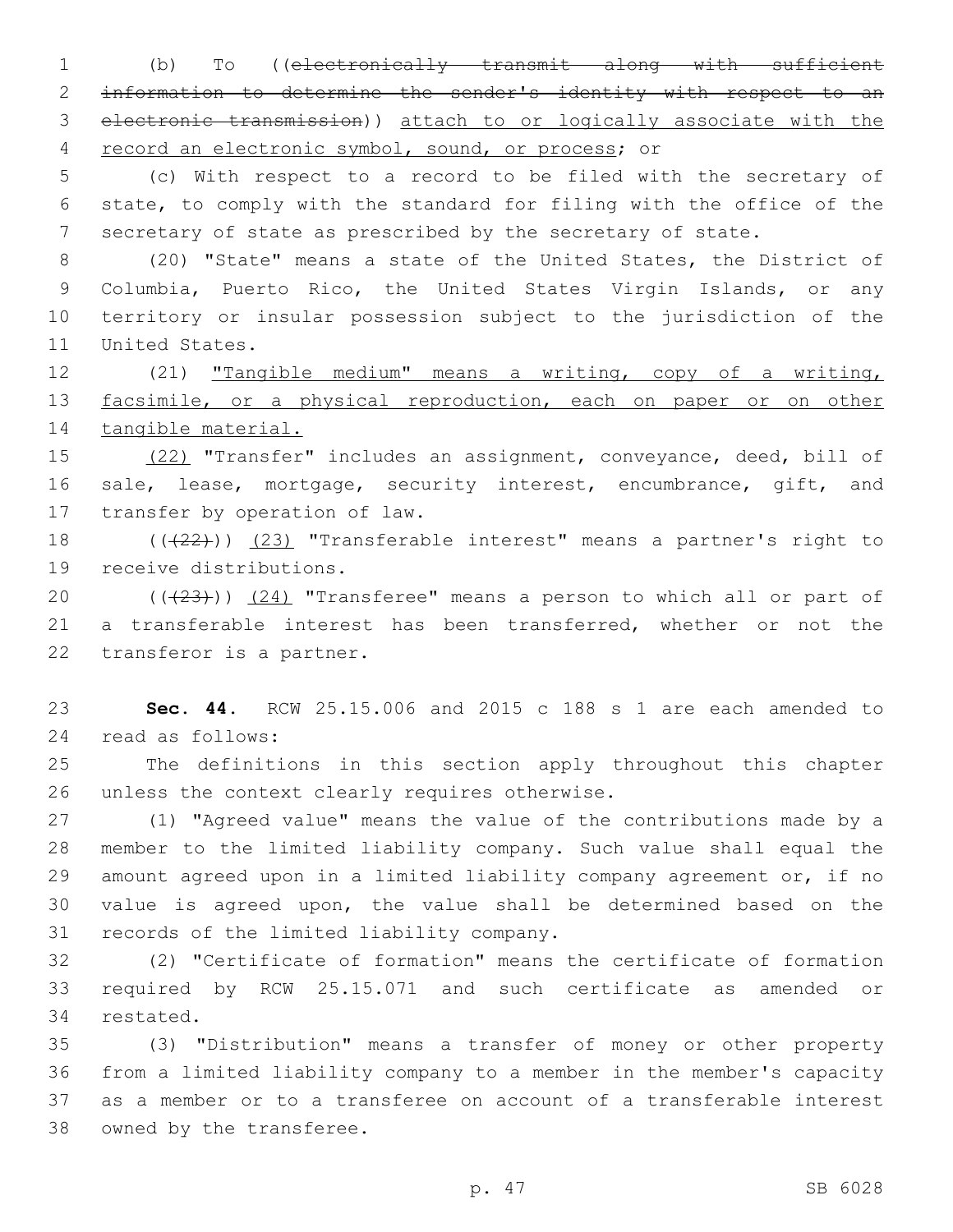1 (4) "Execute," "executes," or "executed" means((<del>, with respect to</del> 2 a record, either (a) signed with respect to a written record or (b) electronically transmitted along with sufficient information to determine the sender's identity with respect to an electronic transmission)) with present intent to authenticate or adopt a record:

(a) To sign or adopt a tangible symbol; or

 (b) To attach to or logically associate with the record an 8 electronic symbol, sound, or process.

 (5) "Foreign limited liability company" means an unincorporated entity formed under the law of a jurisdiction other than this state and denominated by that law as a limited liability company.

 (6) "Limited liability company" or "domestic limited liability company" means a limited liability company having one or more members 14 or transferees that is formed under this chapter.

 (7) "Limited liability company agreement" means the agreement, including the agreement as amended or restated, whether oral, implied, in a record, or in any combination, of the member or members of a limited liability company concerning the affairs of the limited liability company and the conduct of its business.

 (8) "Manager" means a person, or a board, committee, or other group of persons, named as a manager of a limited liability company in, or designated as a manager of a limited liability company pursuant to, a limited liability company agreement.

 (9) "Manager-managed" means, with respect to a limited liability company, that the limited liability company agreement vests management of the limited liability company in one or more managers.

 (10) "Member" means a person who has been admitted to a limited liability company as a member as provided in RCW 25.15.116 and who has not been dissociated from the limited liability company.

 (11) "Member-managed" means, with respect to a limited liability company, that the limited liability company is not manager-managed.

 (12) "Person" means an individual, corporation, business trust, estate, trust, partnership, limited partnership, limited liability company, association, joint venture, government, governmental subdivision, agency, or instrumentality or any other legal or 36 commercial entity.

 (13) "Principal office" means the office, in or out of this state, so designated in the annual report, where the principal executive offices of a domestic or foreign limited liability company 40 are located.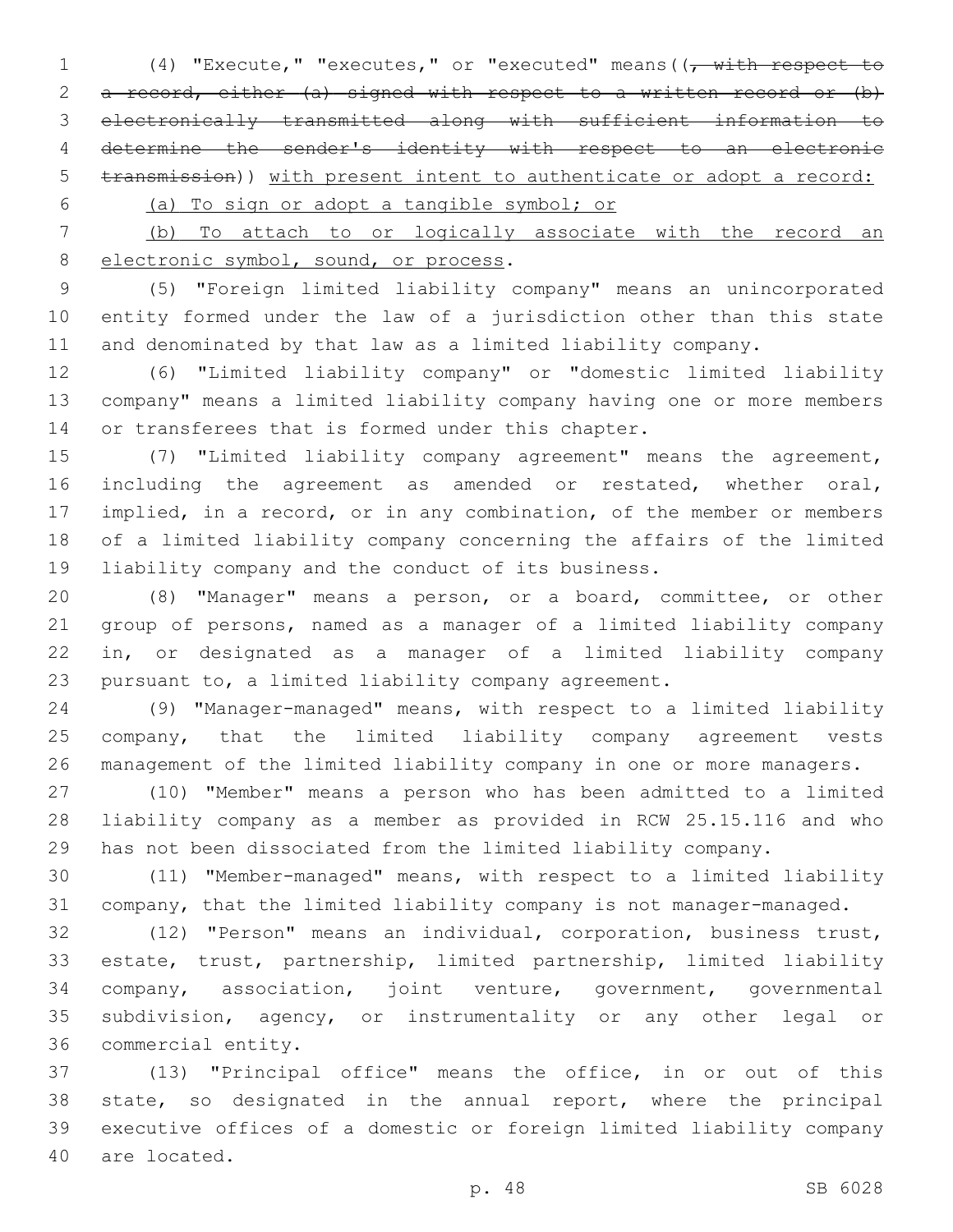(14) "Professional limited liability company" means a limited liability company that is formed in accordance with RCW 25.15.046 for 3 the purpose of rendering professional service.

 (15) "Professional service" means the same as defined under RCW 18.100.030.5

 (16) "Record" means information that is inscribed on a tangible medium or that is stored in an electronic or other medium and is 8 retrievable in perceivable form.

 (17) "State" means a state of the United States, the District of Columbia, Puerto Rico, the United States Virgin Islands, or any territory or insular possession subject to the jurisdiction of the 12 United States.

 (18) "Tangible medium" means a writing, copy of a writing, facsimile, or a physical reproduction, each on paper or on other tangible material.

 (19) "Transfer" includes an assignment, conveyance, deed, bill of sale, lease, gift, and transfer by operation of law, except as 18 otherwise provided in RCW 25.15.251(6).

19 (( $(419)$ ) (20) "Transferable interest" means a member's or transferee's right to receive distributions of the limited liability 21 company's assets.

 $(1)(20)$  ( $(20)$ )) (21) "Transferee" means a person to which all or part of a transferable interest has been transferred, whether or not the 24 transferor is a member.

 **Sec. 45.** RCW 26.52.030 and 1999 c 184 s 5 are each amended to 26 read as follows:

 (1) A person entitled to protection who has a valid foreign protection order may file that order by presenting a certified, authenticated, or exemplified copy of the foreign protection order to a clerk of the court of a Washington court in which the person entitled to protection resides or to a clerk of the court of a Washington court where the person entitled to protection believes enforcement may be necessary. Any out-of-state department, agency, or court responsible for maintaining protection order records, may by facsimile or electronic transmission send a reproduction of the foreign protection order to the clerk of the court of Washington as 37 long as it contains a facsimile or ((digital)) electronic signature by any person authorized to make such transmission.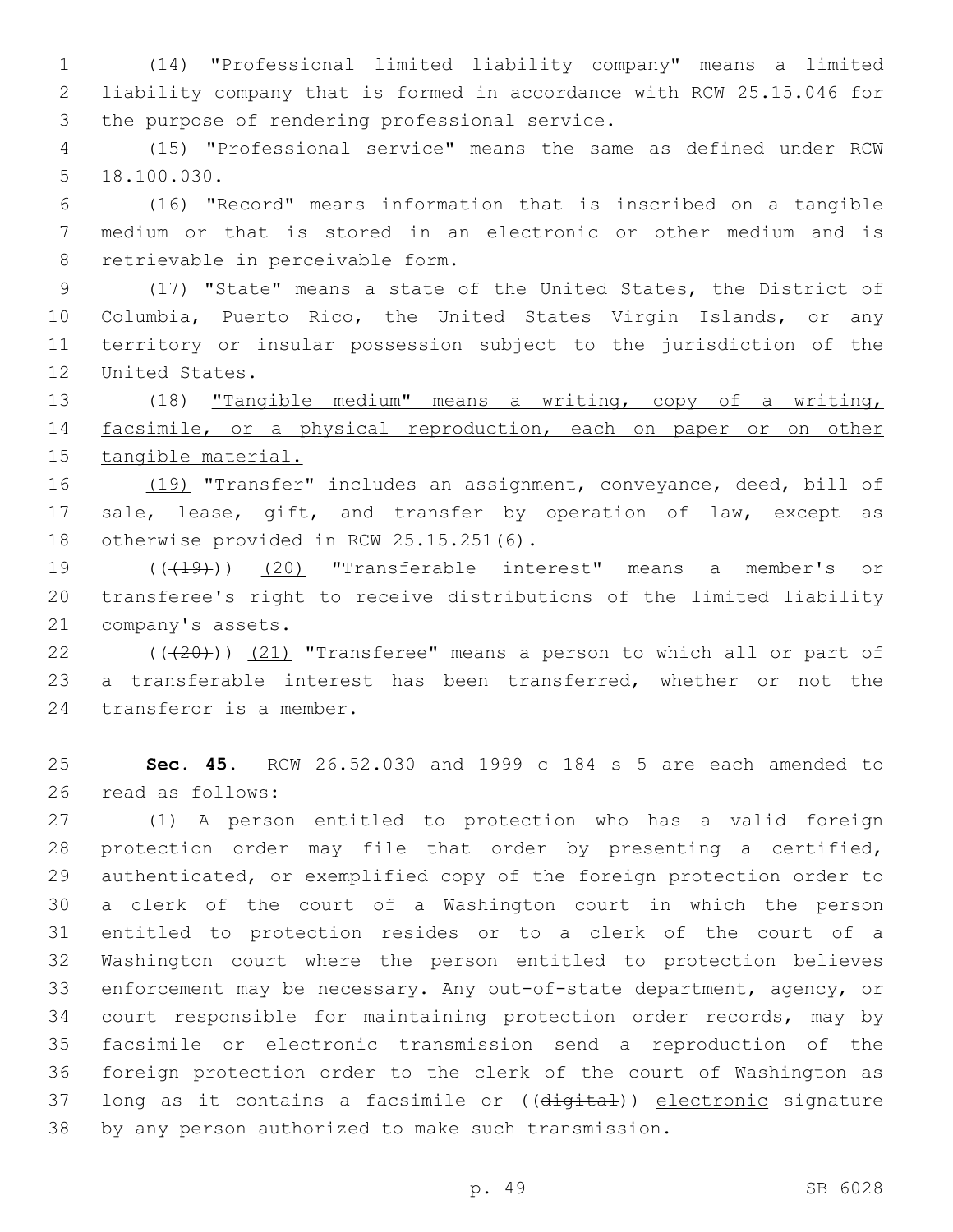(2) Filing of a foreign protection order with a court and entry of the foreign protection order into any computer-based criminal intelligence information system available in this state used by law enforcement agencies to list outstanding warrants are not prerequisites for enforcement of the foreign protection order.

 (3) The court shall accept the filing of a foreign protection 7 order without a fee or cost.

 (4) The clerk of the court shall provide information to a person entitled to protection of the availability of domestic violence, sexual abuse, and other services to victims in the community where 11 the court is located and in the state.

 (5) The clerk of the court shall assist the person entitled to protection in completing an information form that must include, but 14 need not be limited to, the following:

 (a) The name of the person entitled to protection and any other 16 protected parties;

 (b) The name and address of the person who is subject to the 18 restraint provisions of the foreign protection order;

(c) The date the foreign protection order was entered;

(d) The date the foreign protection order expires;

21 (e) The relief granted under . . . . . . . . . (specify the relief awarded and citations thereto, and designate which of the 23 violations are arrestable offenses);

 (f) The judicial district and contact information for court administration for the court in which the foreign protection order 26 was entered:

 (g) The social security number, date of birth, and description of the person subject to the restraint provisions of the foreign 29 protection order;

 (h) Whether the person who is subject to the restraint provisions of the foreign protection order is believed to be armed and 32 dangerous;

 (i) Whether the person who is subject to the restraint provisions 34 of the foreign protection order was served with the order, and if so, 35 the method used to serve the order;

 (j) The type and location of any other legal proceedings between the person who is subject to the restraint provisions and the person 38 entitled to protection.

 An inability to answer any of the above questions does not preclude the filing or enforcement of a foreign protection order.

p. 50 SB 6028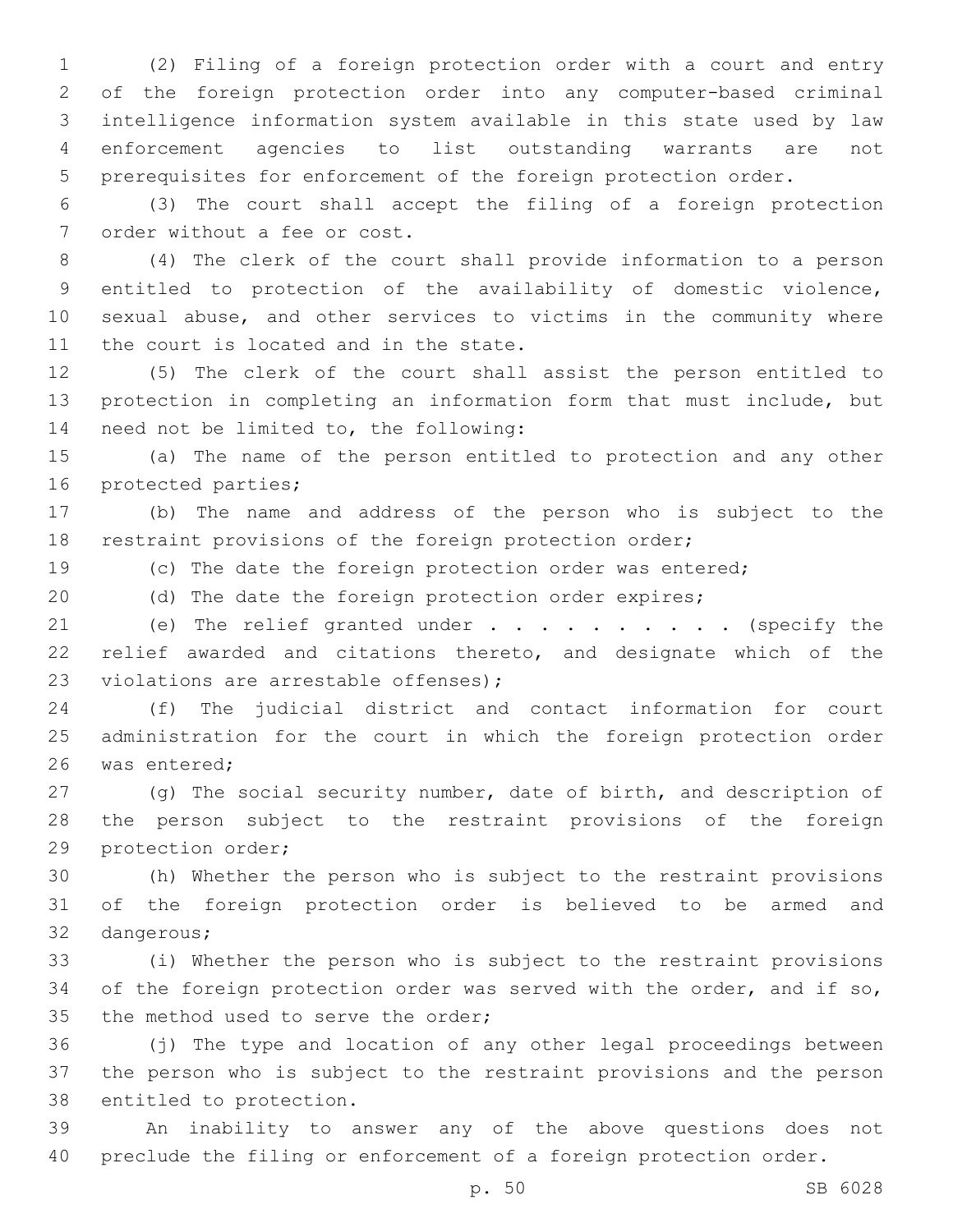(6) The clerk of the court shall provide the person entitled to protection with a copy bearing proof of filing with the court.

 (7) Any assistance provided by the clerk under this section does not constitute the practice of law. The clerk is not liable for any incomplete or incorrect information that he or she is provided.

 **Sec. 46.** RCW 41.05.014 and 2009 c 201 s 2 are each amended to 7 read as follows:

8 (1) The ((administrator)) director may require applications, enrollment forms, and eligibility certification documents for benefits that are administered by the authority under this chapter 11 and ((chapters)) chapter 70.47 ((and 70.47A)) RCW to be signed by the 12 person submitting them. The ((administrator)) director may accept 13 electronic signatures.

 (2) For the purpose of this section, "electronic signature" means ((a signature in electronic form attached to or logically associated with an electronic record including, but not limited to, a digital 17 signature)) an electronic sound, symbol, or process attached to or logically associated with a record and executed or adopted by a 19 person with the intent to sign the record.

 **Sec. 47.** RCW 58.09.050 and 2019 c 132 s 6 are each amended to 21 read as follows:

 The records of survey to be filed under authority of this chapter 23 shall be processed as follows:

 (1)(a) The record of survey filed under RCW 58.09.040(1) shall be an original map, eighteen by twenty-four inches, that is legibly drawn in black ink on mylar and is suitable for producing legible prints through scanning, microfilming, or other standard copying 28 procedures.

 (b) The following are allowable formats for the original that may be used in lieu of the format set forth under (a) of this subsection:

- 
- 31 (i) Photo mylar with original signatures;

 (ii) Any standard material as long as the format is compatible with the auditor's recording process and records storage system. This format is only allowed in those counties that are excepted from permanently storing the original document as required in RCW  $58.09.110(5)$ ;

 (iii) An electronic version of the original if the county has the 38 capability to accept ((a digital signature issued by a certification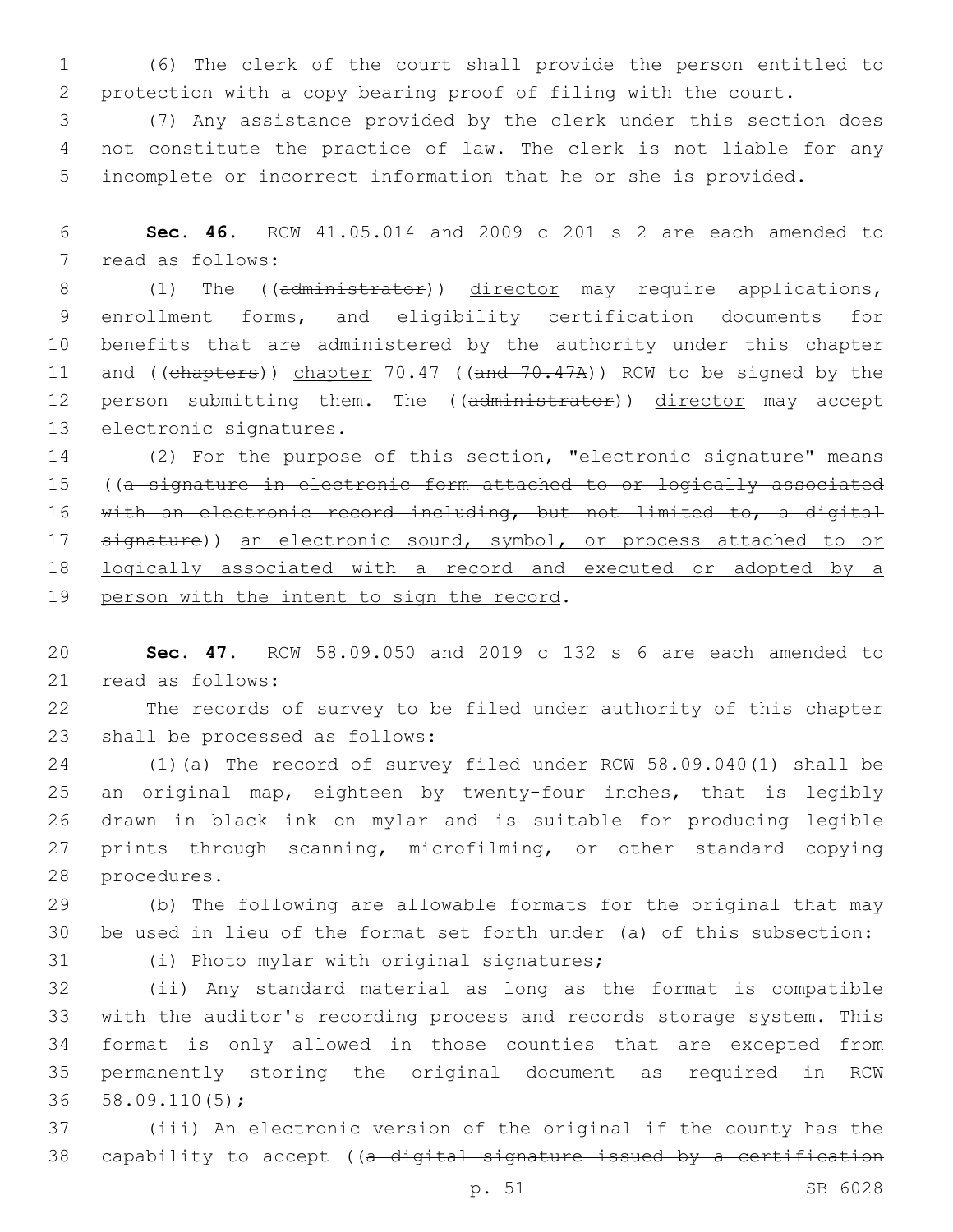authority under)) electronic signatures which meet the standards provided by the rules adopted by the Washington state board of registration for professional engineers and land surveyors, and can import electronic files into an imaging system. The electronic version shall be a standard raster file format acceptable to the county.6

 A two inch margin on the left edge and a one-half inch margin on other edges of the map shall be provided. The auditor shall reject for recording any maps not suitable for producing legible prints through scanning, microfilming, or other standard copying procedures.

 (2) Information required by RCW 58.09.040(2) shall be filed on a standard form eight and one-half inches by fourteen inches as designed and prescribed by the department of natural resources. The auditor shall reject for recording any records of corner information not suitable for producing legible prints through scanning, microfilming, or other standard copying procedures. An electronic version of the standard form may be filed if the county has the 18 capability to accept ((a digital signature issued by a certification 19 authority under)) electronic signatures which meet the standards 20 provided by the rules adopted by the Washington state board of registration for professional engineers and land surveyors, and can import electronic files into an imaging system. The electronic version shall be a standard raster file format acceptable to the 24 county.

 (3) Two legible prints of each record of survey as required under the provisions of this chapter shall be furnished to the county auditor in the county in which the survey is to be recorded. The auditor, in those counties using imaging systems, may require only the original, and fewer prints, as needed, to meet the requirements of their duties. If any of the prints submitted are not suitable for scanning or microfilming the auditor shall not record the original.

 (4) Legibility requirements are set forth in the recorder's 33 checklist under RCW 58.09.110.

 **Sec. 48.** RCW 58.09.110 and 2019 c 132 s 7 are each amended to 35 read as follows:

 The auditor shall accept for recording those records of survey and records of corner information that are in compliance with the recorder's checklist as jointly developed by a committee consisting of the survey advisory board and two representatives from the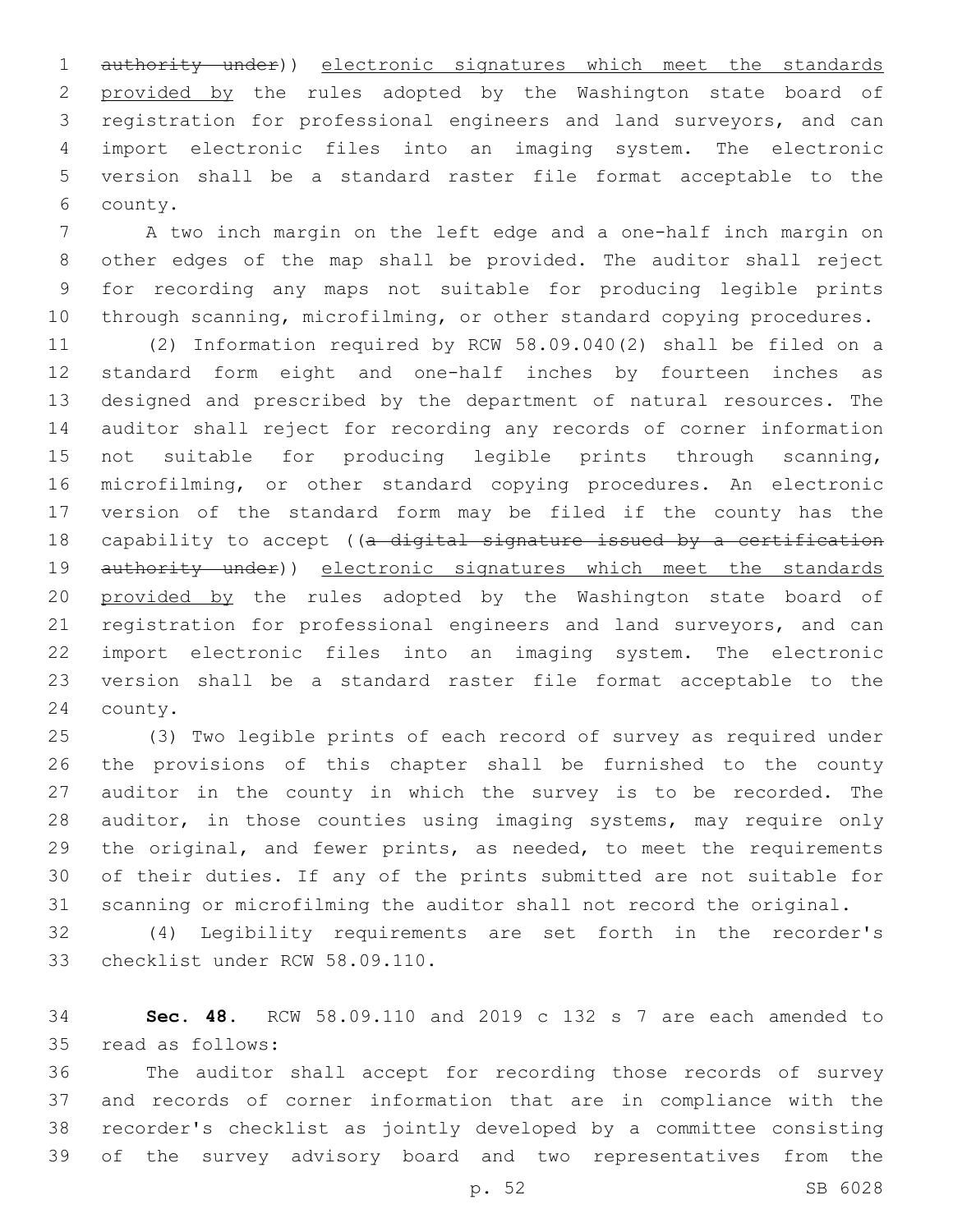Washington state association of county auditors. This checklist shall be adopted in rules by the department of natural resources.

 (1) The auditor shall keep proper indexes of such record of survey by the name of owner and by quarter-quarter section, township, and range, with reference to other legal subdivisions.

 (2) The auditor shall keep proper indexes of the record of corner 7 information by section, township, and range.

 (3) After entering the recording data on the record of survey and all prints received from the surveyor, the auditor shall send one of the surveyor's prints to the department of natural resources in Olympia, Washington, for incorporation into the statewide survey records repository. However, the county and the department of natural resources may mutually agree to process the original or an electronic version of the original in lieu of the surveyor's print.

 (4) After entering the recording data on the record of corner information the auditor shall send a legible copy, suitable for scanning, to the department of natural resources in Olympia, Washington. However, the county and the department of natural resources may mutually agree to process the original or an electronic 20 version of the original in lieu of the copy.

 (5) The auditor shall permanently keep the original document filed using storage and handling processes that do not cause excessive deterioration of the document. A county may be excepted from the requirement to permanently store the original document if it 25 has a document scanning, filming, or other process that creates a permanent, archival record that meets or surpasses the standards as adopted in rule by the division of archives and records management in chapter 434-663 or 434-677 WAC. The auditor must be able to provide full-size copies upon request. The auditor shall maintain a copy or 30 image of the original for public reference.

31 (6) If the county has the capability to accept ((a digital signature issued by a certification authority under)) electronic 33 signatures which meet the standards provided by the rules adopted by the Washington state board of registration for professional engineers and land surveyors, and can import electronic files into an imaging system, the auditor may accept for recording electronic versions of the documents required by this chapter. The electronic version shall be a standard raster file format acceptable to the county.

 (7) This section does not supersede other existing recording 40 statutes.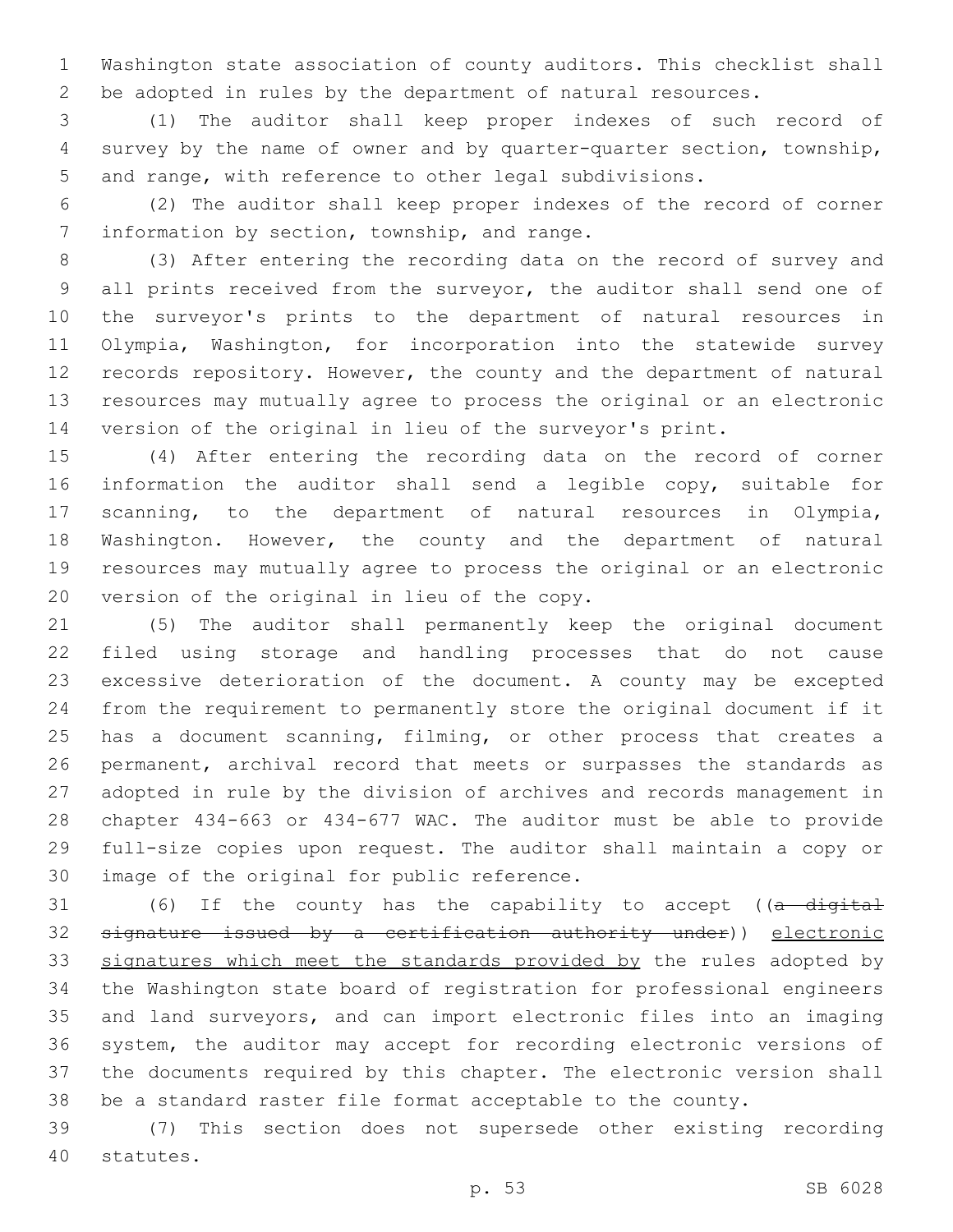**Sec. 49.** RCW 69.41.041 and 2016 c 148 s 7 are each amended to 2 read as follows:

 (1) A pharmacy may dispense legend drugs to the resident of a long-term care facility or hospice program on the basis of a written or ((digitally)) electronically signed prescription or chart order sent via facsimile copy by the prescriber to the long-term care facility or hospice program, and communicated or transmitted to the 8 pharmacy pursuant to RCW 18.64.550.

 (2) For the purpose of this section, the terms "long-term care facility," "hospice program," and "chart order" have the meanings 11 provided in RCW 18.64.011.

 **Sec. 50.** RCW 69.41.055 and 2019 c 314 s 13 are each amended to 13 read as follows:

 (1) Information concerning an original prescription or information concerning a prescription refill for a legend drug may be electronically communicated between an authorized practitioner and a pharmacy of the patient's choice with no intervening person having access to the prescription drug order pursuant to the provisions of this chapter if the electronically communicated prescription 20 information complies with the following:

 (a) Electronically communicated prescription information must comply with all applicable statutes and rules regarding the form, content, recordkeeping, and processing of a prescription or order for 24 a legend drug;

 (b) An explicit opportunity for practitioners must be made to indicate their preference on whether or not a therapeutically equivalent generic drug or interchangeable biological product may be substituted. This section does not limit the ability of practitioners and pharmacists to permit substitution by default under a prior-30 consent authorization;

 (c) Prescription drug orders are confidential health information, and may be released only to the patient or the patient's authorized representative, the prescriber or other authorized practitioner then 34 caring for the patient, or other persons specifically authorized by 35 law to receive such information;

 (d) To maintain confidentiality of prescription records, the electronic system shall have adequate security and systems safeguards designed to prevent and detect unauthorized access, modification, or 39 manipulation of these records; and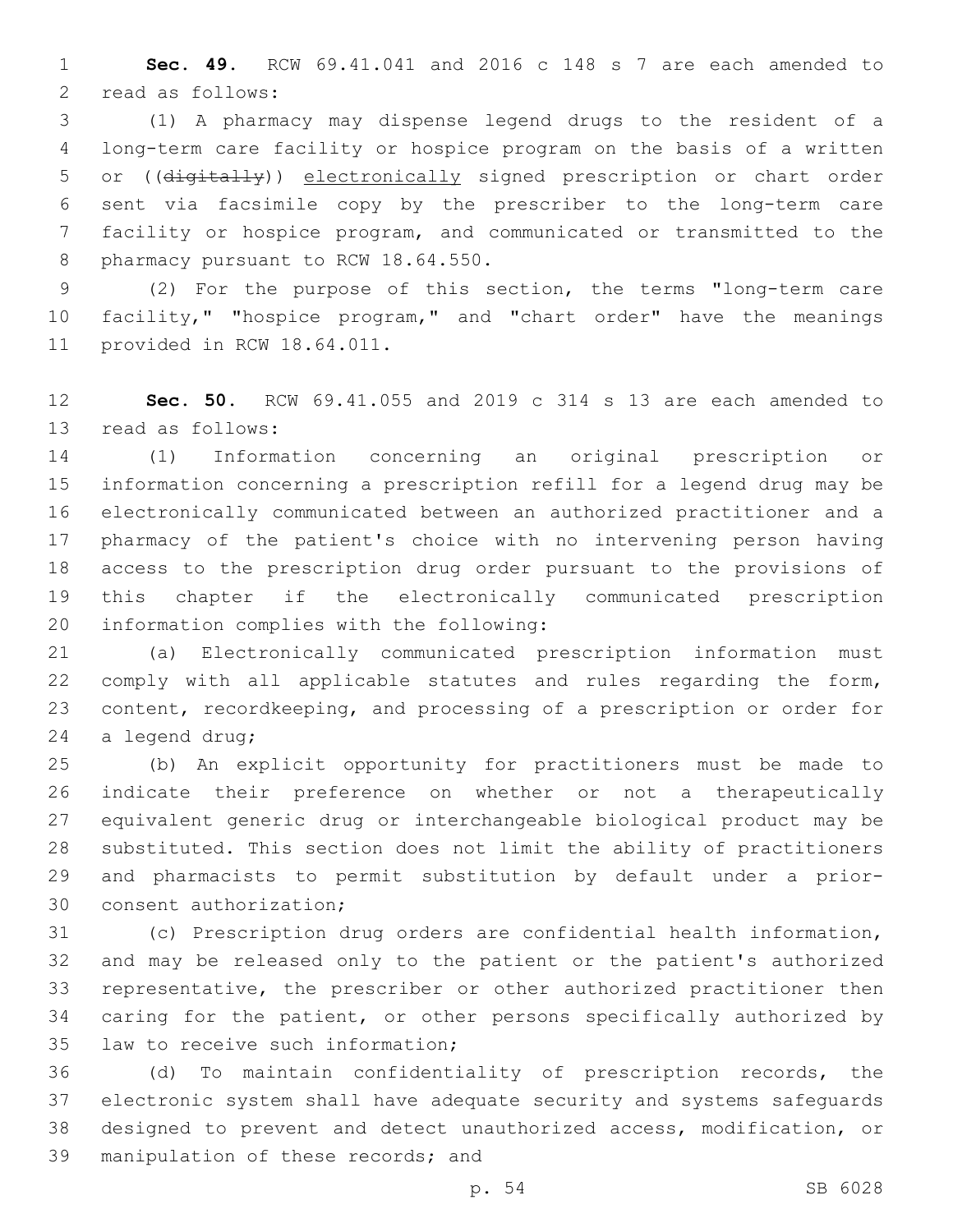(e) The pharmacist shall exercise professional judgment regarding the accuracy, validity, and authenticity of the prescription drug order received by way of electronic transmission, consistent with federal and state laws and rules and guidelines of the commission.

5 (2) The electronic ((or digital)) signature of the prescribing practitioner's agent on behalf of the prescribing practitioner for a resident in a long-term care facility or hospice program, pursuant to a valid order and authorization under RCW 18.64.550, constitutes a valid electronic communication of prescription information. Such an authorized signature and transmission by an agent in a long-term care facility or hospice program does not constitute an intervening person 12 having access to the prescription drug order.

(3) The commission may adopt rules implementing this section.

 **Sec. 51.** RCW 74.08.055 and 2009 c 201 s 1 are each amended to 15 read as follows:

 (1) Each applicant for or recipient of public assistance shall complete and sign a physical application or, if available, electronic application for assistance which shall contain or be verified by a written declaration that it is signed under the penalties of perjury. The department may make electronic applications available. The 21 secretary, by rule and regulation, may require that any other forms filled out by applicants or recipients of public assistance shall contain or be verified by a written declaration that it is made under the penalties of perjury and such declaration shall be in lieu of any 25 oath otherwise required, and each applicant shall be so informed at the time of the signing. The application and signature verification shall be in accordance with federal requirements for that program.

 (2) Any applicant for or recipient of public assistance who willfully makes and signs any application, statement, other paper, or electronic record which contains or is verified by a written declaration that it is made under the penalties of perjury and which he or she does not believe to be true and correct as to every material matter is guilty of a class B felony punishable according to 34 chapter 9A.20 RCW.

(3) As used in this section:35

 (a) "Electronic record" means a record created, generated, sent, 37 communicated, received, or stored by electronic means ((for use in an information system or for transmission from one information system to 39 another)).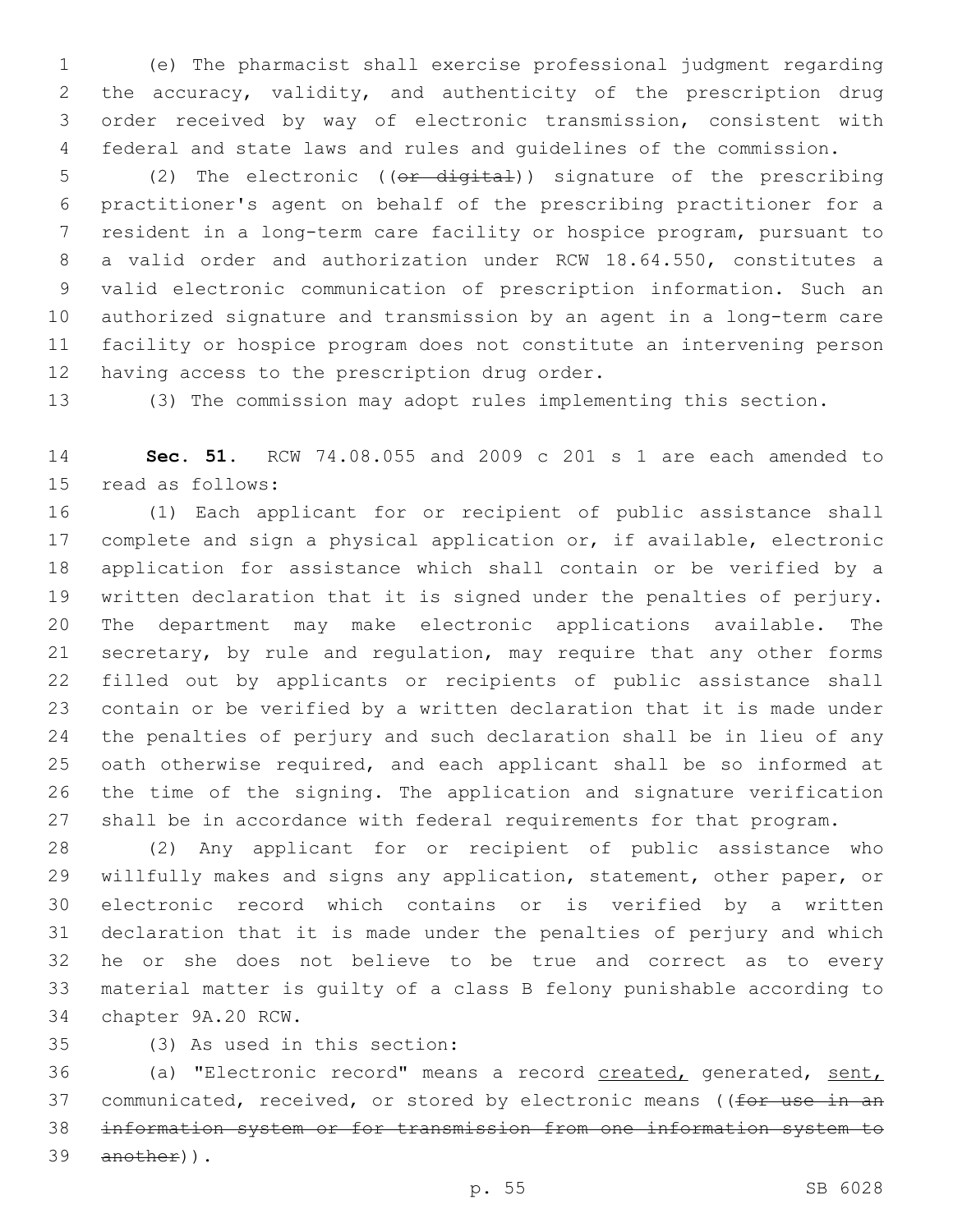(b) (("Electronic signature" means a signature in electronic form attached to or logically associated with an electronic record including, but not limited to, a digital signature. An electronic signature is a paperless way to sign a document using an electronic sound, symbol, or process, attached to or logically associated with a record and executed or adopted by a person with the intent to sign 7 the record.

 (e)) "Sign" includes signing by physical signature, if available, or electronic signature. An application must contain a signature in either physical or, if available, electronic form.

 NEW SECTION. **Sec. 52.** The following acts or parts of acts are each repealed:

(1) RCW 19.360.010 (Intent) and 2015 c 72 s 1;

 (2) RCW 19.360.020 (State and local agencies—Electronic signatures and records—Use and acceptance) and 2016 c 95 s 2 & 2015 c 16 72 s 2;

 (3) RCW 19.360.030 (Definition—"Electronic signature"—Use of 18 term) and 2016 c 95 s 3 & 2015 c 72 s 3;

 (4) RCW 19.360.040 (Definition—"Record"—Use of term) and 2016 c 20 95 s 4 & 2015 c 72 s 4;

 (5) RCW 19.360.050 (Definition—"Electronic"—Use of term) and 22 2016 c 95 s 5 & 2015 c 72 s 5;

 (6) RCW 19.360.060 (Definitions—"State agency" and "local 24 agency") and 2016 c 95 s 6 & 2015 c 72 s 6;

(7) RCW 19.400.010 (Intent) and 2019 c 153 s 1;

(8) RCW 19.400.020 (Definitions) and 2019 c 153 s 2; and

 (9) RCW 19.400.030 (Electronic records—Legal status) and 2019 c 28 153 s 3.

 NEW SECTION. **Sec. 53.** Sections 1 through 20 of this act constitute a new chapter in Title 1 RCW.

 NEW SECTION. **Sec. 54.** Section 25 of this act expires July 1, 2021.

 NEW SECTION. **Sec. 55.** SEVERABILITY. If any provision of this act or its application to any person or circumstance is held invalid,